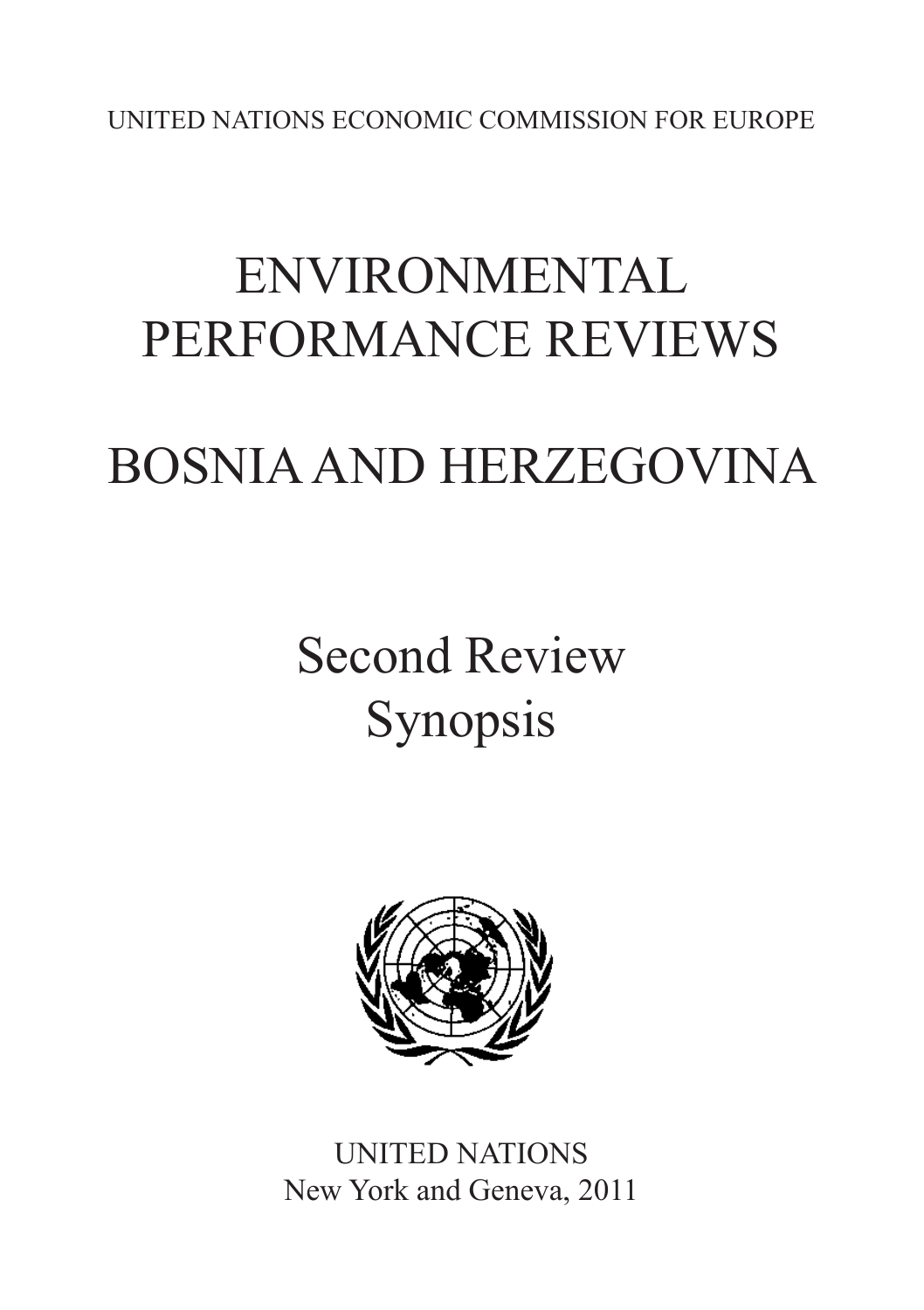### **NOTE**

 Symbols of United Nations documents are composed of capital letters combined with figures. Mention of such a symbol indicates a reference to a United Nations document.

 The designations employed and the presentation of the material in this publication do not imply the expression of any opinion whatsoever on the part of the Secretariat of the United Nations concerning the legal status of any country, territory, city or area, or of its authorities, or concerning the delimitation of its frontiers or boundaries. In particular, the boundaries shown on the maps do not imply official endorsement or acceptance by the United Nations.

 The United Nationsissued the first Environmental Performance Review of Bosnia and Herzegovina (Environmental Performance Reviews Series No. 20) in 2004.

 This volume is issued in English only.

.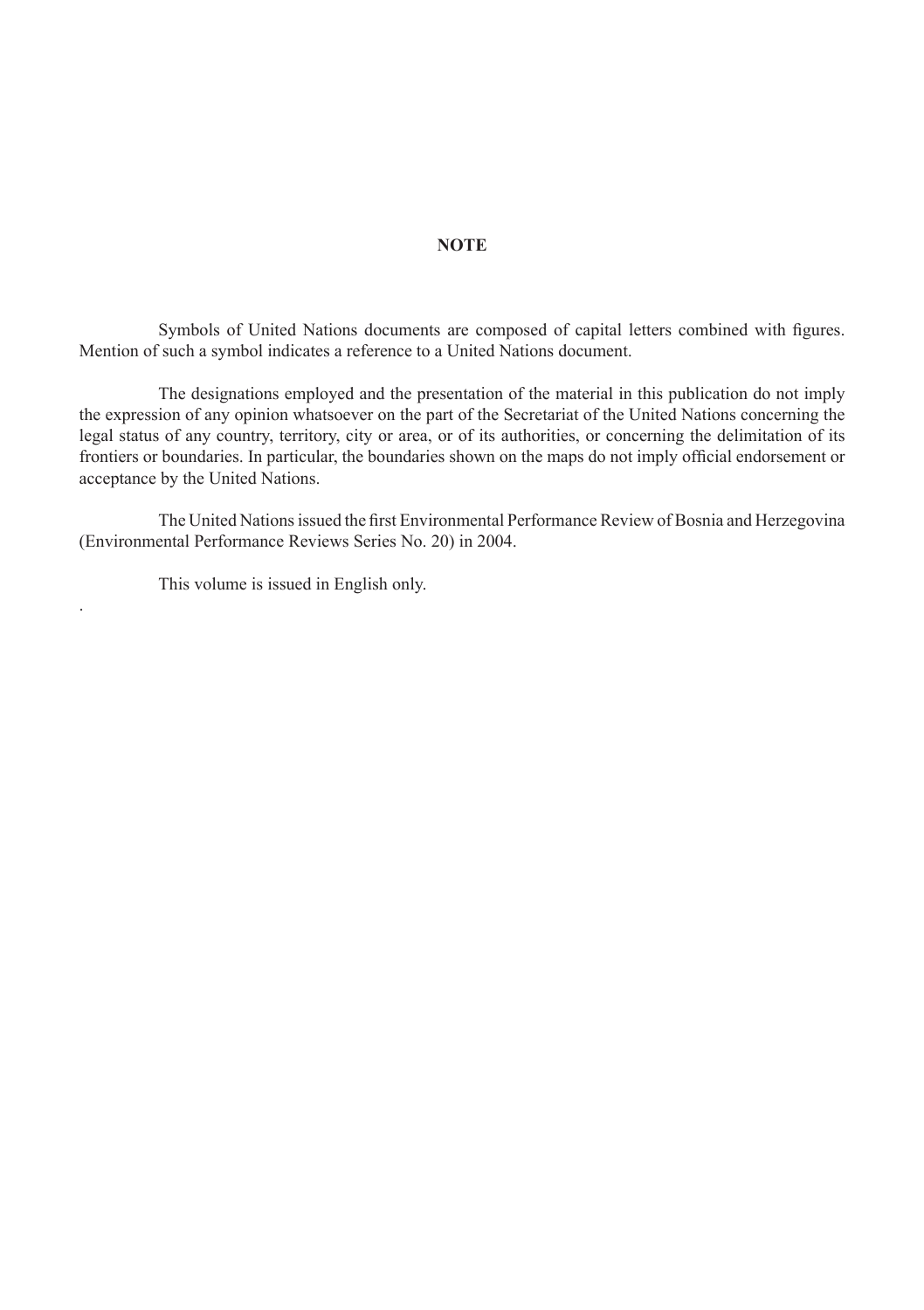#### $\mathfrak z$

# **CONTENTS**

# Page

| Valid recommendations from the first Environmental Performance Review not covered |  |
|-----------------------------------------------------------------------------------|--|
|                                                                                   |  |
|                                                                                   |  |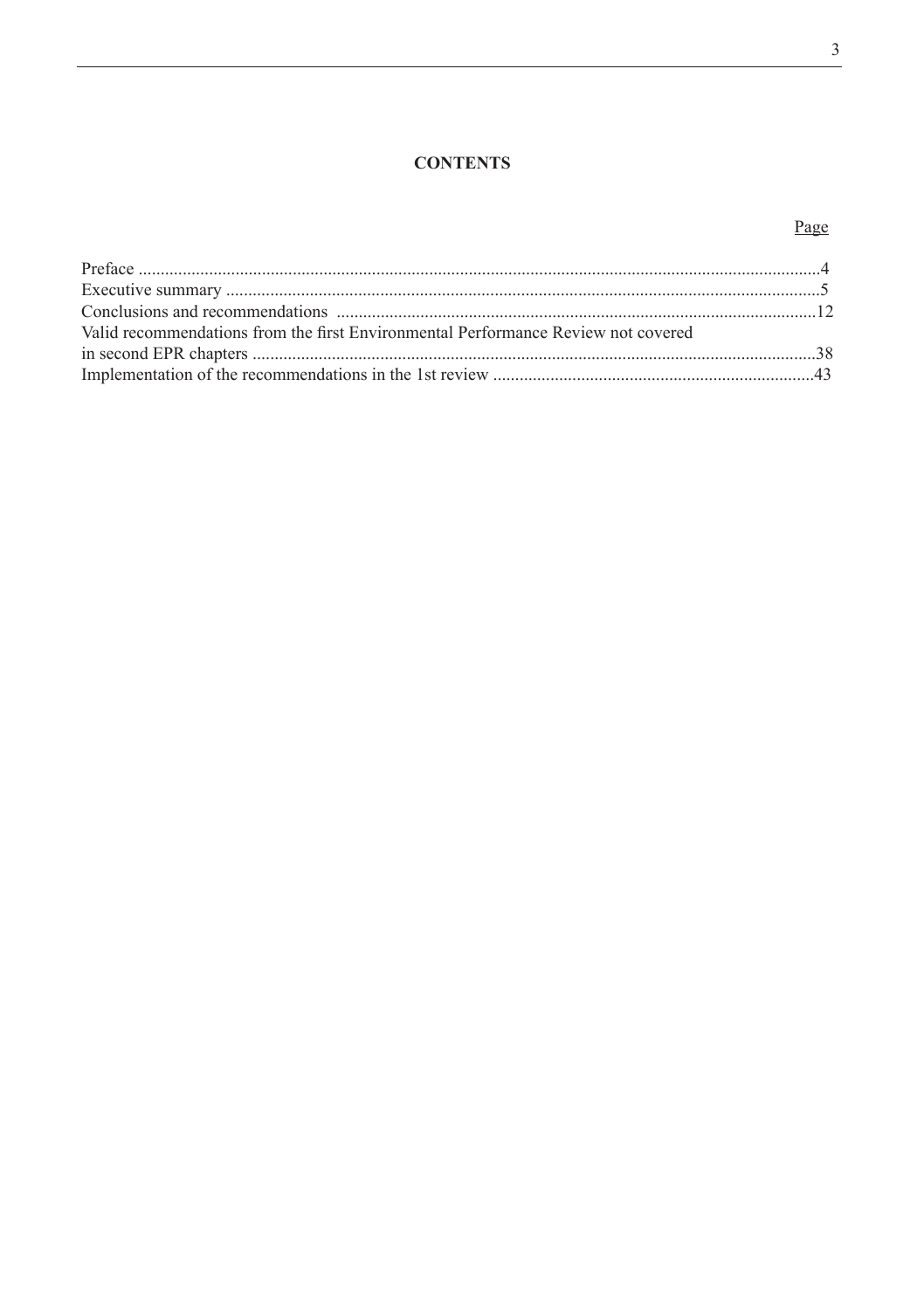# *Preface*

The second Environmental Performance Review (EPR) of Bosnia and Herzegovina began in January 2010 with a preparatory mission. During this mission, the final structure of the report was discussed and established. A review mission took place from 24 May until 3 June 2010. The team of international experts taking part included experts from Canada, Czech Republic, Germany, the Netherlands and Russian Federation, as well as from the secretariats of the United Nations Environment Programme (UNEP) and the United Nations Economic Commission for Europe (UNECE).

The draft EPR report was submitted to Bosnia and Herzegovina for comment and to the Expert Group on Environmental Performance for consideration in October 2010. During its meeting on 29 October 2010, the Expert Group discussed the report in detail with expert representatives of the Government of Bosnia and Herzegovina, focusing in particular on the conclusions and recommendations made by the international experts. The Expert Group decided to address those recommendations of the first EPR of Bosnia and Herzegovina that were still valid in two different ways. If a chapter from the first EPR was also covered in the second EPR, then valid recommendations and their conclusions from the former would be reflected at the end of the respective chapter in the latter. If a first EPR chapter however was not covered in the second EPR, valid recommendations would be mentioned in Annex I-A "Valid Recommendations from the first Environmental Performance Review not covered in preceding chapters". The remaining first EPR recommendations that had been implemented partially or fully would be covered in Annex I-B "Implementation of the recommendations of the first Environmental Performance Review".

The EPR recommendations, with suggested amendments from the Expert Group, were then submitted for peer review to the Committee on Environmental Policy on 2 November 2010. A high-level delegation from Bosnia and Herzegovina participated in the peer review. The Committee adopted the recommendations as set out in this report.

The Committee on Environmental Policy and the UNECE review team would like to thank the Government of Bosnia and Herzegovina and its experts who worked with the international experts and contributed their knowledge and assistance. UNECE wishes the Government of Bosnia and Herzegovina further success in carrying out the tasks involved in meeting its environmental objectives, including the implementation of the recommendations contained in this second review.

UNECE would also like to express its deep appreciation to the Governments of Austria, the Netherlands and Switzerland for their financial contributions; to the Governments of Germany and the Netherlands for having delegated their experts for the review; and, to UNEP and the United Nations Development Programme for their support of the EPR Programme and this review.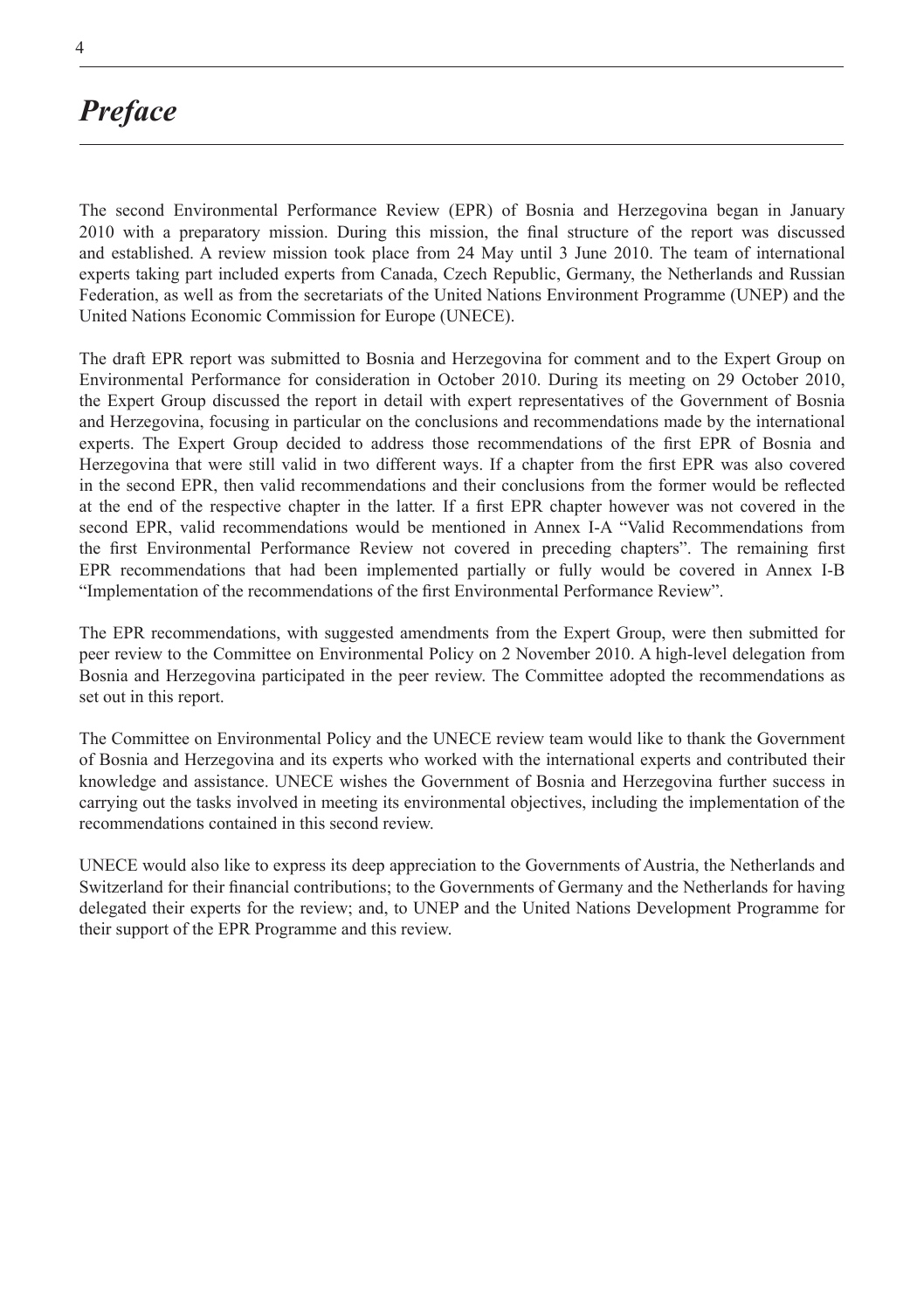# *Executive summary*

*The first Environmental Performance Review (EPR) of Bosnia and Herzegovina was carried out in 2003. This second review intends to measure the progress made by Bosnia and Herzegovina in managing its environment since the first EPR and in addressing upcoming environmental challenges.*

*During the post-war period there has been a persistent, huge current account deficit driven by a large trade deficit*. After experiencing massive hyperinflation during and after the war, the situation improved and has stabilized during the past decade. Inflation has dropped to the single-digit level. Despite high gross domestic product (GDP) growth during the past 10 years, the current account imbalance continued to grow. The current account deficit, along with the high unemployment rate, are the two most serious macroeconomic challenges in Bosnia and Herzegovina today.

*In spite of relatively low integration in the global economy, Bosnia and Herzegovina has been deeply affected by the 2008 international economic crises.* The risk of a knock-on effect on local industries from the drop in European Union (EU) industrial production is significant, as is the big decrease in foreign direct investment and in large per capita remittances coming from the exceptionally high percentage of the population living abroad. By 2009 the economy is estimated to have contracted by about 3 per cent. A threeyear US\$ 1.5 billion International Monetary Fund (IMF) Stand-By Arrangement was agreed mid-2009.

*The current economic downturn presents significant opportunities to reorientate the recovery process by increasing investment in clean and efficient technologies, renewable energy and ecosystem services.* These all have potential for increasing economic returns, job creation, poverty reduction and increased foreign direct investment. However, economic priorities continue to be focused on redressing negative GDP trends and ensuring repayment of IMF and World Bank loans.

Policy-making framework for environmental protection and sustainable development

*Redressing political fragmentation will continue to be a significant challenge for a complex State such as Bosnia and Herzegovina*. With up to four administrative levels (state, entity, cantonal, municipal), environmental administration and regulatory control systems are very complex and in many cases duplicate one another.

*The Government has stated its commitment to putting environmental priorities high on its agenda.* However, environmental management has not been a priority in the post-war economic recovery process in Bosnia and Herzegovina and environmental management throughout the country suffers from suboptimal institutional, policy and legal frameworks. As a consequence, policies, plans and programmes fail to take into account environmental impacts. However, an important driver in the reform efforts of the environment sector since the first EPR has been the prospect of eventual EU membership and the adoption and transposition of the EU acquis communitaire.

*The EU pre-accession period has created important opportunities for the country to start systematically adapting its laws and accessing additional resources and technical assistance.* It also brings complex challenges for Bosnia and Herzegovina, since adoption of the entire EU environmental acquis requires extensive changes to the existing institutional and legal framework. Environmental laws have been harmonized in both entities and in line with a number of EU directives.

*The State Mid-Term Development Strategy for the period 2004-2007 makes reference to the importance of the environment in poverty reduction.* However, environmental priorities were not specified, and for political reasons the strategy has not been effectively implemented. There are currently no plans to develop a longterm development strategy at the State level.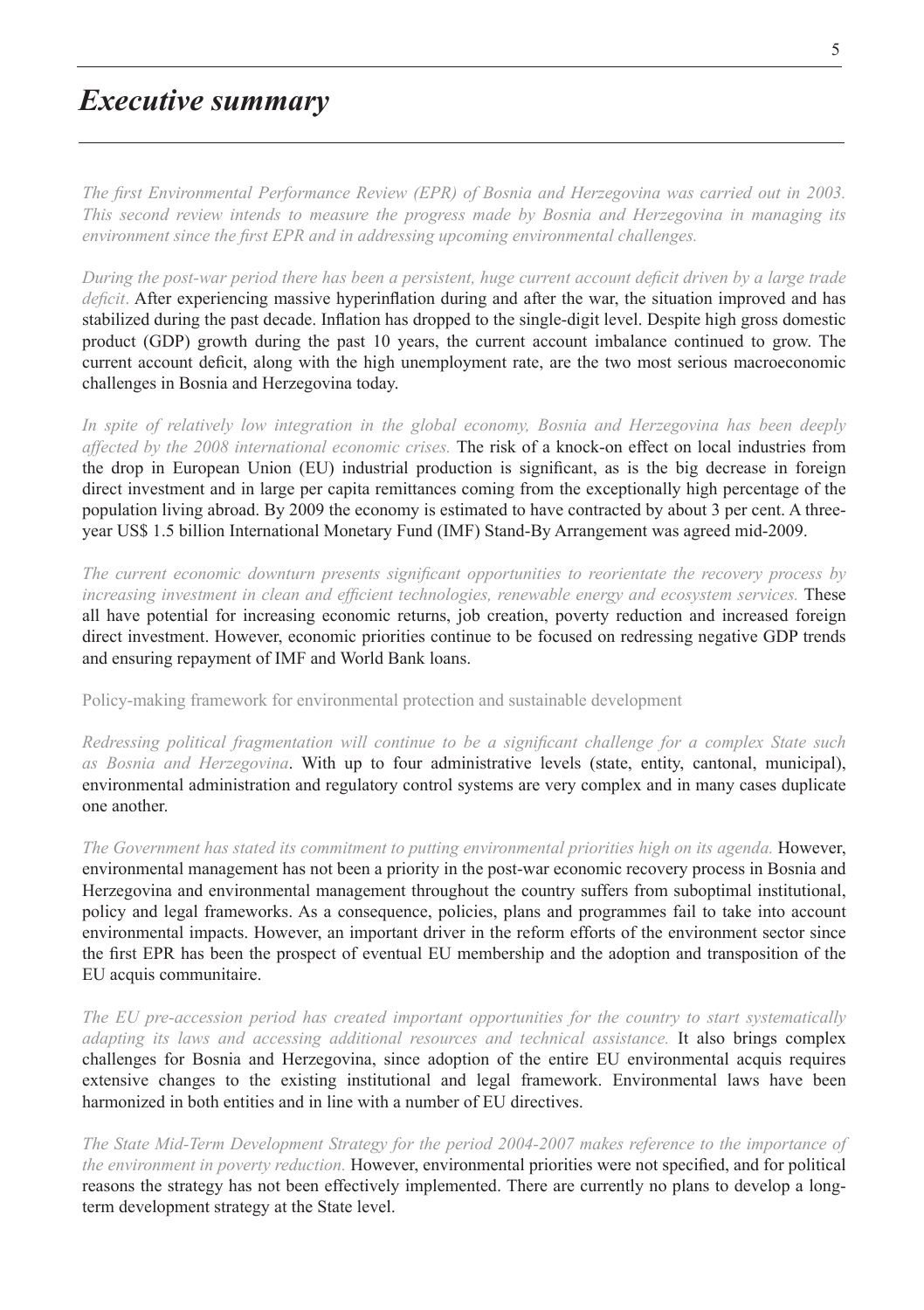*In view of the lack of a State-level environment agency, the inter-entity approach has been a good compromise*. The lack of an environmental mandate, authority and capacity at the State level and continuing opposition to any increase in power at the State level contributes to many problems, especially a lack of policy coherence between the State and the entities. Environmental management continues to be the primary responsibility of the two entities, in accordance with article III.3 (a) of the Constitution.

*Inter-entity cooperation has been strengthened through the Inter-Entity Steering Committee for the Environment.* This has functioned reasonably well in coordination and harmonization of environmental law and policy between the two entities and provides a good example of inter-entity cooperation. However, it has had limited impact in raising environmental issues to State level and in ensuring the necessary level of vertical and horizontal coordination and communication. This is in part because the Committee does not have a legal basis for its existence.

**Compliance and enforcement mechanisms**

*The State Law on Environmental Protection has still to be adopted, as has a strategy for environmental protection and sustainable development.* The lack of a State environment law continues to exacerbate a number of problems, such as the scattering of the competencies for environmental legislation and administration over all administrative levels. Because of weak inter-entity coordination mechanisms, legislative and administrative procedures are slow and redundant. Law-making activities at the State level are not based on clear and coordinated policies and priorities. Poor coordination with other sectors in turn leads to limited attention to environmental considerations in those domains.

*In both entities a Law on Environmental Protection has introduced significant new instruments for environmental protection and for integrating environmental concerns in economic sectors.* These are environmental permits and procedures to carry out environmental impact assessments (EIAs). In addition, since 2006, all entity-level inspectorates, including non-environmental inspectorates, have been subordinated to a single entity-level administration for inspection activities. This consolidation has been accompanied by an institutional separation of inspection and permit issuing processes thus improving the quality and integrity of compliance mechanisms.

*The implementation of EIAs began in 2008 and Strategic Environmental Assessment (SEA) has been adopted in both entities but has yet to be implemented.* SEA has not been implemented because neither entity has a precise procedure included in the Law on Environmental Protection, nor have they issued a decree. Although both entities have an Environmental Advisory Council to establish a wide social and scientific professional basis for environmental protection, there is a need for greater exchange of experiences on environmental permits and compliance.

Monitoring, information, public participation and education

*Specified goals and priorities in environmental monitoring, information management and environmental training were adopted in the 2003 National Environmental Action Plan.* Achievements include strengthening the air-quality monitoring network; improving water monitoring; strengthening emission reduction activities and emission monitoring of large emitters; establishing a pollutant emission cadastre; and developing Pollution and Release and Transfer Registers (PRTRs). However, there has been little progress in developing a comprehensive monitoring system, an integral spatial information system or a national environmental information system including a central database. Practical implementation of PRTR also faces a number of challenges, especially insufficiently trained staff.

*One of the most important gaps for air quality monitoring is the lack of organization, coordination and communication between different public institutions.* Data exchange between the different public institutions is limited and as a consequence there is no centralized database. Also, measurement sites have not been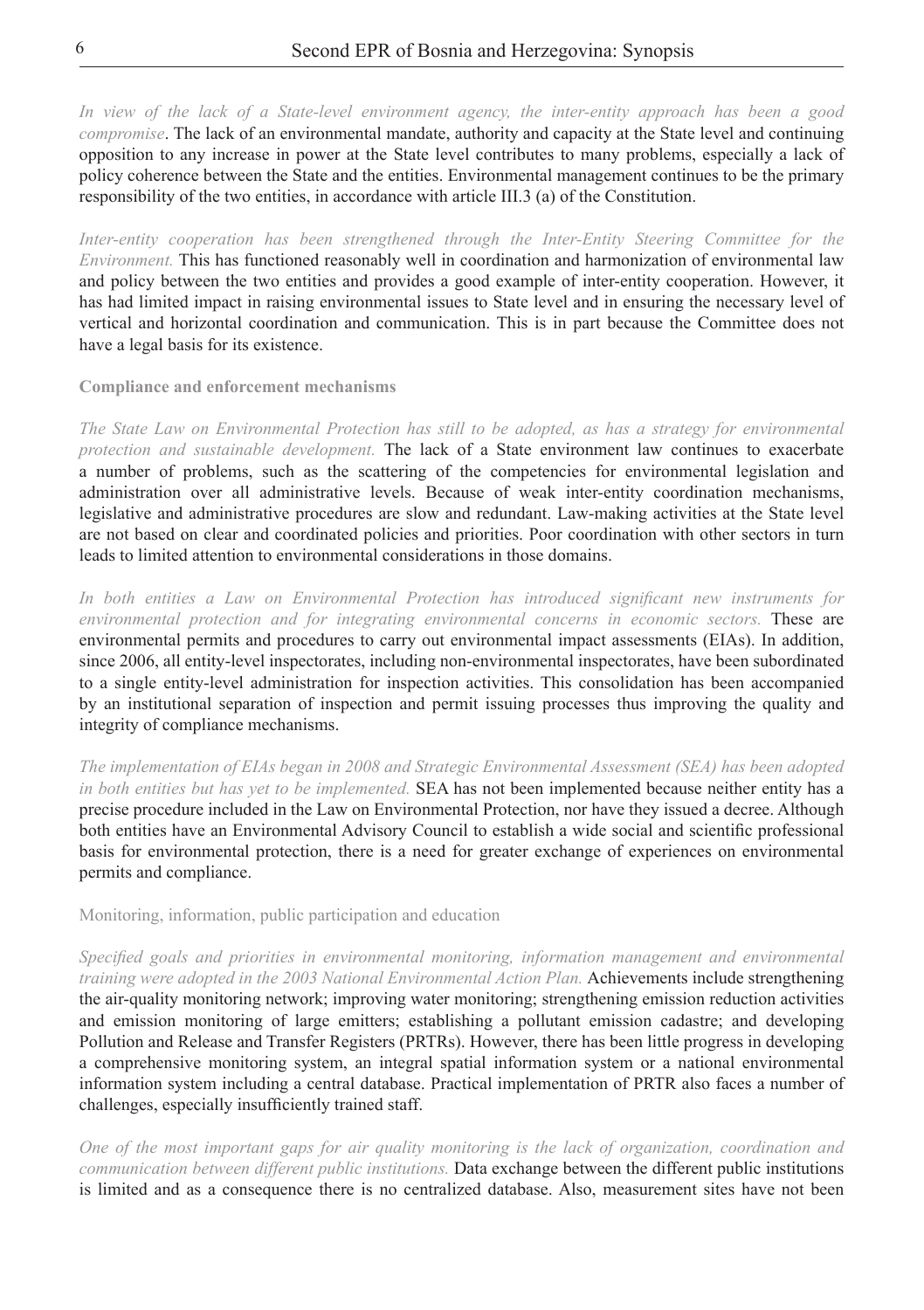selected using modelling results, so the chosen locations may not reflect the worst pollution. Positive aspects include automation of some monitoring stations allowing, in particular, observations of pollutants dangerous to human health such as ground-level ozone (O3) and particulate matter (PM10 and PM2.5).

*In both entities, a Law on Water specifies the institutions responsible for establishing and managing the water management data-processing system.* The laws also oblige all other legal bodies, institutions, companies using water or engaged in public water supply, or wastewater discharge, to install devices for measuring and control of water quality and quantity; to carry out measuring and testing; and to keep and submit proper records. The most significant gaps are in monitoring of lakes, bathing waters, coastal waters, groundwater and discharge of harmful and toxic substances in wastewater. Gaps also remain in river monitoring.

*Currently there are no specific laws, at the national or entity level that directly address soil protection including monitoring.* As a result, soil monitoring does not exist in Bosnia and Herzegovina. Efforts are limited to ad hoc observations on the scope of projects, land valuations, studies and other activities by various institutions.

*Waste monitoring currently organized through the entity Statistical Institutes is partially functional and based on a statistical form, which public utility companies are obliged to fill in.* Public utility companies present data from their own internal waste-monitoring system. However, the quality of such monitoring is questionable since it is based on estimations, not constant monitoring.

*Bosnia and Herzegovina has improved data reporting to the European Environment Agency (EEA) and now submits some 65 per cent of required data.* The establishment of a State environmental protection agency has been under discussion since 2002. The Federation of Bosnia and Herzegovina has introduced regular environmental assessment reports based on indicators, but much needs to be done to improve the reliability and consistency of data and indicators contained in its state-of-the-environment report. There are no similar environmental assessments in the Republika Srpska or at the State level.

*Bosnia and Herzegovina acceded to the Convention on Access to Information, Public Participation in Decision-making and Access to Justice in Environmental Matters in 2008.* The definitions of environmental information, restrictions to its access and other provisions of the entities' laws correspond generally to those established in the Convention. Environmental authorities at the State, entity and cantonal levels take actions to raise public awareness of environmental problems and citizens' rights on environmental protection. However, contrary to the entity environmental laws, non-governmental organizations are not sitting on the supervisory boards of the entity environment funds.

*The public actively participates in environmental permitting procedures, especially with regard to projects subject to environmental impact assessment.* The Environmental Advisory Council of each entity, established under its Law on Environmental Protection, is expected to be actively involved in the evaluation of strategic environmental assessments, environmental plans and programmes. These Councils are composed of different stakeholders including environmental associations, organizations and institutions representing professional and economic interests and scientific circles.

*Some progress has been made in creating a public system of environmental education in Bosnia and Herzegovina.* Curricula and programmes for preschool education and schools now include environmental elements, due to the adoption of a number of laws and strategies. However, these elements are insufficiently linked and coordinated, which prevents the interdisciplinary approach necessary for understanding environmental issues. In higher education, several universities have introduced environmental curricula.

*Since the first EPR, Bosnia and Herzegovina has made some progress in compiling information on biodiversity and on forestry.* There is much biodiversity data at different institutions. However, these data are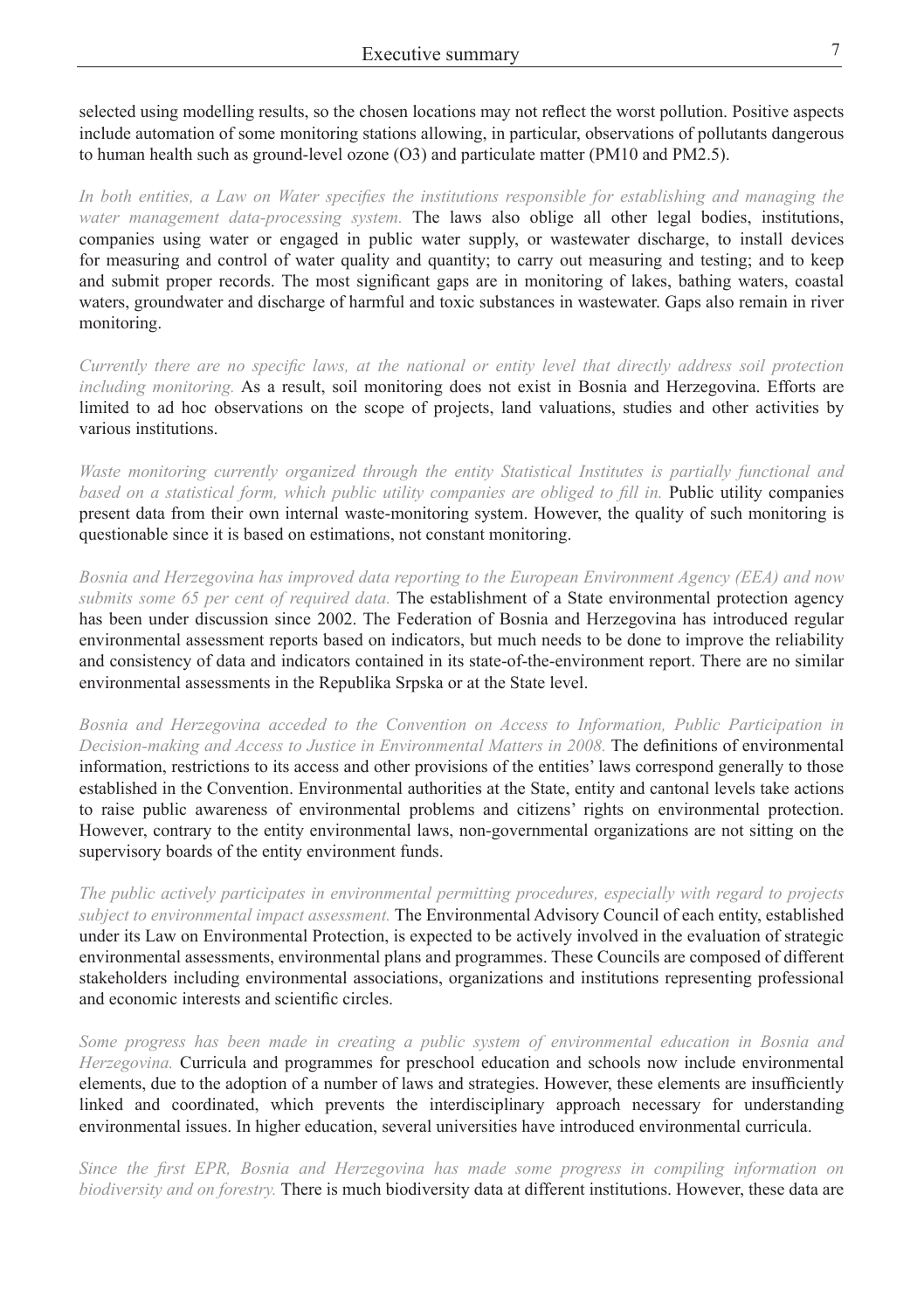frequently neither accessible nor verified. No central or coordinating institution responsible for collecting, registering and analysing biodiversity data has been designated at the entity or at the State level. The second countrywide State Forest Inventory has been under way since 2006.

Implementation of international agreements and commitments

*As part of the international community, Bosnia and Herzegovina is aware of the need to take its share of responsibility for solving global ecological problems.* More detail is needed for policy formulation, and environmental protection programmes remain to be developed. Nevertheless, the EU agreements already refer to commitments under Multilateral Environmental Agreeements (MEAs), and the current United Nations Development Assistance Framework (UNDAF) for 2010–2024 includes a target for fulfilment of these commitments by 2014.

*Since the first EPR, major steps have been taken to strengthen international cooperation and the participation of the country in international agreements*. Bosnia and Herzegovina has ratified or acceded to many global and regional MEAs. Since the first EPR the country has ratified seven environmental conventions and two protocols. However, there is still much to be done as regards practical implementation and enforcement.

*By ratifying the Kyoto Protocol in 2008, Bosnia and Herzegovina has demonstrated its interest and need for inclusion in the mechanisms, which are offered to signatories of the Protocol.* **Bosnia and Herzegovina** carries out its Protocol obligations in line with the technical and financial assistance it receives. Country delegations have also regularly participated in the Conference of the Parties to the United Nations Framework Convention on Climate Change (UNFCCC), as well as at the meetings of expert bodies within the UNFCCC secretariat.

*As a potential candidate country, Bosnia and Herzegovina will benefit from the EU Instrument for Pre-Accession Assistance (IPA).* The Multiannual Indicative Planning Document for the period 2009–2011 builds on the IPA programme with results and indicators for adoption of an environment strategy; alignment of sectors to the environment; prioritization tools for environmental infrastructure investments, and measures for operationalizing environmental protection; and co-financing mechanisms and enhanced investments in environmental infrastructure.

Economic instruments and expenditure for environmental protection

*Since the first EPR, Bosnia and Herzegovina has continued developing and defining its environmental priorities and policies, including with regard to economic instruments.* Both entities have created the foundation for environmental legislation, although only a limited amount of legislation relating to environmental economic instruments is as yet operational. In most cases the current Government policy appears to be to manage environmental problems using regulatory instruments rather than market mechanisms.

*However, the growing prosperity of Bosnia and Herzegovina since the war has augmented the ability of the population to pay fees, charges and taxes for an improved environment.* It has also increased the use of natural resources and overall consumption, and therefore the pressures on the environment, and hence there is a need to better appreciate the importance and value of these natural assets. Both the Federation of Bosnia and Herzegovina and the Republika Srpska laws on environmental protection recognize the polluter pays and user pays principles.

*There seems to be a growing awareness of environment-related economic instruments and their use among government officials at the State as well as at the entity level.* The use of the instruments that are available seems to depend on the historical importance of the environmental sector and the strength of the institution in charge of the sector.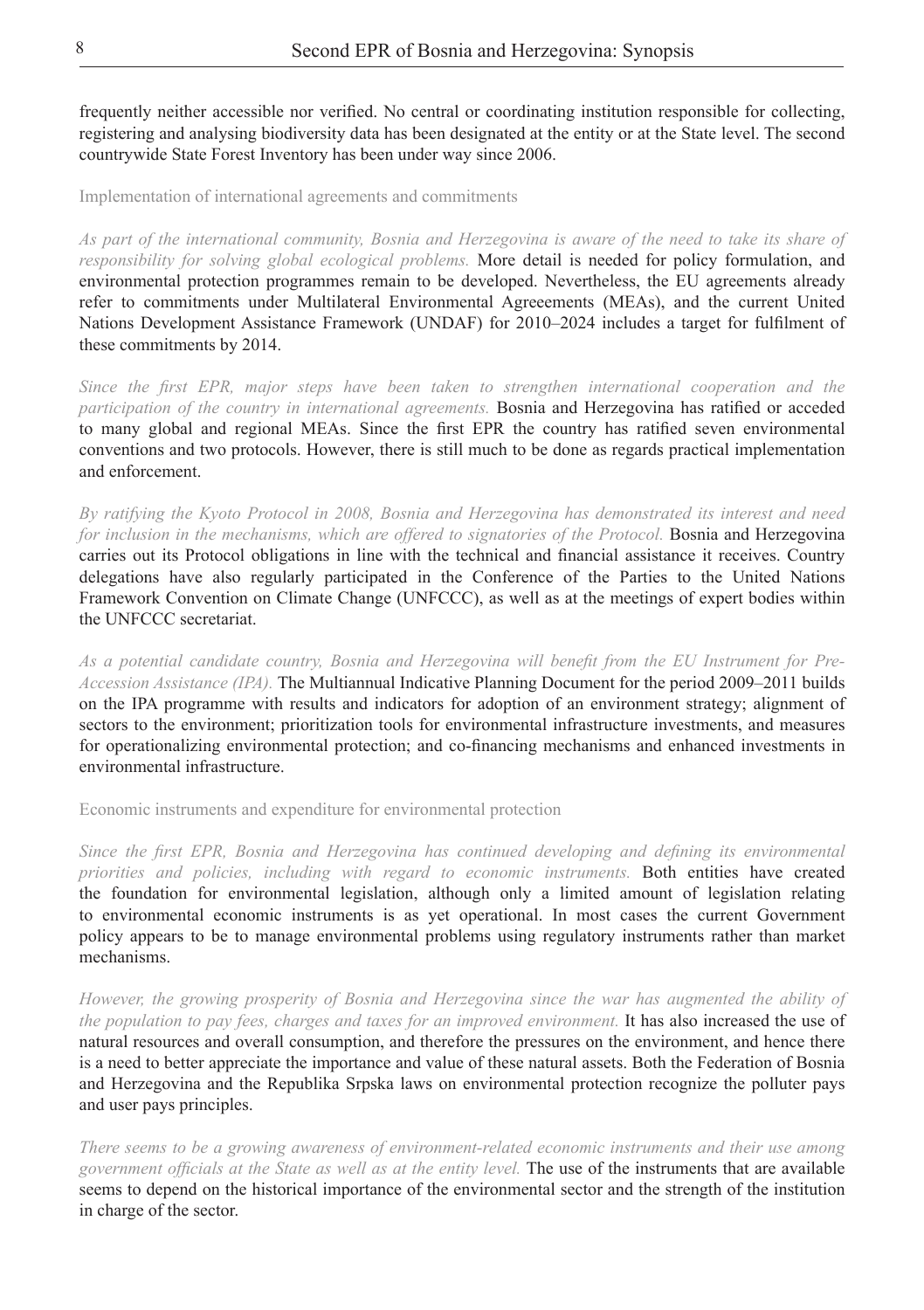*Because of the fragmented nature of the political structure in Bosnia and Herzegovina, finding statistical data on internal environmental expenditure is virtually impossible.* According to the very general information available, the Federation of Bosnia and Herzegovina spent 0.9 per cent of its budget on environmental protection in 2009, while the equivalent expenditure for the Republika Srpska was about 0.2 per cent of its budget.

*Both entities have their own environmental funds achieving operational status in 2010 after a long process started by the Republika Srpska in 2002 and by the Federation of Bosnia and Herzegovina in 2003.* These funds are excellent tools for an economic approach to environmental problems. The cooperation between the funds seems to function well and there is a mutual understanding of the priorities for improving the environment in Bosnia and Herzegovina.

#### **Climate change and environment**

*Bosnia and Herzegovina ratified the United Nations Framework Convention on Climate Change (UNFCCC) in December 2000 and the Kyoto Protocol in April 2008.* Bosnia and Herzegovina has prepared all the necessary legislation and started to establish the administrative structures required to become a beneficiary of the Clean Development Mechanism (CDM). The Designated National Authority for CDM is being established. The Initial National Communication (INC) was approved by the Government in October 2009 and submitted to UNFCCC. There is no special legislation on climate change in force in Bosnia and Herzegovina either at the State or entity levels, but certain relevant provisions are included in some legal acts, particularly in the field of energy. Studies have indicated great potential for hydropower and other renewable sources, as well as for an increase in energy efficiency.

*For successful implementation of its obligations under UNFCCC, Bosnia and Herzegovina has established at the State level, the Climate Change Committee and the Subcommittee for Climate Change.* These two bodies include representatives of the State and the two entities and are responsible for reaching common positions on relevant proposals before their submission for official adoption/endorsement.

*Greenhouse gas (GHG) emissions in Bosnia and Herzegovina are estimated to grow by almost 30 per cent*  between 2005 and 2030, driven by the increase in CO<sub>2</sub> emissions. **Currenlty, 73 per cent of GHG emissions** originate from the energy sector, followed by 13.5 per cent from agriculture and 10.4 per cent from industry. The energy sector of Bosnia and Herzegovina is mostly based on coal, which represented around 45 per cent of total primary energy supply in 2005, followed by liquid fuels (21 per cent), renewable energy (20 per cent) and hydropower (10 per cent). The impact of land use change and forestry represents almost 22 per cent of gross national emissions.

*Climate change is expected to seriously impact Bosnia and Herzegovina, with the temperature projected to increase from 0.7 to 1.6 °C per 1 °C of global increase during the period 2031–2060.* Dry periods, the incidence of torrential flooding and the intensity of land erosion will increase as will the occurrence of hail, storms, lightning and maximum wind velocity, which can represent threats to all forms of human activity. Bosnia and Herzegovina is highly vulnerable to these threats, because of the economic role of climatesensitive sectors, such as agriculture and forestry, and has very limited capacity to address climate change risks.

*Several projects relevant to climate change adaptation and mitigation have been, or are being, undertaken with the support of international donors.* However, at present, there is no official strategy or policy document in Bosnia and Herzegovina dealing explicitly with climate change issues. The INC is the most important background document for future climate change mitigation and adaptation strategies, and there are certain other sector-specific documents relevant to climate change in place for the energy sector.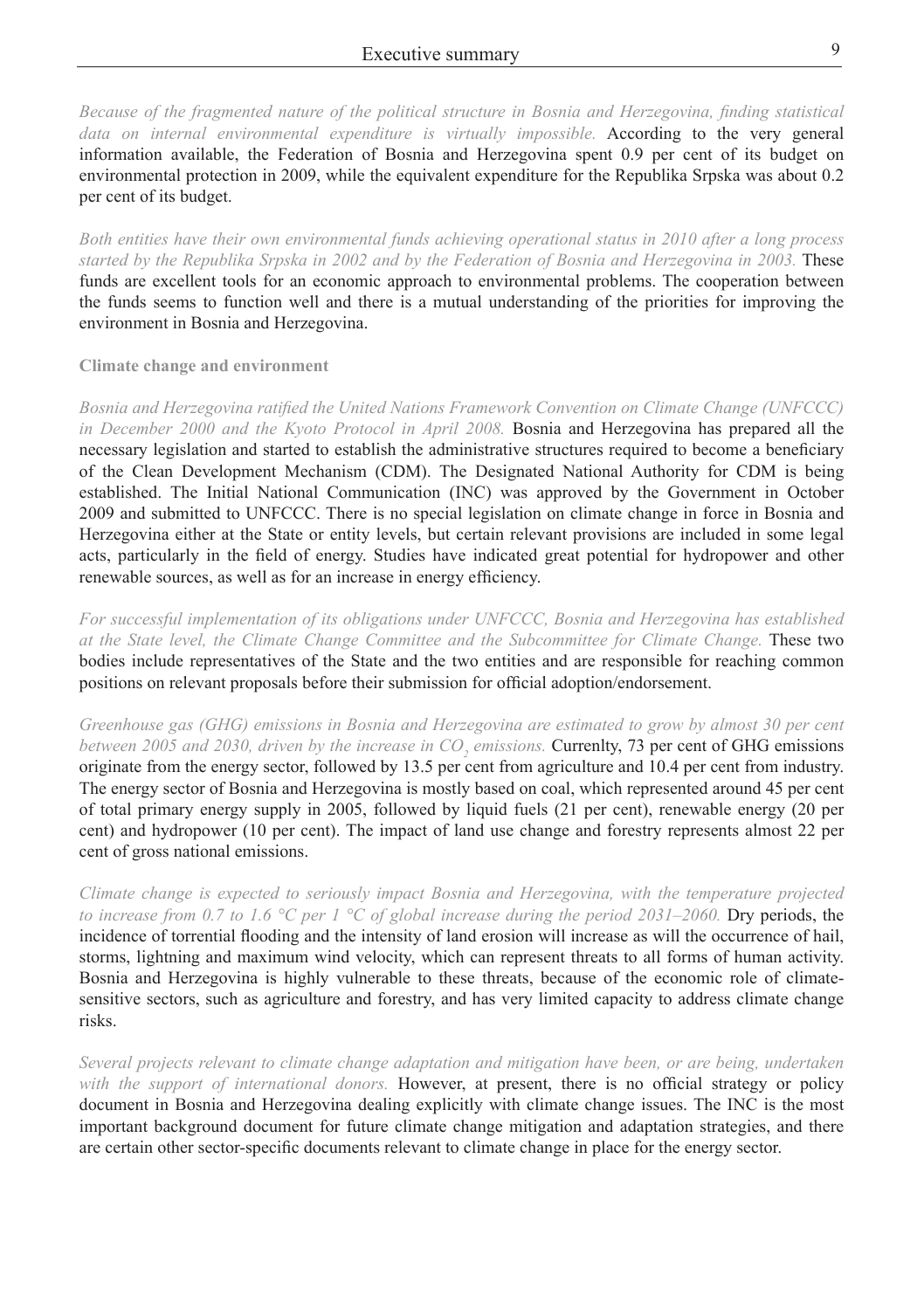**Sustainable management of water resources** 

*Bosnia and Herzegovina is rich in water resources but the water management sector has some serious problems to address.* Implementation of concrete measures to improve water management infrastructure has started over the past five years. However, progress has been slow due to lack of funding and the need to prepare a legal and policy framework. Key challenges relate to discrepancies between supply and demand, infrastructure inadequacies and weaknesses in the regulatory and financial framework. The lack of adequate infrastructure due to lack of investment, war damage and insufficient maintenance has resulted in the pollution of water resources and deterioration in the quality of drinking water. The most important issue is the creation of a comprehensive and reliable monitoring system.

*The aim of meeting the EU public water supply standards by 2025 is extremely ambitious.* The objectives of rehabilitating 50 per cent of the existing water infrastructure and providing safe drinking water for all by the year 2010 have not been met. Public water utilities in the Republika Srpska supply only 46 per cent of the population. In the Federation of Bosnia and Herzegovina, the situation is similar, with 56 per cent of the population having access to the public water supply system.

#### *However, since the first EPR legislation has been implemented at the entity level, in line with EU directives.*

Both entities' water laws address the majority of water management issues and are 65 per cent compliant with EU regulations. Barriers to compliance remain, including the lack of an effective national regulatory and legislative framework, and the complex administrative system. In combination with the lack of a comprehensive and consistent monitoring system, inefficient instruments in compliance and enforcement and water pricing which does fully cover the costs, this has resulted in inefficient and weak management of water resources.

*Efforts on flood protection have been made by both entities since the first EPR, in terms of legal documents, strategies, programmes and plans.* However, no significant investment in new flood control facilities has been made in the past 15 years. In the near future, a detailed analysis of climate impacts on outflows in basins in the Republika Srpska is planned. Even without taking the effects of climate change into account, the normal pattern of major floods, which cause enormous damage, is to be expected in future, unless adequate measures are implemented.

*However, the preparation of a number of sanitation projects and programmes has started in both entities.*  In Bosnia and Herzegovina, as with most countries in development or with economies in transition, the development of sewerage systems has been slow in comparison with those for water supply. As far as industrial wastewater is concerned, the situation is slightly better, mainly due to the fact that industrial production is at less than 30 per cent of the pre-war level.

#### **Waste management**

*Progress has been made in the area of waste management since the last EPR in 2003.* The construction of regional sanitary landfills has started and efforts have been made to remove the accumulated hazardous/ chemical waste. There are signs of progress in the development of policies and laws, and modest investments in appropriate infrastructure for treatment of industrial and medical waste, municipal waste management and reduction and recycling of waste.

*A start has been made by both entities in closing down illegal dump sites.* Countrywide, in Bosnia and Herzegovina 10–15 per cent of illegal dumpsites have recently been closed, although there are estimates of 1,100 dumpsites still in use.

*A limited number of initiatives for the separation of waste have been initiated in Bosnia and Herzegovina.* In Sarajevo canton the cost of the collection and compressing of the separated waste is more or less covered by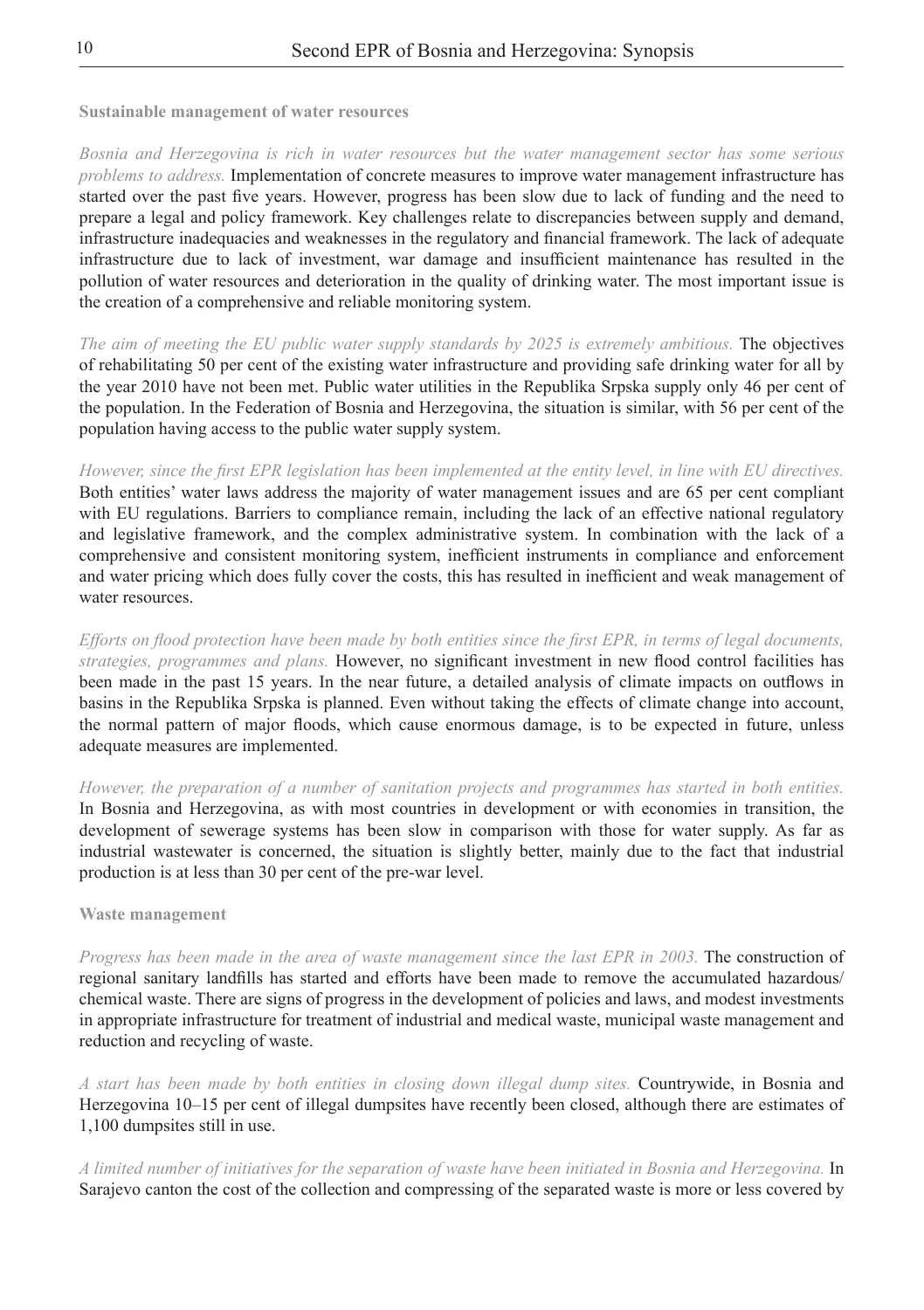selling it on to companies for further processing. Other pioneering recycling projects include a small-scale paper collection in Maglaj and paper and metal collection in public places in the town of Doboj.

*In 2009 the State Agency for Statistics started consolidation of a nationwide municipal, industrial and hazardous waste database.* There remains much room and need for improvement in the quality and content of the information produced through close collaboration between relevant bodies.

**Forestry, biodiversity and protected areas** 

*Bosnia and Herzegovina has made significant progress in the areas of forest management and biodiversity since the first EPR,* especially in terms of developing the necessary legal frameworks and strategic and programmatic documents. Many essential elements of the forest management system are in place. However, a number of gaps still exist in terms of effective implementation of existing plans and capacity-building, and current capabilities and funding are dispersed.

*Forestry management was poorly regulated after the war, but since early 2000 Bosnia and Herzegovina has made notable progress in building a more effective forest regulatory and management system.* This system has many commonalities in both entities, which allows for rigorous and effective forest management in the country. Currently, both the Federation of Bosnia and Herzegovina and the Republika Srpska are in the process of updating their forestry legislation.

*At the same time, the forestry sector is treated as an economic sector of secondary importance and suffers from under-budgeting and lack of political commitment.* However, during the past 10–15 years forests have provided substantial additional income for rural communities through jobs, firewood, non-timber forest products, hunting and recreation. Forests were significantly degraded during the war years and will require over 50 years to regain stability and ensure sustainable production.

*The 2009 Second National Report to the Convention on Biological Diversity listed the key problems that the country faces in the area of biodiversity conservation and sustainable use.* These are: lack of an integrated information system on biodiversity objectives; an ineffective institutional framework (which is a major obstacle to the decision-making process and implementation at the international level); lack of cooperation between the relevant institutions in the Republika Srpska and the Federation of Bosnia and Herzegovina; and an uneven level of implementation of international agreements and EU directives in both entities.

*Sustainable and well-managed production of biodiversity resources could provide additional opportunities for development and new jobs.* Bosnia and Herzegovina joined the Convention on International Trade in Endangered Species of Wild Fauna and Flora (CITES) in 2008, but related key obligations have yet to be implemented. However, for some activities, the absence of procedures and regulations under CITES means that the country cannot legally continue trophy hunting and related export activities and so will suffer from significantly reduced economic activity related to international hunting operations and tourism; neither can it adequately control the trade in medicinal plants.

*The key priority today for Bosnia and Herzegovina is to increase significantly the area of its territory under protection via the establishment of new protected areas or the redesignation of previously existing ones.* Most of the challenges are due to extremely low capacity in this sector, the absence of a designated responsible agency and a lack of political interest in the topic, all of which hinder rapid designation of new areas, due to conflicts of interest with other economic sectors.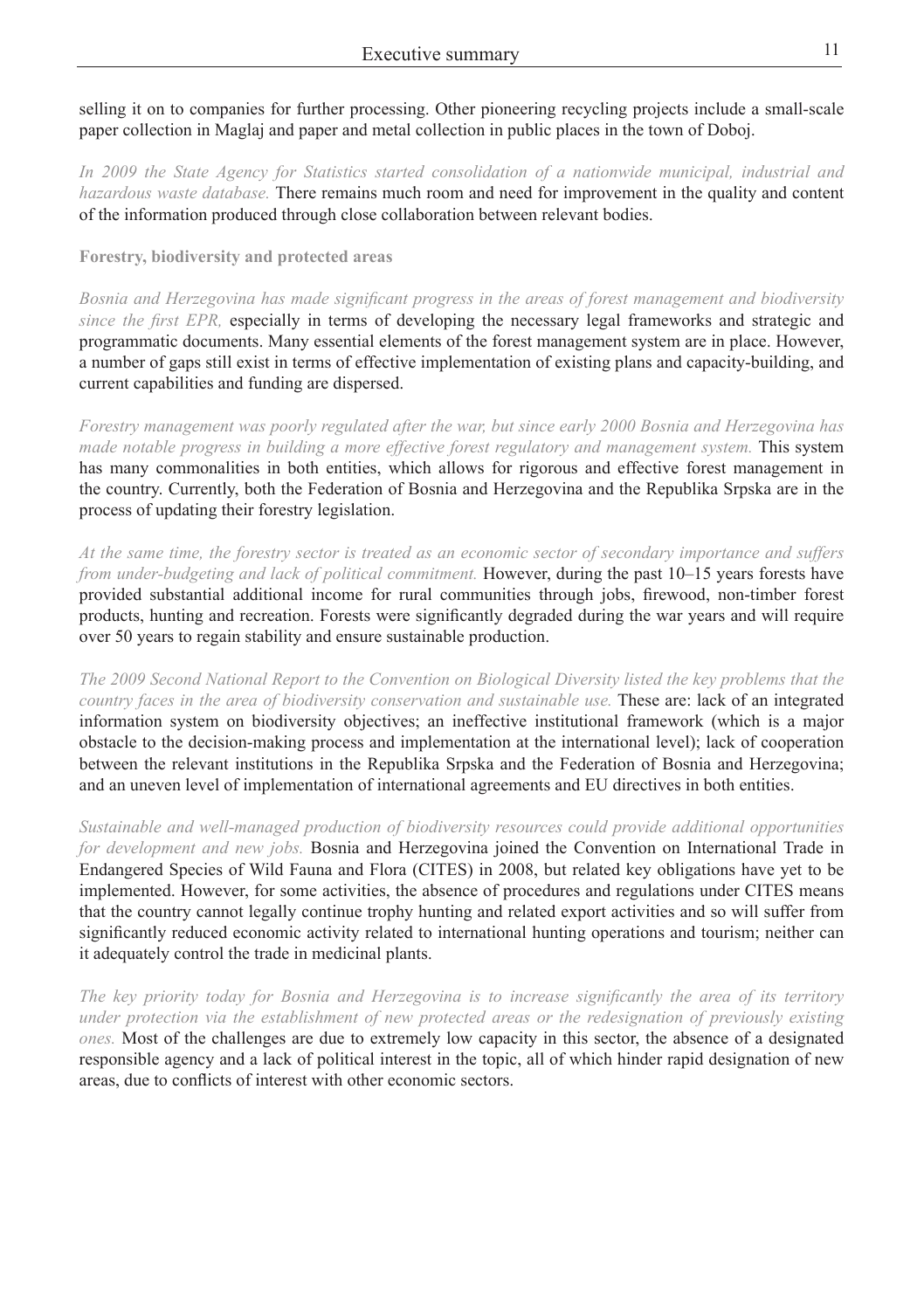#### **Chapter 1. Policymaking framework for environmental protection and sustainable development**

Environmental management in BiH has suffered from the absence of a State-level authority with a strong legal mandate, and from a very complex administrative system that is further complicated by the poor delineation of responsibilities between the State and the entities. However, BiH has to improve its environmental performance to continue to receive EU support under its 2008 European Partnership Agreement. The latter specifically calls for the adoption of a State law on environmental protection and the establishment of a State environment agency.

Even if the establishment of the State-level environmental agency may not be feasible at this point, at the very least the current organizational structure within MoFTER, which groups together resource management, energy and environmental protection into one Sector, must be changed. The current structure is problematic because it pits resource extraction priorities against environmental protection imperatives.

#### *Recommendation 1.1:*

*The State Ministry of Foreign Trade and Economic Relations should take the following steps to strengthen the environmental mandate, authority and capacity at the State level:*

*(a) Elevate the current Department for Environmental Protection into a new Sector;* 

*(b) Expedite the adoption of the State law on environmental protection and all relevant secondary legislation. Specifically, the State law should ensure:*

*(i) A clear allocation of competencies to various administrative levels;*

*(ii) That further provisions are made for the implementation of an obligatory reporting and coordination system for legislative drafting in order to avoid duplication;*

*(iii) Principles and mechanisms are put in place for integrating environmental concerns into other sectors.*

Since the 1992 World Conference on Environment and Development in Rio, sustainable development has been considered to be the way forward for future global action. Agenda 21 was adopted in Rio as a vehicle for implementing the model of sustainable development. It is a global action programme for the 21st century, which calls on all nations to formulate concepts and strategies for sustainable development. Promoting environmental consideration to other areas of economic and social activities remains a much needed objective for guaranteeing not only sustainable development but also public health and social well-being. Effective intersectoral cooperation is a prerequisite for achieving this goal. Unfortunately, there is still no National Commission on Sustainable Development that would be entrusted with strategic guidance of sustainable development efforts.

In the post-war economic recovery process in BiH, economic priorities such as job creation, infrastructure reconstruction and GDP growth have in many cases trumped environmental concerns. This has resulted in large part from the lack of a long-term vision for development that balances the importance of economic growth with environmental considerations.

Environmental considerations thus receive inadequate attention. This means that policies, plans and programmes systematically fail to take into account environmental impacts. This problem is also exacerbated by the current organizational structure within MoFTER, as discussed above, which does not provide enough political support for environmental concerns.

The current economic downturn presents significant opportunities to reorient the recovery process by increasing investment in clean and efficient technologies, renewable energy, and ecosystem goods and services, all of which have potential for increasing economic returns, job creation, poverty reduction and increased foreign direct investment.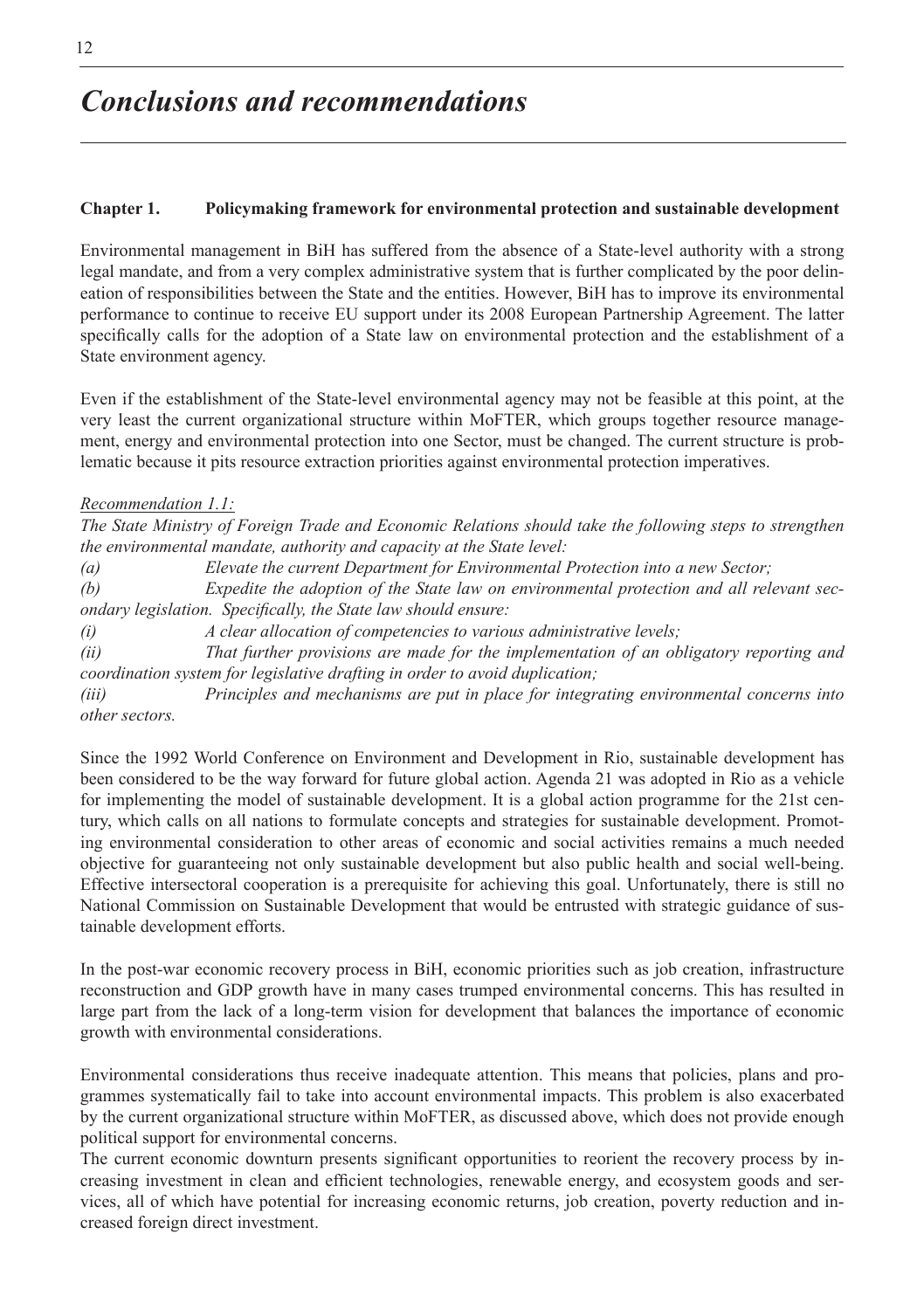#### *Recommendation 1.2:*

*The State Ministry of Foreign Trade and Economic Relation in cooperation with the relevant authorities in the Federation of Bosnia and Herzegovina and Republika Srpska, and with broad participation from all stakeholders, should:*

*(a) Develop the legal basis for a sustainable development strategy;*

*(b) Prepare and propose for adoption a draft a strategy for sustainable development, and specify the policy instruments and indicators to monitor and track progress, and the economic instruments that will be required to ensure its full implementation;*

*(c) Elaborate an action plan for the implementation of the strategy. The action plan should be fully integrated into the budget process to ensure that it is allocated the financial resources needed to achieve its objectives.*

*(d) Set up a national commission on sustainable development, to include members of major groups, which would be entrusted with strategic guidance of sustainable development efforts.*

Despite adoption of a number of environmental laws, including the harmonization of the six framework laws, there is a tremendous backlog of secondary legislation that has not yet been drafted or adopted. The latter is required to ensure implementation of the framework laws. At the same time EU approximation efforts must be stepped up considerably in light of the large volume of legislation that remains to be approximated. The difficulties stem from severely limited human, financial, and technical resources.

In addition, limited coordination between, and institutional fragmentation within, the entities have weakened environmental management and led to inefficiencies. The requirements for legislation, implementation and monitoring all draw from the same limited pool of expertise, funding and human resources. The State should play a role in streamlining and coordinating the efforts of the entities, reducing redundancy and maximizing resource use.

#### *Recommendation 1.3:*

*The Federal Ministry of Environment and Tourism and Republika Srpska's Ministry of Physical Planning, Civil Engineering and Ecology should expedite the adoption of secondary legislation and approximation of the EU environmental acquis. Specifically they should:*

*(a) Strengthen legal capacity within the ministries to develop and implement environmental laws and policies;*

*(b) Monitor evolving EU requirements and new EU legislation to which approximation efforts must be aligned.*

*See also recommendation 5.1(a)*

#### *Recommendation 1.4*

*The entities Government should:* 

*(a) Assess the extent of institutional weakness of environmental institutions affecting environmental policy, regulatory functions, and funding;*

*(b) Where relevant, redress institutional fragmentation through improved reorganization of roles and responsibilities within the respective ministries.*

### *Recommendation 1.5:*

*The Federal Ministry of Environment and Tourism and Republika Srpska's Ministry of Physical Planning, Civil Engineering and Ecology should strengthen their overall capacity for environmental management by: (a) Strengthening institutions by implementing capacity-building and training programmes; (b) Encouraging other sectors to integrate environmental concerns into their policy and legislative frameworks.*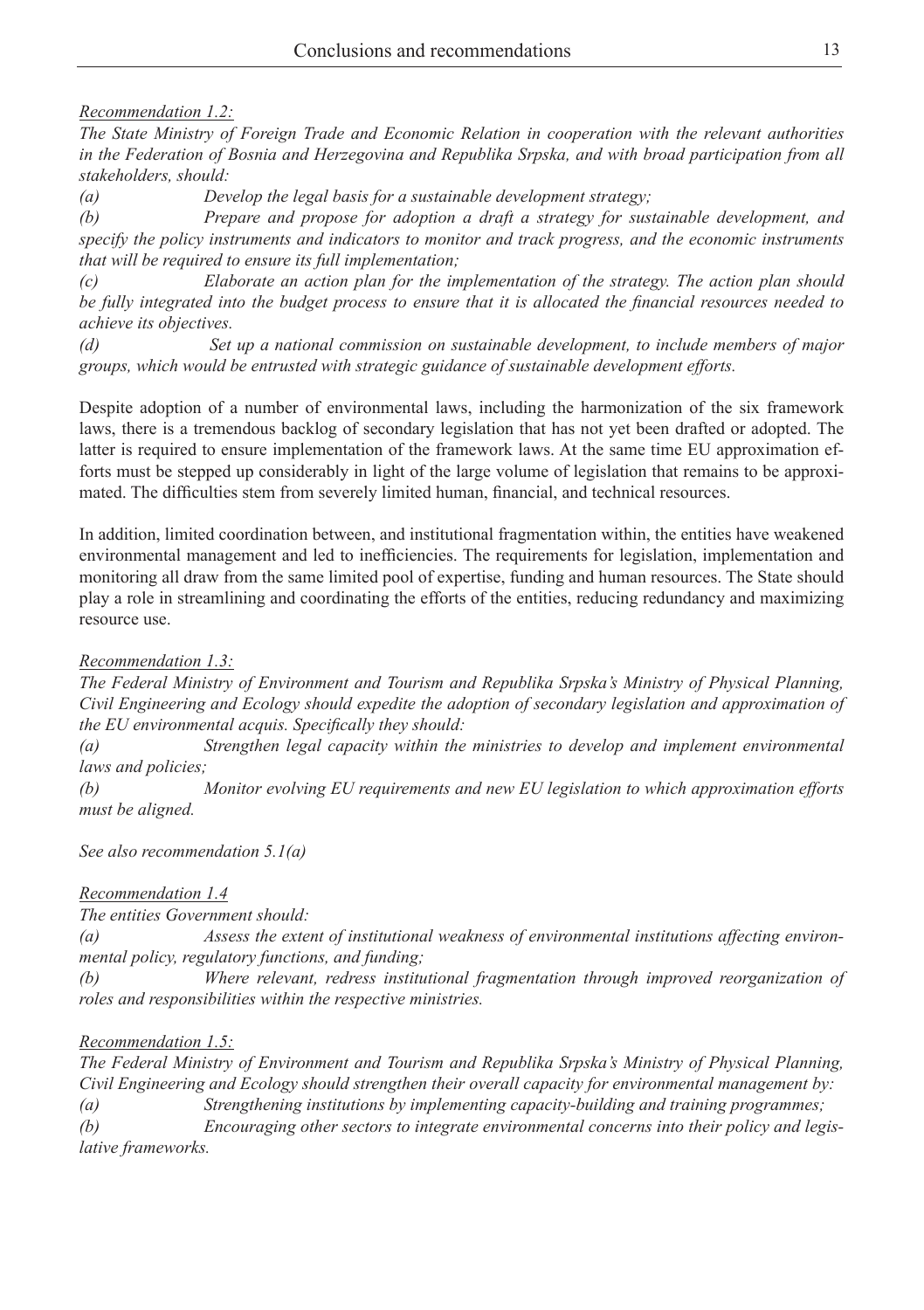#### **\* \* \* \* \***

#### **Parts of the conclusions and recommendations from the first EPR of Bosnia and Herzegovina are still valid and are listed below.**

With the structure established by the Dayton Peace Agreement, it is difficult to streamline environmental legislation, policies and activities or make them consistent. The division of responsibilities among the different authorities is not always clear. This further complicates the situation and has a negative impact on implementation and enforcement. Considerable progress has been made through the establishment of, first, two inter-entity bodies – the Inter-entity Commission for Water and the Inter-entity Steering Committee for the Environment – and, more recently, the National Steering Committee for Environment and Sustainable Development. There appears to be a movement towards strengthening the role of the State in environmental matters, as evidenced by the creation of this National Committee and the decision of the Council of Ministers that the Ministry of Foreign Trade and Economic Relations should draft both a State-level environmental protection bill and a strategy for environmental protection and sustainable development. This could be extremely helpful in rationalizing environmental management in the country.

Under the ReREP programme, a feasibility study is examining the possible establishment of a national environment agency with the support of the European Commission Delegation to Bosnia and Herzegovina. However, much work remains to be done to reach consensus about such an agency and define its role, structure, scope and jurisdiction. It seems clear that the need is growing for a coordinating body for international agreements and programmes for environmental protection and the use of natural resources in Bosnia and Herzegovina. Mechanisms must be found to allow the State to play an appropriate role in environmental affairs, enabling Bosnia and Herzegovina to participate regionally and globally, as well as to maintain a level of consistency between the entities and Brčko District in developing national environmental policy and management.

#### *EPR I - Recommendation 1.1:*

*The Council of Ministers should establish an environment agency, which should:*

*(a) Provide advisory services to the authorities and institutions on both State and entity level*  in creation of strategy of sustainable development, environmental policy and management and protection of *environment, natural resources and natural heritage;*

*(b) Collect environmental monitoring data and report, as appropriate, to international bodies, convention-governing bodies and the European Environment Agency;*

*(c) Manage, supervise and coordinate the implementation of the entities' plans for management and protection of waters, air, land, forests, as well as management of waste and chemicals (POPs, ODS, transboundary pollutants and dangerous pesticides);*

*(d) Develop methodologies to facilitate a common approach to environmental management; and* 

*(e) Provide training, capacity building and awareness rising.*

*The environment agency should rely on and assist the inter-entity bodies.* 

Because of the war in 1992-1995, Bosnia and Herzegovina could not take part in many of the activities under Agenda 21, which resulted from the 1992 United Nations Conference on Environment and Development in Rio de Janeiro (Brazil). Its National Environmental Action Plan was the first comprehensive document about the environmental problems in the country and their prioritization. The proposals of the NEAP provided a basis for the assessment of needs for environment and water management in the Mid-term Development Strategy of Bosnia and Herzegovina. The NEAP, however, has not been adopted at the State level. In any case, these documents cannot substitute for a national strategy for both sustainable development and protection and management of the environment.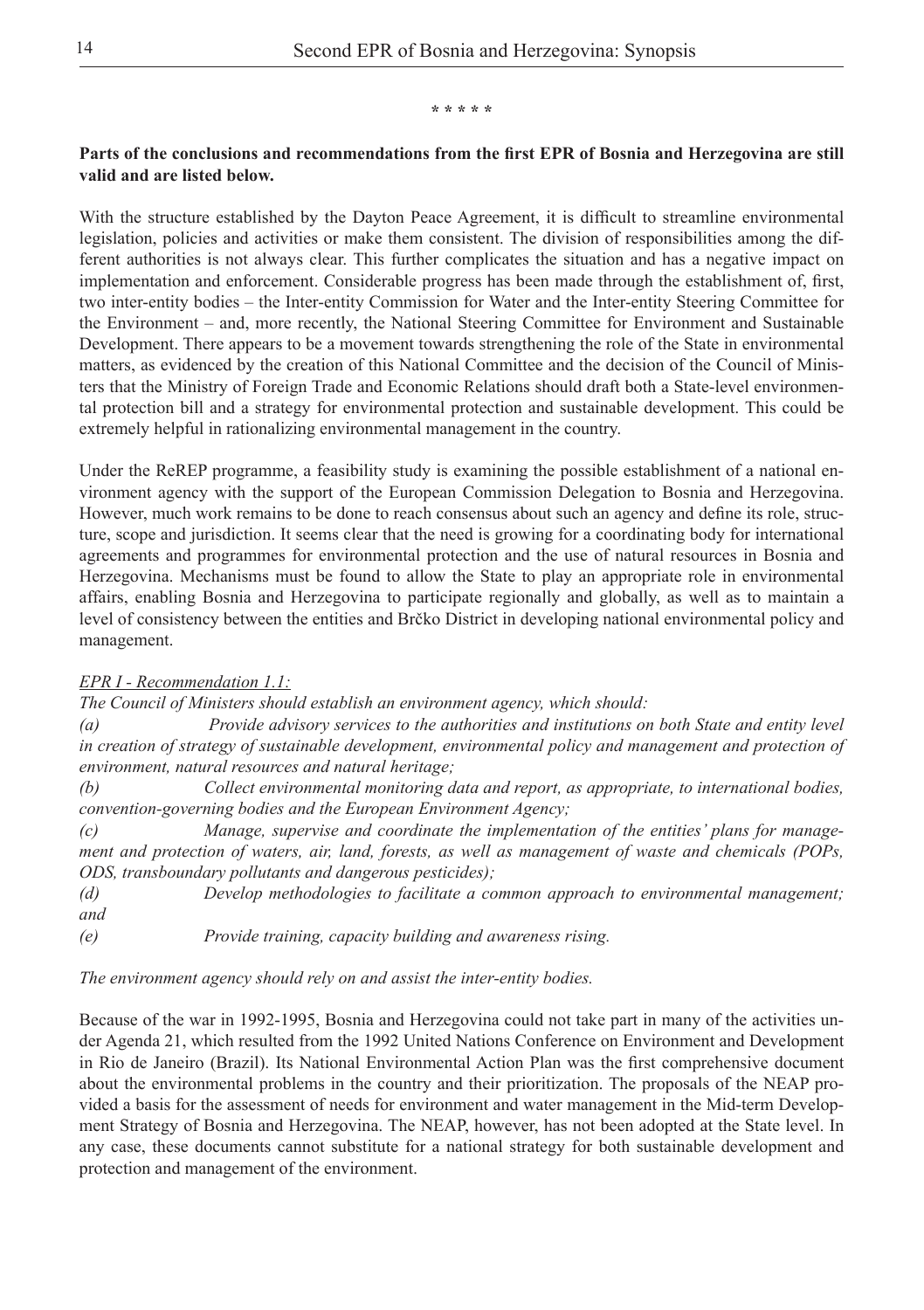## *EPR I - Recommendation 1.2:*

*Pursuant to the decision of the Council of Ministers, the Ministry of Foreign Trade and Economic Relations should begin as soon as possible to draft:*

*(a) A new State law on environmental protection and all relevant secondary legislation; and (b) A strategy for environmental protection and sustainable development, in cooperation with the relevant Environment Ministries in the Federation of Bosnia and Herzegovina and Republika Srpska, and with broad participation from all stakeholders.*

*The strategy should aim at:*

*• Strengthening the institutional capacity for designing and implementing environmental policy at all levels;*

*• Developing and institutionalizing communication among sectors and ministries within and among the State, the entities and Brčko District;*

*• Establishing procedures for communication between officials and stakeholders in decisionmaking for sustainable development; and*

*• Improving the knowledge of the general public about the significance of environmental protection and encouraging the preparation of awareness-raising programmes.*

A review of the institutional framework for environmental protection in Bosnia and Herzegovina shows the weaknesses of the system, including a shortage of staff and funding. Additionally, the number and relative independence of the cantonal ministries in the Federation of Bosnia and Herzegovina may create obstacles to integrated environmental management. A stronger Ministry of Physical Planning and Environment could result in the establishment of uniform regulations, ensuring a consistent standard of environmental licensing throughout the Federation. It would also help standardize inspection procedures and help the Ministry attain the necessary legal competence for its work.

The Ministry of Physical Planning, Civil Engineering and Ecology in Republika Srpska is also understaffed. Its Ecology Sector currently has only seven staff. A stronger Ecology Sector within the ministry or new environment ministry would have several benefits. It would facilitate the integrated management of the main environmental media. Through the clear assignment of authority for licensing and for environmental quality and through better coordination with the other line ministries (agriculture, water, industry, energy and mining) and municipalities, the Ministry could secure standardized environmental licensing, installation inspections and the necessary legal competence.

# *EPR I - Recommendation 1.3:*

*The Federation's Ministry of Physical Planning and Environment and Republika Srpska's Ministry of Physical Planning, Civil Engineering and Ecology should be strengthened, as a matter of priority, so that they are able to:*

*(a) Prepare all secondary legislation required by the new Laws on Environmental Protection, Air Protection, Water Protection, Waste Management, Nature Protection and the Environmental Fund;*

*(b) Organize and implement effectively environmental permitting, inspection and control; and (c) Implement all the tasks incumbent upon them as ministries.*

*Both Ministries may be strengthened either by increasing the number of permanent staff or by hiring external experts ad hoc.*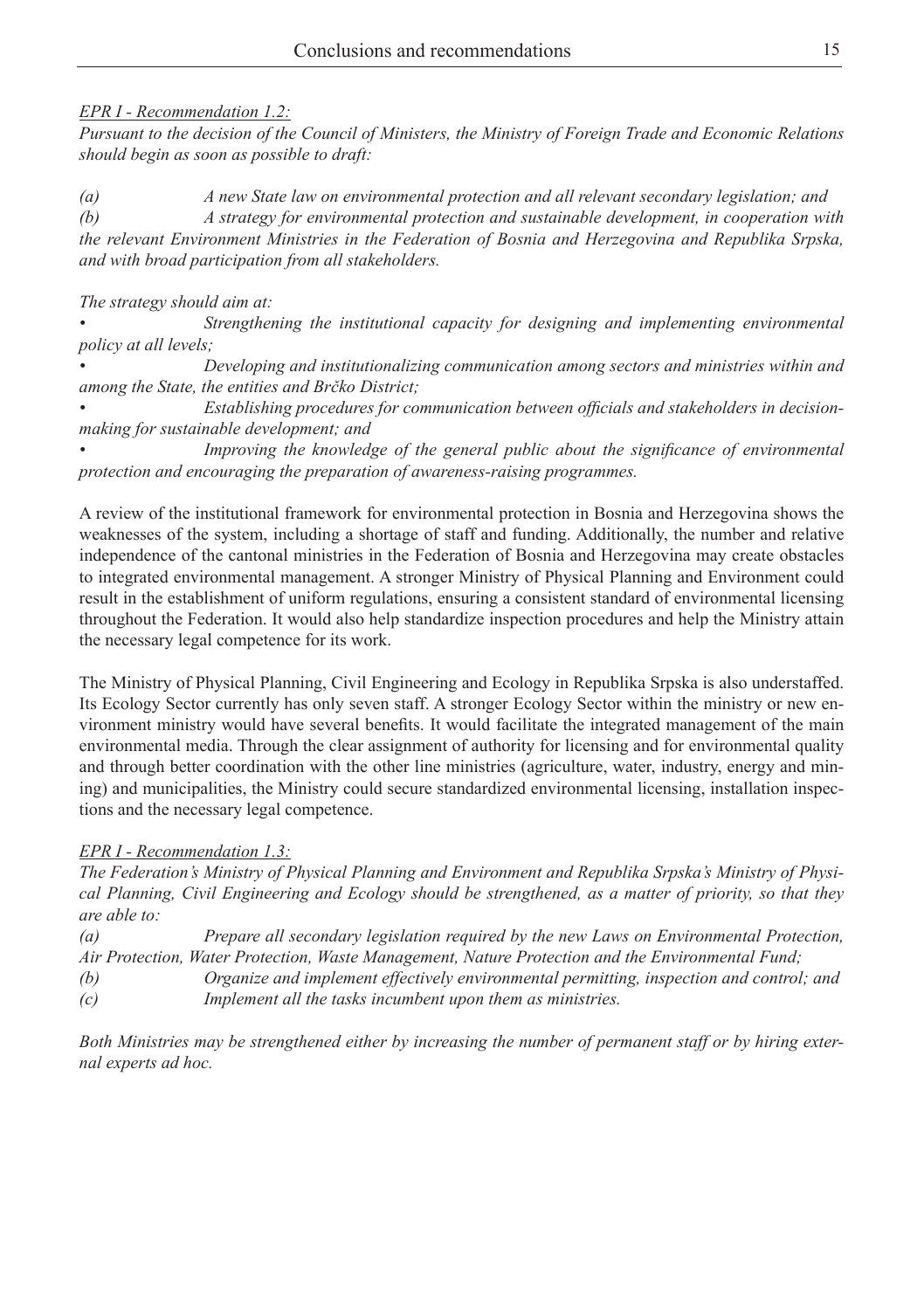#### **Chapter 2. Compliance and enforcement mechanisms**

It is obvious that BiH is trying hard to transpose, adopt and implement EU rules and standards in the environmental field. Step by step, headway has been made and will continue to be made with this process.

The public administration in BiH is very complex for political and institutional reasons, including the existence of up to four layers of administration that are not always well coordinated. In these circumstances, it is essential that the regulatory and control aspects are very precisely defined. Delays, gaps, overlapping, duplication, unequal application of standards, and unequal treatment of violations may occur. Adequate horizontal and vertical coordination mechanisms are of great importance.

Furthermore the status of the environmental authorities is still low and, although all the fundamental institutional elements of a regular environmental administration system are present, they are understaffed at all levels for the work that has to be done now and for the challenges that lie ahead. The State Government should understand that "economizing" on staff for environmental jobs now will cost it much more in the future.

#### *Recommendation 2.1:*

*(a) At all levels of Government, adequate formal and informal coordination of environmental matters (planning, permits, inspections and enforcement) is essential;* 

*(b) The State's Ministry of Foreign Trade and Economic Relations should make a precise estimate of the staff required for environmental tasks and ensure that vacancies are properly filled;* 

*(c) The main environmental authorities at entity level should provide regular education and training on the job, on a non-commercial basis, to ensure that staff who are responsible for issuing permits and for inspections, at the entity level, as well as at the cantonal and municipal levels, adapt their skills accordingly.*

#### *See also recommendation 7.2 in this report.*

In BiH there are several thousand installations, which do not have an environmental permit and it is estimated that more than 50 per cent of those which are obliged to request one, do not do so. The FBiH Administration of Inspection Services and the RS Administration for Inspection Activities are mandated to take action against this and this illegal situation needs to be resolved. Drawing up a comprehensive register of these installations and ensuring effective coordination within each entity between the respective environmental authorities and the inspectorates, will be a basis for further success.

#### *Recommendation 2.2:*

*The Federal Administration of Inspection Services and Republika Srpska's Administration for Inspection Activities should ensure that operators of enterprises and installations file an environmental application, by preparing and publicizing a list of operators who should apply for environmental permit, accompanied by a schedule for mandatory application.*

As a result of the 2006 reorganization of the entity-level environmental inspectorates, the functions dealing with permits and inspections are strictly separated. Although this separation is essential for a well-functioning compliance and enforcement mechanism, other requirements also exist. For example, an adequately clear permit system is unarguably part of a successful compliance regime. Inspectors cannot do their work if requirements are unclear and could be interpreted in different ways. Furthermore, mutual exchange of experience, advice, draft permits and the outcome of inspections between the relevant ministries and the inspectorates for environment and ecology at the entity level is of great importance. The purpose of this exchange should be to achieve a more efficient system for issuing permits, which will be to the advantage of all parties, including the operators.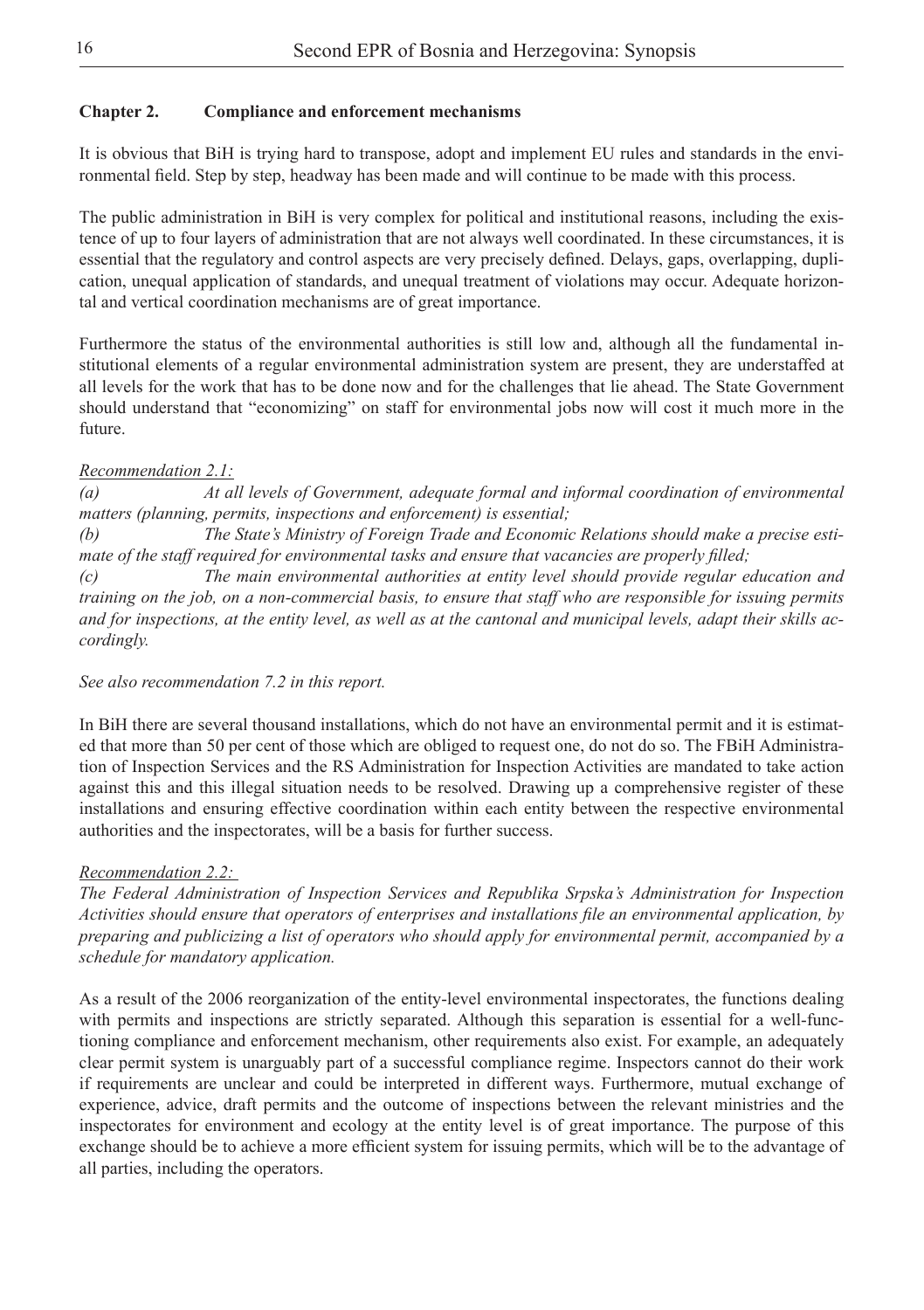The same applies to communication between different departments at the cantonal and municipal levels.

#### *Recommendation 2.3:*

*The Federal Ministry of Environment and Tourism and Administration of Inspection Services, and Republika Srpska's Ministry of Physical Planning, Civil Engineering and Ecology, and the Administration for Inspection Activities must keep each other informed about the content of permits (in outline at least), and the results of inspections, through an institutionalized procedure.*

In 2001 the European Parliament and Council adopted recommendation 2001/331/EC, providing for minimum criteria for environmental inspections (RMCEI). The purpose of the RMCEI is to strengthen compliance with, and contribute to a more consistent implementation and enforcement of, European Community environmental law in all EU member States.

The RMCEI establishes criteria for environmental inspections of installations and of other enterprises and facilities whose air emissions, water discharges or waste disposal or recovery activities are subject to authorization, permit or licensing requirements under Community law ("controlled installations"). Planning of inspection activities is a key requirement of the RMCEI.

The FBiH Administration of Inspection Services and the RS Administration for Inspection Activities comply with most of the RMCEI criteria. In particular, the inspection management system of the RS Administration is a useful instrument for carrying out inspection activities. Overall, considerable progress has been achieved on certain aspects of the compliance and enforcement system (secondary legislation, EIA policy, system of permits). In other areas, such as SEA policy and industrial plant inventory, procedural and structural aspects have not yet been adequately developed.

Extra attention still needs to be paid to planning inspections on the basis of a risk assessment, and the inspectorates should be able to learn from each other and to make use of the experience gained.

#### *Recommendation 2.4:*

*The Federal Administration of Inspection Services and Republika Srpska's Administration for Inspection Activities should exchange experiences on planning of inspection activities on the basis of risk assessment;This could also be usefully undertaken at other relevant governmental institutions.*

**\* \* \* \* \***

#### **Parts of the conclusions and recommendations from the first EPR of Bosnia and Herzegovina are still valid and are listed below.**

In the longer term, Bosnia and Herzegovina wishes to accede to the European Union and it, therefore, has to align its legislation with European Community law. The framework environmental laws have been produced under the CARDS Programme for both entities. They transpose to a great extent the most important European Commission's environment-related directives. Although this package of laws was adopted in Republika Srpska in the summer of 2002 and in the Federation of Bosnia and Herzegovina in the autumn of 2003, the legislation cannot be implemented because of a lack of regulations. This situation is all the more problematic because the most important tools for their implementation, such as environmental impact assessment and integrated environmental (IPPC) permits, have only recently been adopted in Bosnia and Herzegovina. It is expected that the secondary legislation will establish procedures, approaches and competences that could contradict the old laws and regulations.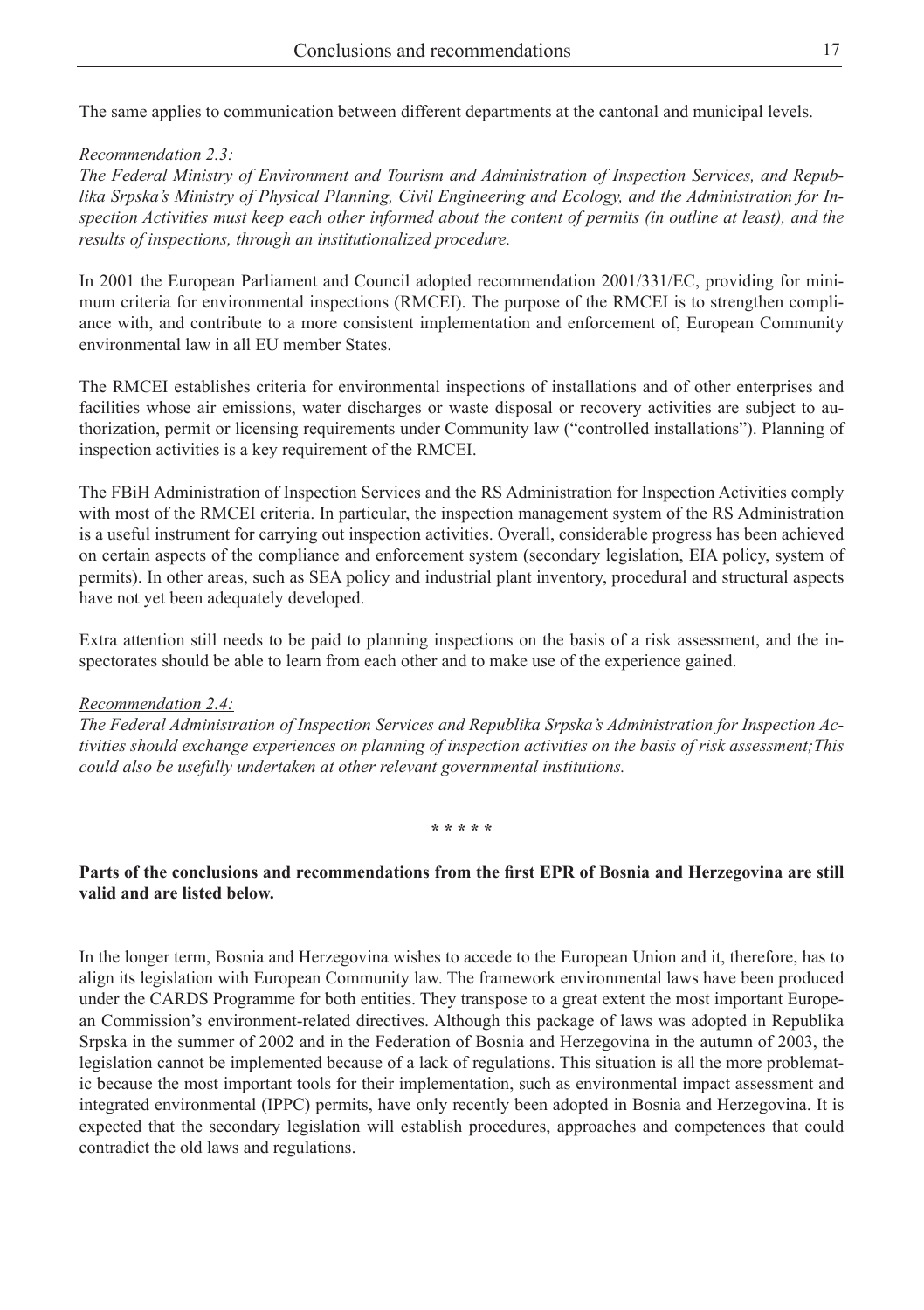#### *EPR I - Recommendation 1.4:*

*The Federation's Ministry of Physical Planning and Environment and Republika Srpska's Ministry of Physical Planning, Civil Engineering and Ecology should develop the necessary secondary legislation for the implementation of the new framework Law on Environmental Protection and other specialized environmental laws as soon as possible. The most urgent issues are:*

*(a) Establishment of a detailed to environmental impact assessment (EIA) procedure with all the necessary steps: preparation of the list of activities that are subject to EIA, early notification, screening and scoping, public participation at all levels, access to information and decision-making;*

*(b) Establishment of a detailed SEA procedure for plans and programmes;*

*(c) Development of a permitting system under the Law on Environmental Protection, including integrated (IPPC) permits; and* 

*(d) Updating of their industrial plant inventories and establishment of new registers of polluters.*

#### **Chapter 3. Monitoring, information, public participation and education**

Bosnia and Herzegovina has made progress in improving its environmental observations, especially airquality monitoring. Entity environmental laws have been completed recently by a series of detailed regulations (rulebooks) regarding various types of monitoring activities. Progress has been made, moreover in improving environmental self-monitoring and reporting by large polluters. The establishment of entity Pollution Release and Transfer Registers (PRTRs) is underway. However, for some environmental topics, like soil and biodiversity, monitoring remains weak. The country continues to lack a comprehensive environmental monitoring system. Overall, more than 80 technical (expert) institutions are collecting environmental data with practically no coordination and policy guidance. These institutions do not ensure data compatibility, or take each other's practices into account, when purchasing software and upgrading or developing systems for data collection and management.

#### *Recommendation 3.1*

*Based on the Memorandum of Understanding on National Environmental Information Systems, the State Ministry of Foreign Trade and Economic Relations, in cooperation with the Inter-entity Steering Committee for the Environment, the Inter-entity Commission for Water and relevant entity institutions and the DB should take steps to create an integrated monitoring system in BiH.* 

#### *See also recommendation 9.1 in this review.*

Few formal mechanisms exist for the transfer of data and information between institutions dealing with the environment in the two entities. Much exchange is voluntary. The only bodies ensuring some form of homogeneity in data collection and presentation are the institutes of statistics of both entities and the Agency for Statistics of Bosnia and Herzegovina. There is no centralized database on the environment at the State level.

FBiH introduced a system of producing regular environmental assessment reports based on indicators. It published the first such report in 2009. There is no similar system in RS or at the State level. The absence of regular objective assessments of the state of the environment and of trends in the main environmental indicators leads to difficulties in appreciating the impacts and the effectiveness of decisions taken. Both entities' Law on Environmental Protection leaves important information management functions to the State. Discussions has been underway between entities since 2002 on the development of coherent national environmental information covering, inter alia, modalities for data sharing, processing and integration, publishing a national state-of-the-environment report and delivering environmental data and information to the international community on behalf of BiH. No progress has, however, been made so far.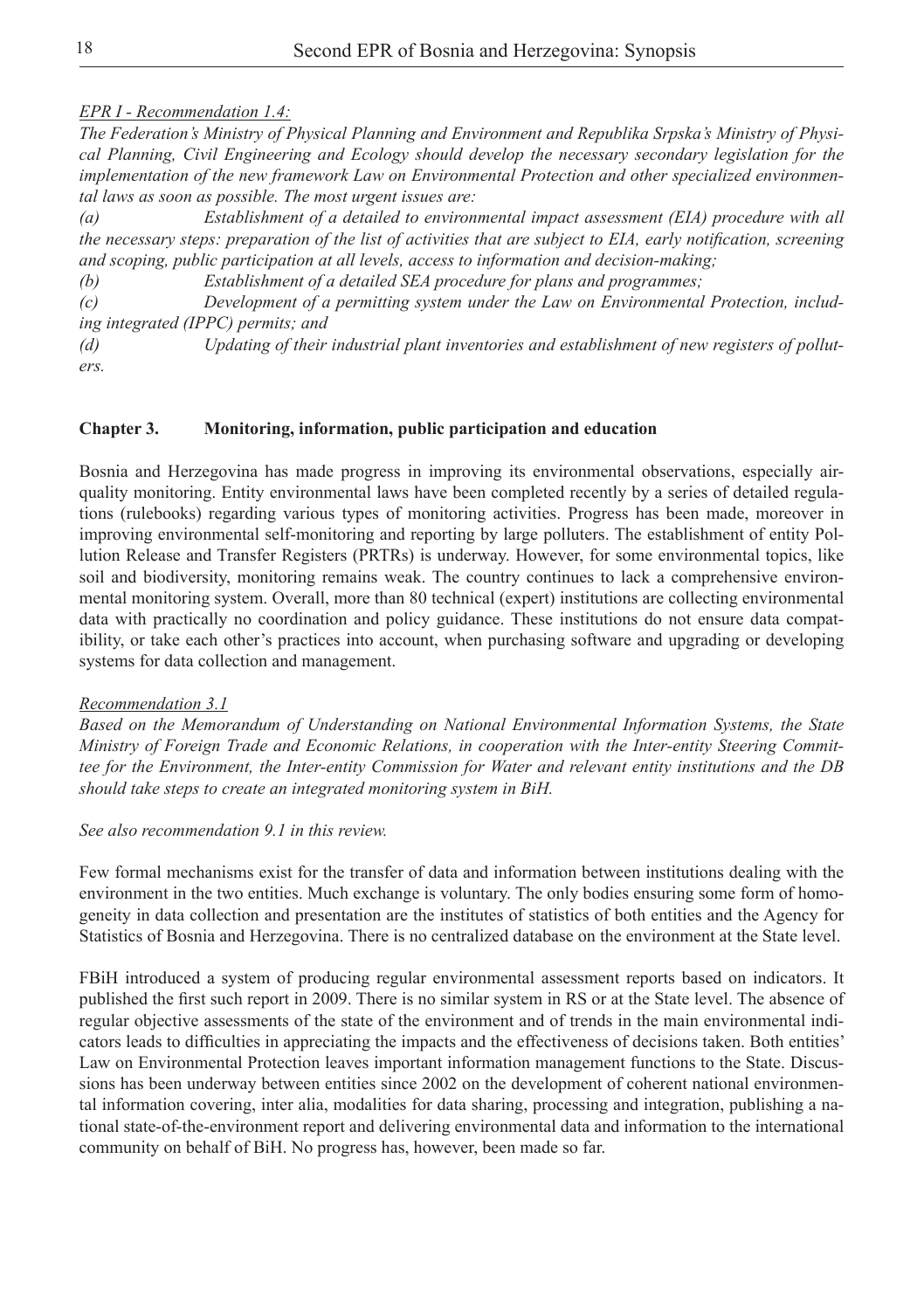#### *Recommendation 3.2*

*The State Ministry of Foreign Trade and Economic Relations, the Federal Ministry of Environment and Tourism, and Republika Srpska's Ministry of Physical Planning, Civil Engineering and Ecology should complete the development of specific modalities for sharing, processing and integration of environmental data, publishing indicator-based environmental assessment reports for BiH, and their circulation and uploading on the Internet to make them available to the general public.*

BiH has recently acceded to the Aarhus Convention. It has made significant progress in involving the public in environmental decision-making. The public actively participates in environmental permitting procedures, especially with regard to projects subject to EIA. To establish a wide basis for environmental protection, each entities' Law on Environmental Protection requires the creation of environmental advisory councils to assist the Environment Ministers and the entities' Governments. The councils have to be composed of different stakeholders including environmental associations, organizations and institutions representing professional and economic interests and scientific circles. The councils are expected to be actively involved in the evaluation of strategic environmental assessments, environmental plans and programmes. However, no progress has been made in the entities to establish such councils.

#### *Recommendation 3.3*

*The Federal Ministry of Environment and Tourism, and Republika Srpska's Ministry of Physical Planning, Civil Engineering and Ecology should ensure that existing environmental advisory councils work on the principles of the Aarhus Convention.* 

Some progress has been made in creating a public system of environmental education in Bosnia and Herzegovina. Several initiatives, like the education reform programme, led to visible improvements. Environmental issues have been included in pre-school and school curricula. In higher educational institutions a number of environmental subjects have been included in curricula. Many NGOs are actively promoting extra-curricular environmental education for children and adults. The entity environmental authorities organized several professional training courses for their staff, officials of other public authorities and relevant personnel of enterprises. These efforts have been unsystematic and unstructured, however. There continues to be a lack of experts in BiH on such issues as environmental management, environmental impact assessment and environmental law. BiH has not adopted a national strategy on education for sustainable development (ESD), as recommended by the UNECE Strategy on ESD. No inter-agency commissions or expert groups, involving all stakeholders, have been established at the State level to develop and to promote the implementation, thereafter, of a national strategy.

#### *Recommendation 3.4*

*The State Agency for Education, in close cooperation with the State The Ministry of Foreign Trade and Economic Relation and entities' education and environment ministries, media representatives and other stakeholders, should establish a national commission on education for sustainable development (ESD). The commission should be entrusted with the preparation of the national strategy for ESD, as a priority.*

#### **\* \* \* \* \***

#### **Parts of the conclusions and recommendations from the first EPR of Bosnia and Herzegovina are still valid and are listed below.**

At present there is no comprehensive environmental monitoring system in Bosnia and Herzegovina, but there are some isolated data collection, maintenance, processing and dissemination. Overall, more than 60 technical (expert) institutions are collecting environmental data with practically no coordination and policy guidance. For some environmental topics, there is not enough monitoring capacity to cover the whole country or even parts of it. Data are frequently collected case by case. There is no monitoring of compliance by economic actors with legal environmental obligations. There are neither registers of polluters nor information systems of environmental inspections.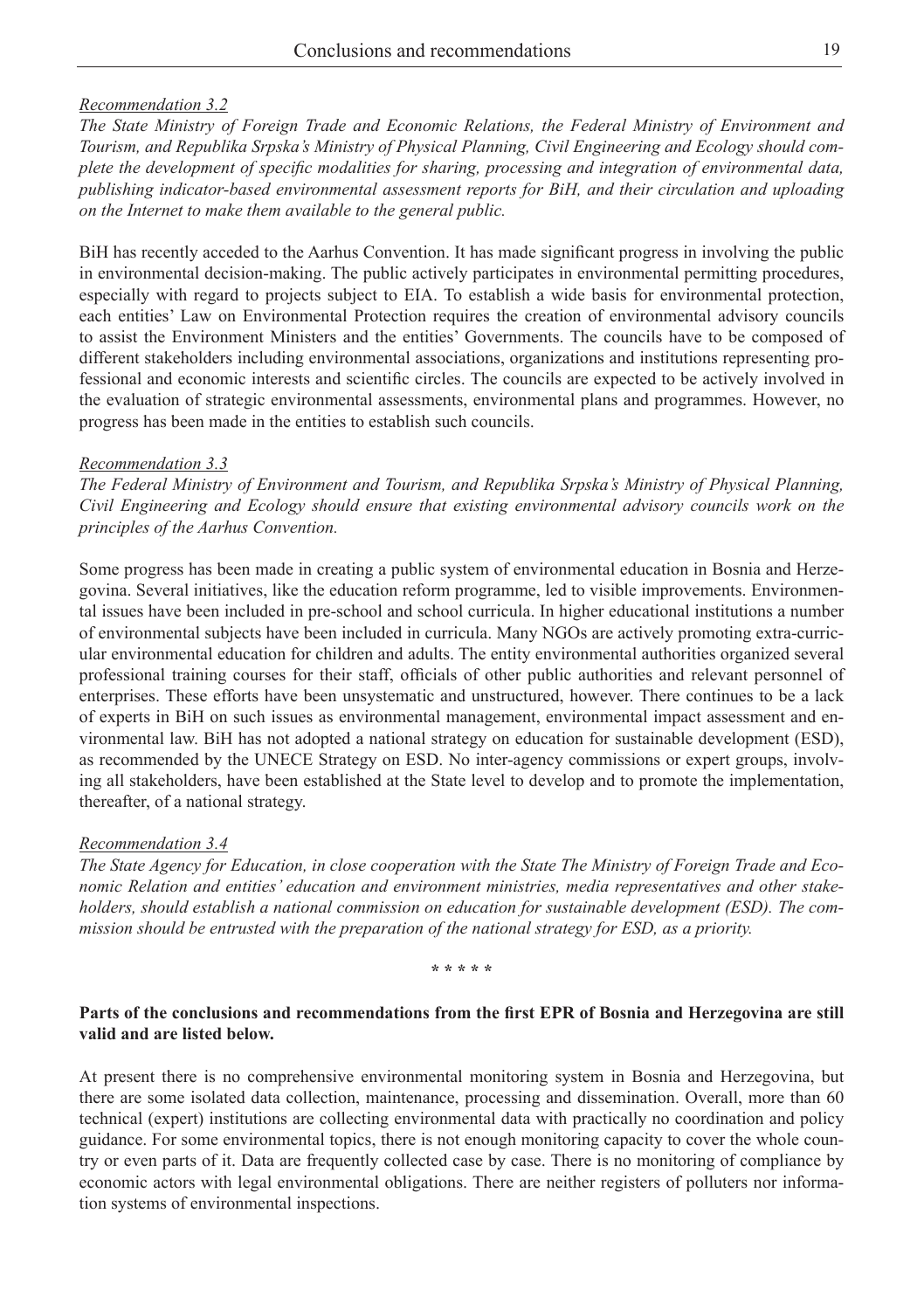The institutions in both entities that collect environmental data tend to do so independently, according to their often outdated mandates. Generally, these institutions do not ensure data compatibility or take each other's practices into account when purchasing software and upgrading or developing systems for data collection and management. There is no systematic use of internationally accepted monitoring methodologies to collect environmental data on particular topics. This is due to the lack of coordination between the monitoring institutions and the absence of commitment to using these methodologies.

The new environmental laws adopted in the two entities provide a much-needed framework to strengthen environmental monitoring in a coordinated manner. The Laws on Air Protection, Water Protection, Waste Management and Nature Protection set specific requirements for collecting, recording, analysing and reporting environmental data. The Laws on Environmental Protection oblige the Federation's Ministry of Physical Planning and Environment and Republika Srpska's Ministry of Physical Planning, Civil Engineering and Ecology to establish and operate systems for monitoring the state and use of the environment in their jurisdictions including the measurement, collection, processing and registration of data. Polluters are obliged to monitor their emissions and the impact of their installations and to provide data to the authorities.

These environmental laws need to be further detailed through regulations. The entities' Environment Ministries should have adopted such regulations within one year of these laws entering into force. This has not been done so far. Neither human nor financial resources were provided to them to cope with their new, expanded responsibilities in environmental monitoring and information.

#### *EPR I - Recommendation 3.1:*

*The Ministry of Physical Planning and Environment of the Federation of Bosnia and Herzegovina and the Ministry of Physical Planning, Civil Engineering and Ecology of Republika Srpska should issue, without delay, regulations to specify, in particular:*

*• New procedures for setting or revising environmental quality standards harmonized with European standards;*

*• Measurements, monitoring and reporting requirements for operators;*

*• Criteria for the qualification of experts for self-monitoring by polluting enterprises; and*

*• Modalities for the registers of installations and of pollution taking into account the requirements of the UNECE Protocol on PRTRs.*

Few formal mechanisms exist for the transfer of data and information between institutions dealing with the environment in the two entities. Much exchange is voluntary. The only bodies ensuring some form of homogeneity in data collection and presentation are the Institutes of Statistics of both entities and the Agency for Statistics of Bosnia and Herzegovina. There is no centralized database on the environment at the State level.

There is no environmental reporting either to the State or to the entities. Parliaments and Governments do not receive state-of-the-environment reports to serve as a basis for law- and policy-making. The absence of regular objective scientific assessments of the state of the environment and of trends in the main environmental indicators leads to difficulties in appreciating the impacts and the effectiveness of decisions taken. Information to the general public is provided mostly through some newsletters, irregular brochures and upon request. The authorities do not use international guidelines for the production of environmental reports such as the UNECE Guidelines for the Preparation of Governmental Reports on the State and Protection of the Environment endorsed by the Kiev Ministerial Conference "Environment for Europe".

The newly established web sites of the Federation's Ministry of Physical Planning and Environment and Republika Srpska's Ministry of Physical Planning, Civil Engineering and Ecology provide information on legal and institutional matters mainly. Bosnia and Herzegovina's reporting to the governing bodies of the applicable international environmental conventions and EIONET is poor. The country intends to accede to the Aarhus Convention soon but it risks failing to meet the Convention's explicit requirement to publish regular state-of-the-environment reports.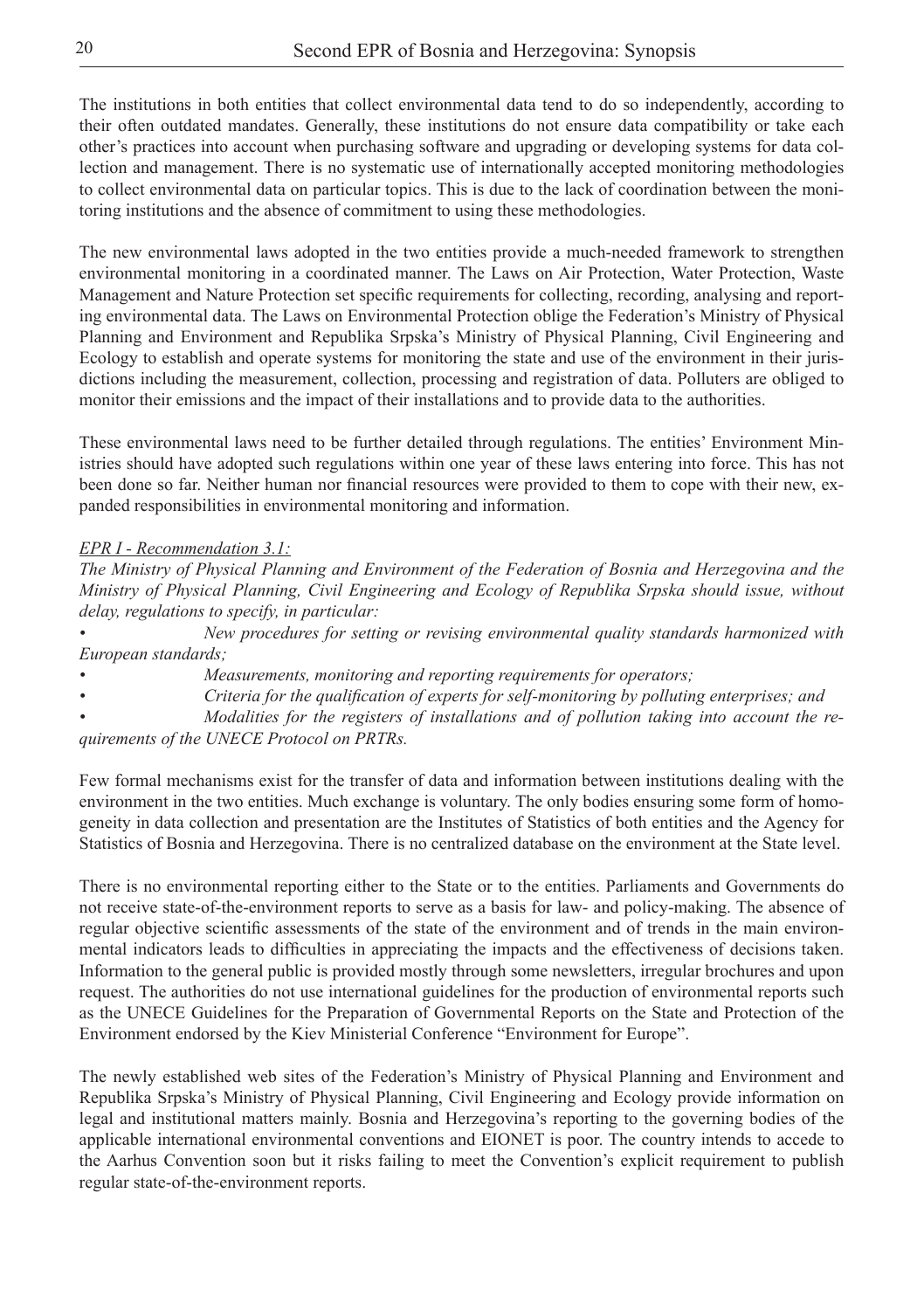What is definitely missing is an authority at the State level to take responsibility for data integration and national environmental reporting.

The entities' Laws on Environmental Protection leave important information management functions to the State. According to these laws, an inter-entity environmental body will be in charge, inter alia, of setting and monitoring environmental standards and procedures, coordinating environmental monitoring and information systems, and collecting and sharing information. This should be done through the development of interentity environmental programmes and issuing guidelines and expert opinions for the entities' relevant ministries. The laws stipulate that the said body may take decisions that will be mandatory for implementation by governmental bodies and agencies of both entities, as far as such decisions comply with State regulations.

The development of a coherent national environmental information system requires, first of all, a legal and institutional basis at the State level. A legal framework should be established to assign countrywide data collection and reporting responsibilities to institutions at different levels. It should spell out the modalities for sharing information, both horizontally and vertically. An institution (agency) should be made responsible at the State level for providing administrative and expert support to the envisaged inter-entity environmental body. It should, in particular, set up and operate a national environmental information system, publish a national state-of-the-environment report and deliver environmental data and information to the international community on behalf of Bosnia and Herzegovina.

On 16 May 2002, the Council of Ministers adopted a decision instructing the State Ministry of Foreign Trade and Economic Relations to draft an environmental law. No progress has, however, been made so far.

### *EPR I - Recommendation 3.3:*

*When the State Ministry of Foreign Trade and Economic Relations prepares the environmental law for Bosnia and Herzegovina it should cover, among other things, the specific modalities for setting up, financing and operating a national environmental information system. The law should specify the responsibilities of the entities and the State's institutions (including the national agency to be established) regarding:*

*(a) The collection of environmental data and information, their storage, evaluation and dissemination;*

*(b) The development, on the basis of international experience, of environmental indicators for data collection in the entities and the State and reporting to them;*

*(c) The publication of state-of-the-environment reports for consideration by the Parliamentary Assembly and the Council of Ministers of Bosnia and Herzegovina, their circulation among interested institutions at various levels and uploading on the Internet to make them available to the general public;*

*(d) Transmission of environmental data and reports, on behalf of Bosnia and Herzegovina, to governing bodies of applicable international conventions;*

*(e) Participation in EIONET, including the designation of a national focal point, national reference centres and expert institutions, and in other international programmes on environmental monitoring and assessment; and*

*(f) Training of experts in monitoring and information management.*

### **Chapter 4. Implementation of international agreements and commitments**

BiH has ratified or acceded to many global and regional multilateral environmental agreements. Since the first EPR in 2004 the country has ratified seven conventions and two protocols. However, there is still much to be done in practical implementation and enforcement. National focal points for a number of MEAs have not been appointed, the necessary institutional setting has not been established, and the relevant programme and plans have not been prepared and adopted. These shortcomings are often due to lack of adequate capacity and funding.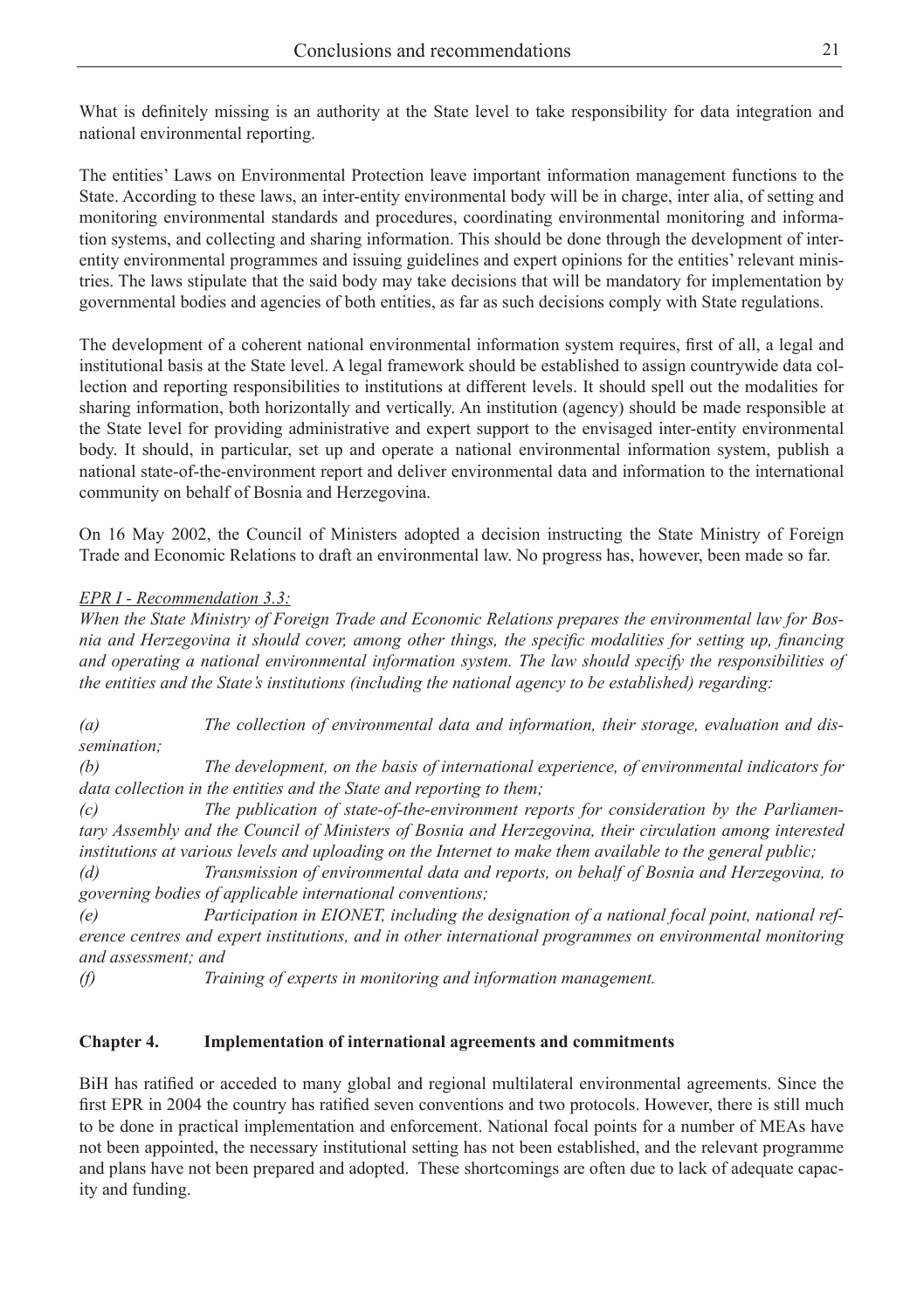#### *Recommendation 4.1*

*The State Ministry of Foreign Trade and Economic Relation should:*

*(a) Strengthen the practical implementation and enforcement of the global and regional multilateral environmental agreements that have been ratified;* 

*(b) Ensure the appointment of national focal points for all MEAs;*

*(c) When necessary and/or envisaged by obligations under the MEAs, ensure establishment of the necessary institutional setting and adoption of the relevant programmes and plans including their adequate financing.*

Despite the progress achieved by BiH in ratification or accession to global and regional multilateral environmental agreements, there are still a number of MEAs that have been signed but are still awaiting ratification. For instance, the Protocol on Pollutants Release and Transfer Registers to the Aarhus Convention; the Protocol on Strategic Environmental Assessment to the Espoo Convention; and, the Protocol on Civil Liability and Compensation for Damage Caused by the Transboundary Effects of Industrial Accidents on Transboundary Waters, to the Convention on the Protection and Use of Transboundary Watercourses and International Lakes, were signed during the Fifth Ministerial Conference "Environment for Europe" (Kiev, 2003) but have still not been ratified.

#### *Recommendation 4.2:*

*As soon as appropriate capacities for implementation are available, the Government of Bosnia and Herzegovina should accede to the following conventions and protocols:*

*• Convention on the Transboundary Effects of Industrial Accidents;*

*• Convention on the Conservation of Migratory Species of Wild Animals;* 

- *• The relevant Protocols to the Convention on Long-range Transboundary Air Pollution;*
- *• The relevant protocols to the Convention for the Protection of the Marine Environment and the Coastal Region of the Mediterranean;*
- *• Protocol on Pollutants Release and Transfer Registers to the Aarhus Convention;*

*• Protocol on Water and Health to the Convention on the Protection and Use of Transboundary Watercourses and International Lakes* 

*• Protocol on Civil Liability and Compensation for Damage Caused by the Transboundary Effects of Industrial Accidents on Transboundary Waters to the 1992 Convention on the Protection and Use of Transboundary Watercourses and International Lakes and to the 1992 Convention on the Transboundary Effects of Industrial Accidents;*

*• Protocol on Strategic Environmental Assessment to the Espoo Convention.*

**\* \* \* \* \***

#### **Parts of the conclusions and recommendations from the first EPR of Bosnia and Herzegovina are still valid and are listed below.**

Since the end of the war in 1995, Bosnia and Herzegovina has made progress in its international environmental cooperation at bilateral, regional, European and global levels. However, there is still important work to be done, in particular in clarifying institutional responsibilities. Some challenges, including many of those that are expressed in the Assessment on Sustainable Development in Bosnia and Herzegovina, the National Environmental Action Plan and the Mid-term Development Strategy, are of transboundary or regional importance and are being considered by the respective ministries as top national priorities. In a continuing process of stabilization and accelerated regional and international integration, Bosnia and Herzegovina will be able to continue to rely on the support of the international community. It can be expected that important cooperation programmes will continue and new ones be created, especially in the context of cooperation with the European Union.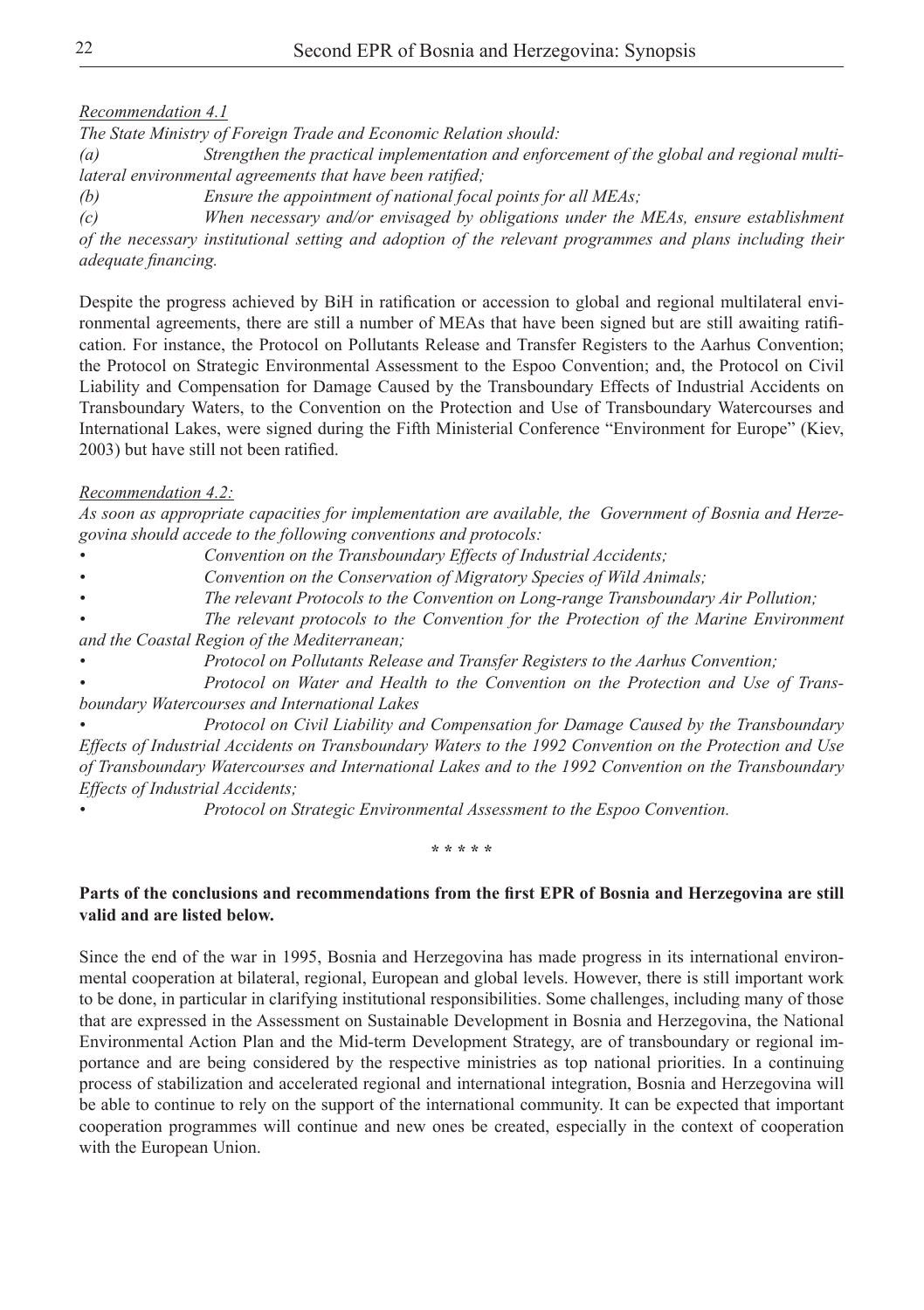One issue of concern is the lack of a systematic, strategic approach to international cooperation. A strategy and action plan in this area could provide a blueprint for cooperation to assist the country in identifying the bilateral and multilateral agreements most appropriate for it. Such a strategy could also help to prepare Bosnia and Herzegovina to harmonize its legislation with that of the European Union.

### *EPR I - Recommendation 4.1:*

*The State Ministry of Foreign Trade and Economic Relations, working closely with the Federation's Ministries of Physical Planning and Environment and of Agriculture, Water Management and Forestry, Republika Srpska's Ministries of Physical Planning, Civil Engineering and Ecology of Agriculture, Forestry and Water Management and the appropriate authorities in Brčko District, should develop a national strategy and action plan for international environmental cooperation consistent with the Strategy for environmental protection and sustainable development proposed in recommendation 1.2. The strategy should address the role in international cooperation of all relevant actors, including non-governmental.*

# **Chapter 5. Economic instruments and environmental expenditures for environmental protection**

Against the backdrop of its parallel and multilayered administrative structure and with a relatively small workforce spread out across multiple organizations, it is no wonder that environmental policymaking in BiH is cumbersome. To streamline and speed up the environmental policy processes, the European Union and several international organizations, UNECE included, have recommended that BiH should establish an environmental agency at the State level to lead and coordinate the national environmental work. However, there has been no development on this issue since the last EPR was published in 2004.

Environmental economic instruments are based on the idea of the "user and polluter pays" principles. Setting a price for using natural resources or for polluting emissions should change the behaviour of people or legal entities in a more environmentally friendly direction. To change behaviour, taxes, charges and fees are needed.

BiH already has a collection of well-thought-of environment laws in which the "user and polluter pays" principles are included, but unfortunately it is impossible to use these laws for protection of the environment until secondary legislation is adopted, incorporating the necessary tax rates, fees and charges. To have the desired effect, secondary legislation needs to have enforceable and meaningful non-compliance penalties, and enforcement of the law needs clearly defined competencies within the administration.

There are no studies on the social and economic impact of economic instruments and therefore setting taxes, fees and charges at the optimal level is total guesswork. However, starting from even a very low level of charging would provide some funding for protection of the environment, while at the same time introducing the idea of the "user and polluter pays" principles to the population. Charging levels have to be regularly adjusted for inflation and the real level of charges can be altered at the same time.

### *Recommendation 5.1:*

*The entity Governments should:*

*(a) Introduce the secondary legislation which is still missing into all entity-level environmental legislation. This secondary legislation should have an unambiguous fee structure;* 

*(b) Strengthen compliance with the "user and polluter pays" principles through adequate penalties and enforcement in cases of non-compliance;* 

*(c) Start to collect all fees and charges instituted by the new secondary legislation [in order to ensure full-cost recovery];* 

*(d) In case it has not been politically possible to make environmental fees high enough for them to have an effect on the environment, increase or adjust the level of fees and charges at a later date.*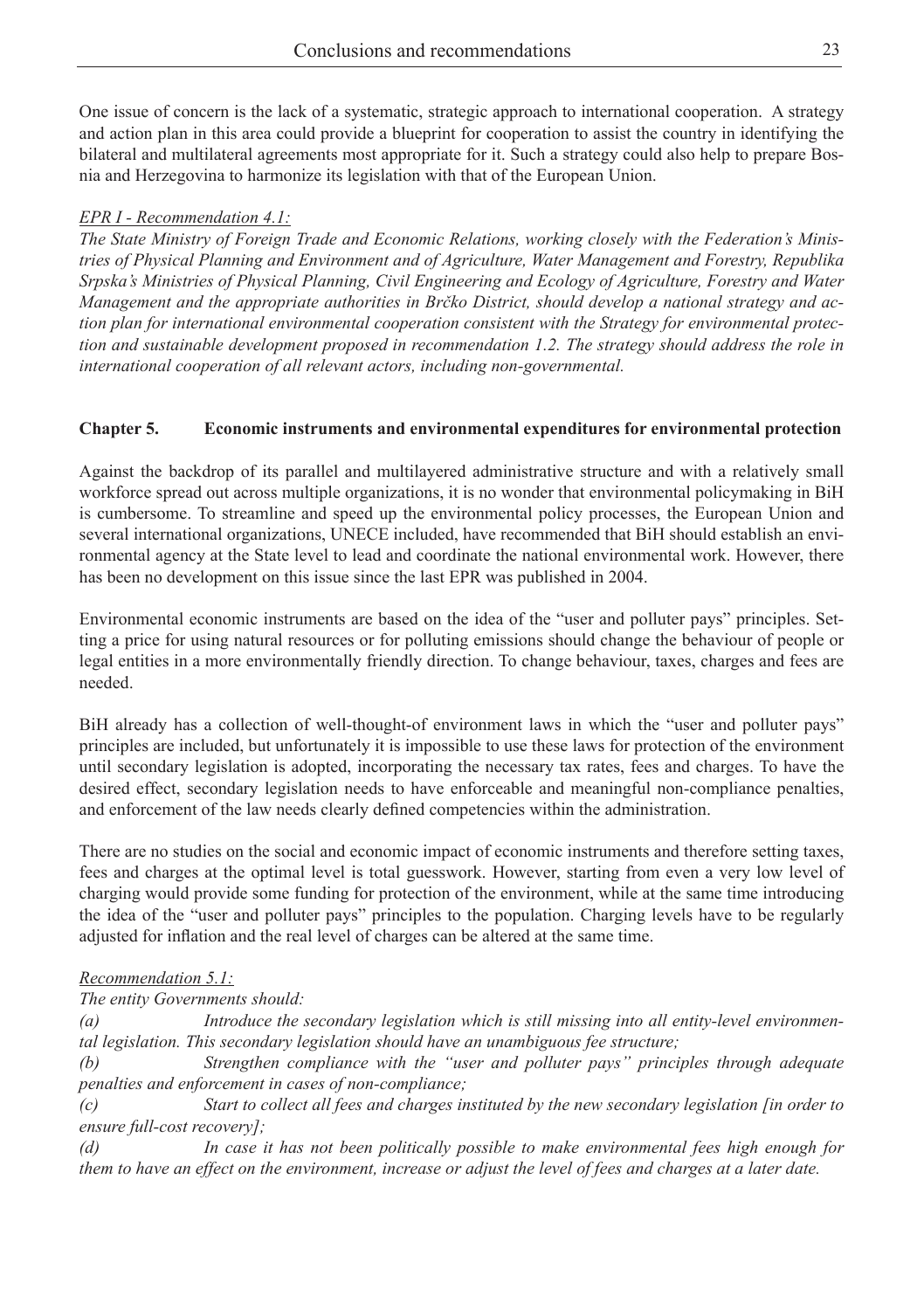Currently BiH does not have readily available data on the environment neither on environmental accounting. There is no yearbook on environmental statistics and the data which is available is spread across multiple government offices at the State, entity and municipal level. Without good, accurate and up-to-date data on the environmental situation, conducting feasibility studies on potential policies is impossible. Neither can the effectiveness or outcome of the policies or economic instruments used be compared. Inadequate information can lead decision-makers to select and endorse environmental policies without a full understanding of the social and economic implications of a new policy or piece of legislation.

Quite often the emission and pollution fees are set too low, below the marginal abatement cost level, and thus the fines or charges do not trigger a change in production or consumption patterns. It is important to study the effects of the economic instruments foreseen in the new environmental laws. Such studies would allow fees, charges, taxes and penalties to be set at rates that encourage sound environmental management, while taking into account the current state of economic development in BiH and the affordability of environment-related payments for businesses and the general population. This would ensure that all stakeholders accept the use of economic instruments, making it easier to implement and enforce them and, ultimately, provide for higher collection rates and availability of more funds for protection of the environment.

#### *Recommendation 5.2:*

*The Council of Ministers of BiH should strengthen the role of the State Agency for Statistics in: (a) Collection, analysis and dissemination of environmental accounting data; (b) Conducting analysis on the efficiency of environmental taxes and fees and cost-benefit analysis of them.*

The environmental funds in both entities are operational, although the fund in FBiH is not yet engaged in projects. The primary task of the funds is the selection, evaluation and financing of environmental projects. Both funds are operating with limited financial resources and their workforce is very small, taking into account the variety of tasks they perform, from raising money for the funds through project evaluation and financing to policy development. The funds are providing an invaluable service and the entity Governments should provide all the financial support they need.

*Recommendation 5.3: The entity Governments should: (a) Strengthen the organizational structure of the environmental funds, and (b) Increase their sources of funding, in accordance with relevant secondary legislation.*

**\* \* \* \* \***

#### **Parts of the conclusions and recommendations from the first EPR of Bosnia and Herzegovina are still valid and are listed below.**

The economic instruments for environmental protection are generally not well developed and their use is limited. Many have been inherited from the former Socialist Federal Republic of Yugoslavia and do not reflect Bosnia and Herzegovina's current economic and social development or the state of its environment. In areas where economic instruments are relatively well developed and used, such as water management, they often remain inefficient because the established tariffs and the rates of collection are too low to cover the cost of services, let alone to make the necessary investment in infrastructure development. In other cases the charges are not collected at all. Often the main purpose of an economic instrument is to raise revenue for the government budget (entities, cantons or municipalities) or for the public utility. Its effect on the environment is not a priority – if considered at all. Few of the charges have an explicit environmental purpose. The purpose of economic instruments and their impact on the environment are poorly understood. Together with the inadequate service and the low incomes of some people, this often results in a low collection rate of user fees.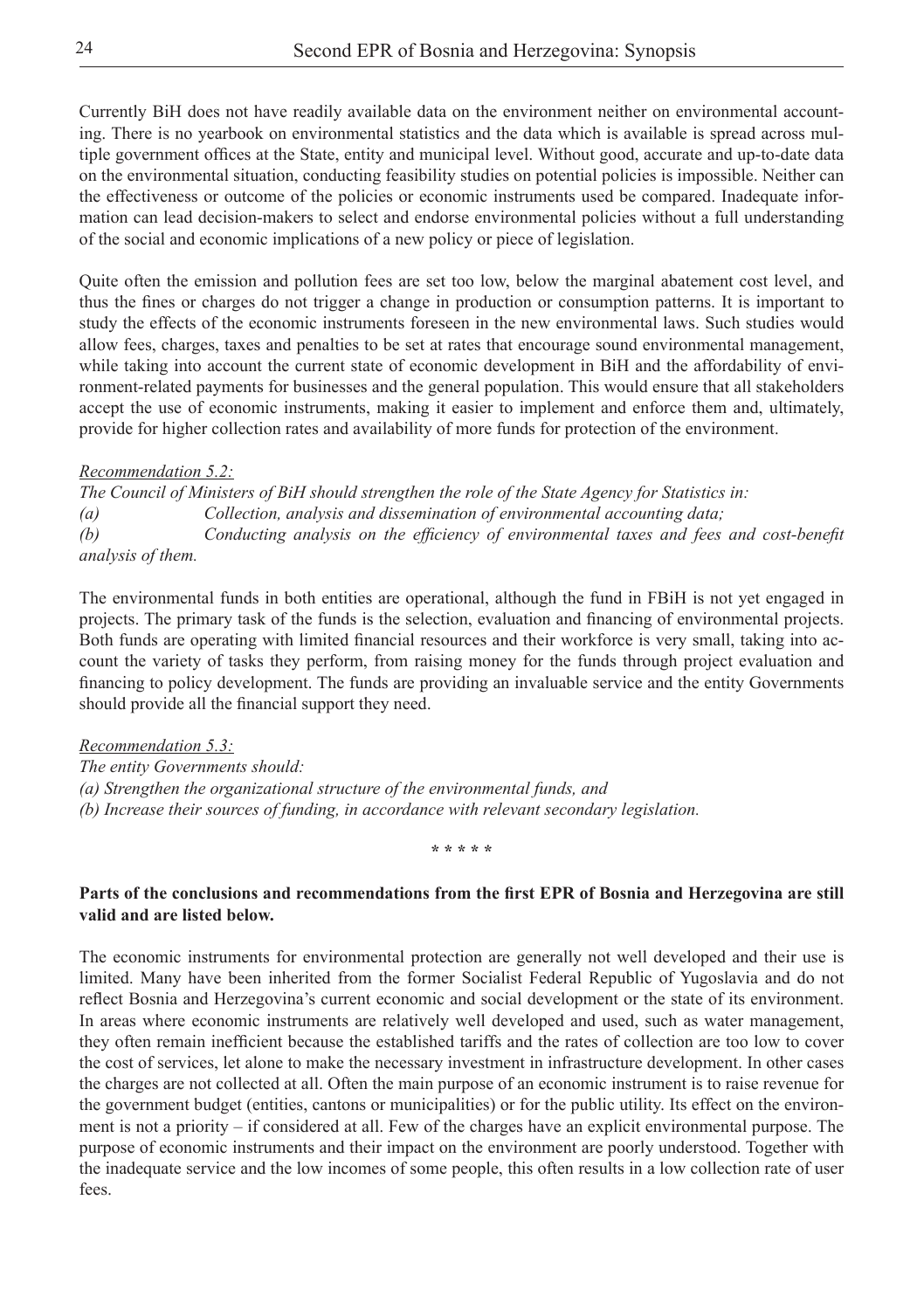Recently adopted environmental legislation in the Federation of Bosnia and Herzegovina and in Republika Srpska clearly outlines the objectives of economic instruments for environmental protection. The "polluter pays" and "user pays" principles are an integral part of the legislation. The legislation is almost identical in both entities and so sets a good basis for harmonized policies, including in the area of economic instruments. Unfortunately, the development of secondary legislation (by-laws and regulations) is lagging. Consequently, the provisions of these laws related to economic instruments cannot be implemented until such secondary legislation is drawn up. To make the new economic instruments efficient, several requirements must be met. For instance, the "polluter pays" and "user pays" principles must be implemented; the instruments must be socially acceptable, this means introducing lower rates or subsidies for the poor; and companies must have incentives to apply technologies that significantly reduce pollution and their impact on the environment.

#### *EPR I - Recommendation 2.1:*

*(a) The Ministry of Physical Planning and Environment of the Federation of Bosnia and Herzegovina and the Ministry of Physical Planning, Civil Engineering and Ecology of Republika Srpska in cooperation withthe State Ministry of Foreign Trade and Economic Relations, should draw up by-laws and regulations to introduce the economic instruments stipulated in the environmental laws and ensuring the consistency with the State environmental policy.* 

*(b) When developing the secondary legislation, they need to propose adequate levels of charges, fees, taxes and penalties. If it is not feasible to introduce instruments at the desired levels (for example, user fees at the level of full cost recovery for the service provided), the charges may be reduced at first, but should increase incrementally with a clear time frame until they reach the desired levels.* 

#### *EPR I - Recommendation 2.2:*

*The Federation's Ministry of Physical Planning and Environment and Republika Srpska's Ministry of Physical Planning, Civil Engineering and Ecology should establish a regularly updated and readily accessible database of economic instruments for the environment. This would enable all levels of government, businesses and the general public to have a clear understanding of the instruments that exist, their main purpose, the recipients of the revenues (and the amounts) and whether the revenues are used for environmental purposes. The changes in rates, when necessary, and the reasons for such changes would also become transparent. These databases should be made available to the State for policy-making.*

#### *EPR I - Recommendation 2.3:*

*The Federation's Ministry of Physical Planning and Environment and Republika Srpska's Ministry of Physical Planning, Civil Engineering and Ecology, in cooperation with environmental NGOs, the media and other stakeholders, should organize a public awareness campaign with the aim of increasing collection rates for services related to the use of natural resources as well as for waste management. Such a campaign should inform the public of the importance and the positive impact of economic instruments on the environment.*

The country's privatization process has been going on for more than six years, yet many of its objectives have so far not been realized. There are a number of successful privatization projects, which turned lossmaking companies into profitable businesses and even increased employment opportunities, but society's overall attitude towards privatization remains largely negative. For companies privatized through tenders, the privatization agreement either does not include environmental requirements or it has only a general clause requiring the new owner to comply with environmental legislation. As a rule, privatization agreements contain no provisions for past environmental liabilities. Currently, the Agency for Privatization in the Federation of Bosnia and Herzegovina and the Directorate for Privatization in Republika Srpska do not employ environmental specialists.

No coordination exists between the privatization bodies and the respective Environment Ministries.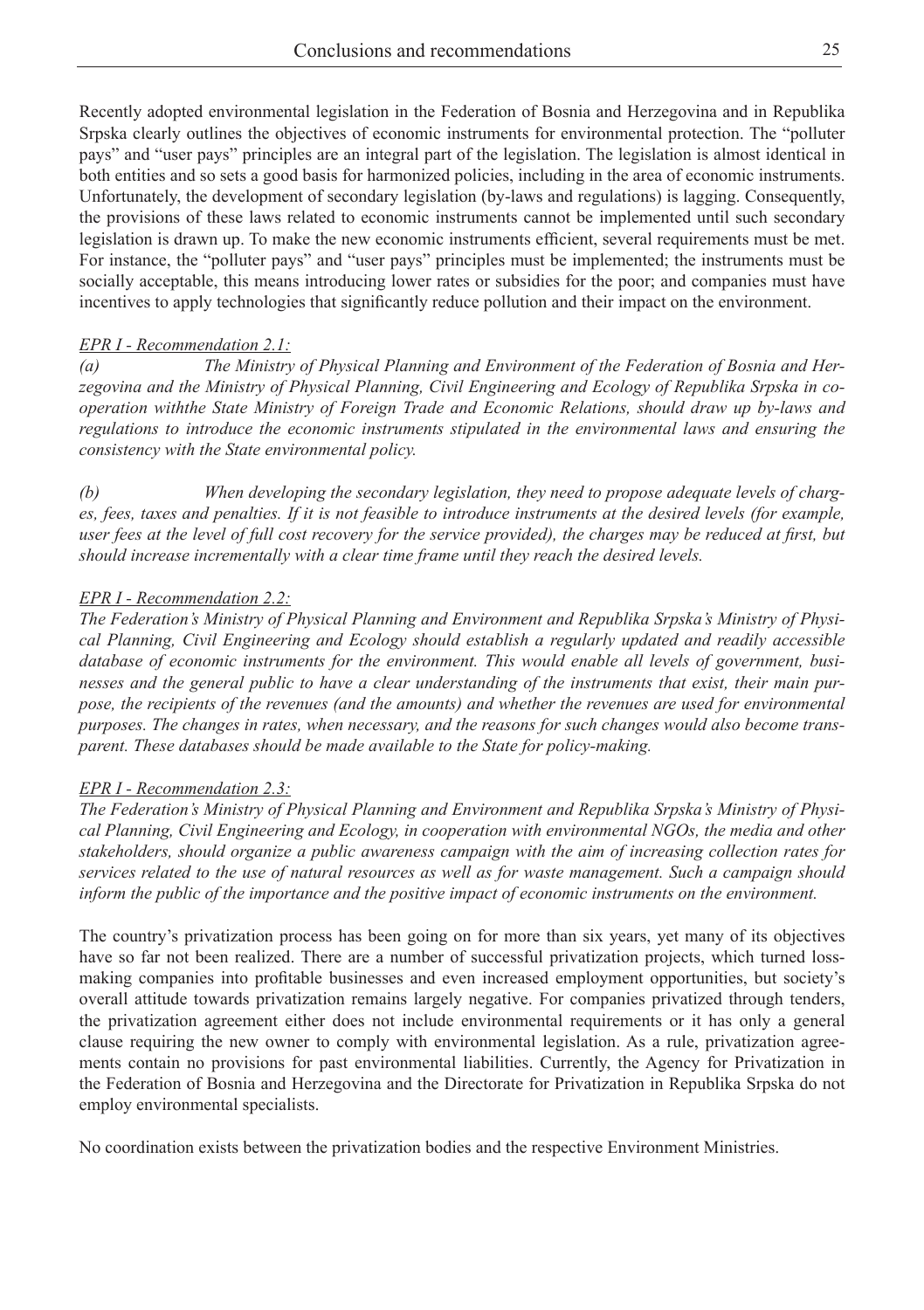On the positive side, some newly privatized companies have voluntarily taken effective pollution preventing measures. The case studies of such companies may be instrumental in developing policies to encourage new owners to invest in pollution prevention and resource-saving technologies. The largest energy, water, forestry, mining and telecommunications enterprises are about to be put up for privatization. Because of their importance for the national economy and the impact many of them have on the environment, environmental considerations must be taken into account during this phase of the privatization process.

# *EPR I - Recommendation 2.5:*

*(a) The Federation's Agency for Privatization and Republika Srpska's Directorate for Privatization should strengthen their cooperation respectively with the Federation's Ministry of Physical Planning and Environment and Republika Srpska's Ministry of Physical Planning, Civil Engineering. In particular, they should involve them in the decision-making in the privatization process to promote environmental investments by the new owners by:* 

*• Developing and introducing clauses on past environmental liabilities into the privatization agreements;*

*• Requiring enterprises and industries put up for privatization to carry out environmental audits; and*

*• Including compliance plans, prepared by the new owner, in the privatization agreement. These plans should specify the measures that enterprises and industries have to take to comply with environmental standards and regulations.*

*(b) The Agency and the Directorate should have one or more environmental specialists on their staff.*

#### **Chapter 6. Climate change and environment**

For BiH, exposure to damaging cli-mate change is expected to be high. The country is highly sensitive to climate change because of the economic role of climate-sensitive sectors, such as agriculture and forestry. However, at the time of the review, data on GHG emissions (both inventories and projections) and for monitoring, was not readily available. This is largely due to the war and the interruption to established monitoring systems.

#### *Recommendation 6.1:*

*The State Government of BiH, in cooperation with the Governments of entities and Brčko District, should: (a) Establish mechanisms and administrative structures for regular development of emissions inventories and emissions projection,s in accordance with international methodologies and for reporting; (b) Speed up preparation of the second National Communication under UNFCCC; (c) Finalize legal and institutional preparations for implementation of CDM projects.* 

No strategy, policy or action plan specific to climate change issues exists at the State or entity levels. According to available data, national emissions of GHGs in per capita terms are below the EU 27 average; nevertheless a considerable increase is indicated by available emission projections. Due to its geographic and natural conditions, BiH is very vulnerable to the impact of climate change, especially in agriculture, forestry and the energy sector.

### *Recommendation 6.2:*

*The State Government of BiH, in cooperation with the Governments of the entities and Brčko District, should:*

*(a) Develop a national climate change mitigation strategy and related action plan;*

*(b) Develop, within the framework of subregional activities, a national climate change adaptation strategy and related action plan.*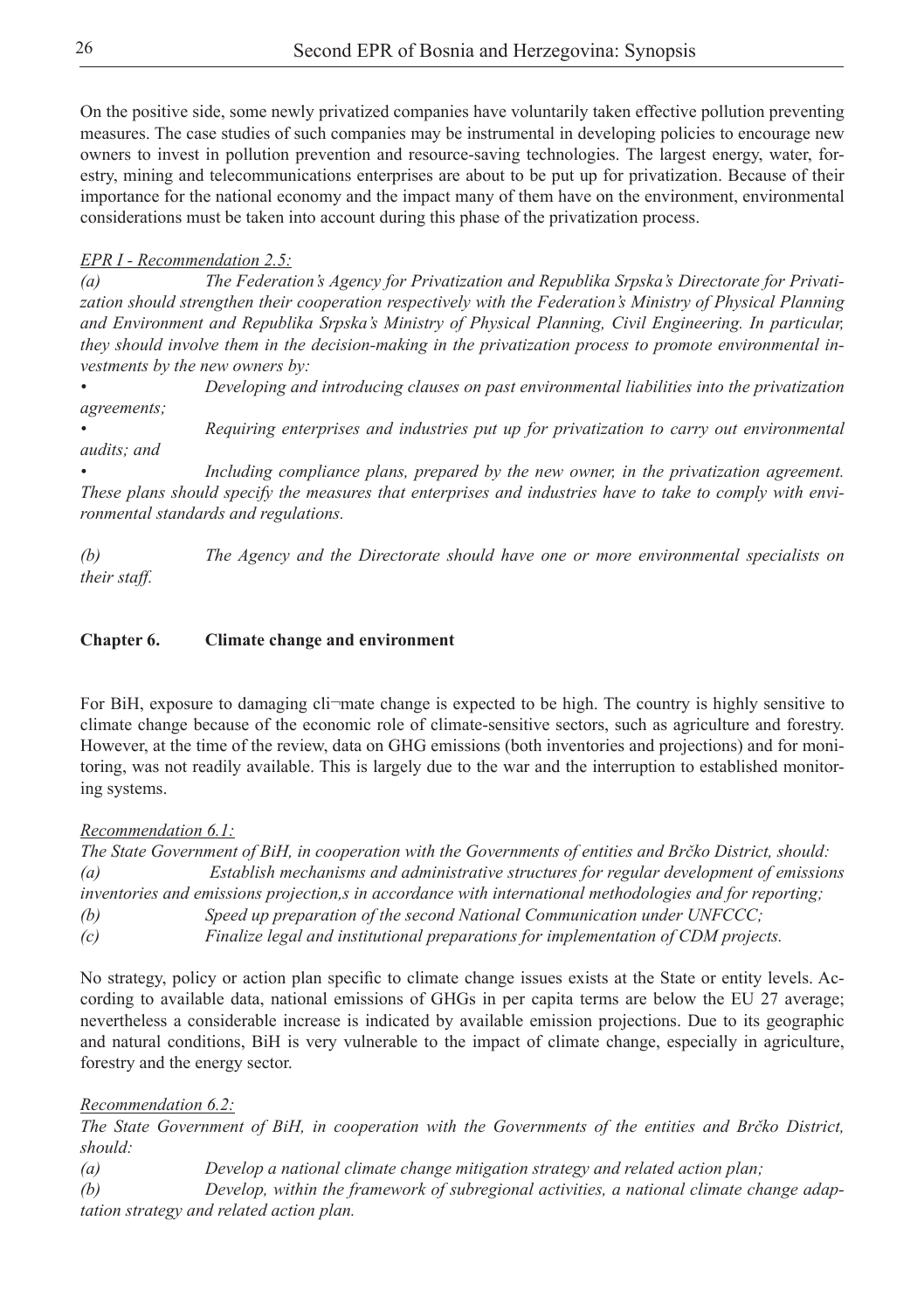The energy sector (with about 45 per cent of coal in total primary energy supply) is the dominant source of GHG emissions in BiH. On the other hand, the use of renewable energy (hydropower) is higher than in the majority of other countries. BiH has certain potential in energy efficiency and energy savings and high potential in renewable energy sources (mainly hydropower and biomass). Nevertheless, it should be taken into account that further introduction of certain renewable sources might be in conflict with some environmental media (air in the case of biomass, water in the case of hydropower and nature in the case of wind). Available projections indicate an increase in GHG emissions from the energy sector.

#### *Recommendation 6.3:*

*The State Government of BiH, as well as the Governments of the entities, should continue in their efforts to develop and/or update and implement energy strategies and strategic plans with the aim of:*

*(a) Improving energy efficiency in both production and consumption;*

*(b) Supporting energy saving in the public sector;*

*(c) Supporting the wider introduction of renewable energy, while respecting air and water protection and nature conservation;*

*(d) Encouraging the development of carbon off-set forestry projects;*

*(e) Coordinating activities relating to climate change mitigation with those for reduction of air pollutant emission,s to make use of the "one measure, two effects approach" as per recommendation 5.4 from the first EPR (ratification of CLRTAP protocols).*

#### **Chapter 7. Sustainable management of water resources**

Due to the institutional character of BiH and its entities, the current institutional framework for water-related issues is decentralized, very fragmented and heterogenic, both at the entity and local levels. The national constitutional and legal framework contains neither specific and clear principles, nor clarified responsibilities for management of the shared water resources (both river basins are multinational and cover both entities). In addition, there is no reliable institutional and procedural system for resolving controversies and disputes. As a result, the management of the shared water resources and the regulation of corresponding inter-entity relations are insufficient and inefficient. Similar problems arising from a decentralized and highly fragmented institutional framework can be found at the entity and local levels. Again, this leads to inefficient and legally non-compliant water management, which is not in line with water laws and the secondary legislation.

The present institutional framework does not provide adequately identified responsibilities for all international and coordination work on shared water resources at the national level. At the entity level, while competences are concentrated and clearly assigned, this does not yet ensure more efficient water management, as more importance is given to administrative divisions than to catchment areas. Efforts in terms of water protection by operators or water users at the local level are not yet based on harmonization and compliance with standards and regulations.

The most important issues in need of streamlining are the creation of a comprehensive and reliable monitoring system for quantity and quality of surface water and quality of groundwater; management and documentation of monitoring data; harmonization of sub-laws, guidelines and standards; coordination of waterrelated issues (implementation of EU directives, shared water resources etc.); and, consulting the ministries and cantons on complex problems.

### *Recommendation 7.1:*

*(a) The State Government should streamline existing State-level authority over water-related issues so that there is one water resources management department in MoFTER.* 

*(b) The Federation's Government should streamline existing entity-level authority over waterrelated issues so that there is one water resources management department in the Federal Ministry of Agriculture, Water Management and Forestry.*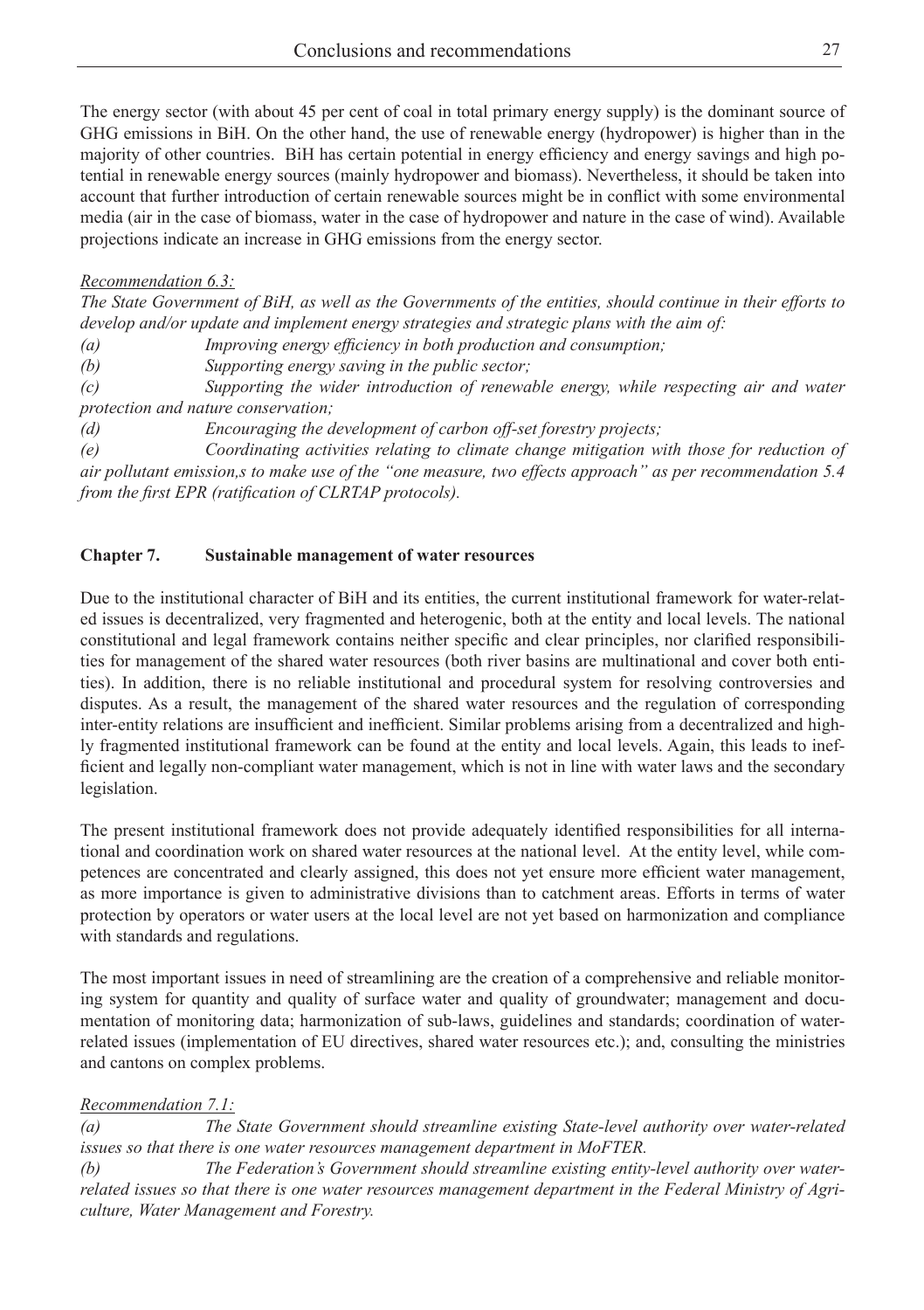*(c) Republika Srpska's Government should streamline existing entity-level authority over water-related issues so that there is one water resources management department in the Republika Srpska's Ministry of Agriculture, Forestry, and Water Resources.* 

*(d) At the commune level, concentrate all water-related issues in one ministry with clearly defined responsibilities. The institutional organization of the cantons for water-related issues should be harmonized. Public water management companies should be organized in line with technical principles and be totally politically independent (especially the management). In RS, the public water management companies for flood management should be reorganized: an administrative and coordinative body should be implemented in the water management agencies for execution of complex works (such as operating and maintaining pumping stations) and simpler practical works should be privatized. This was also foreseen in the draft of the new RS water law and has been successfully implemented in the Federation.*

As mentioned in section 7.3 above, the inspectorate at the entity and commune levels (cantonal or municipal) is responsible for verifying compliance with the water-related requirements on quality and quantity in terms of water resources management. One significant obstacle in this context is that the division of responsibilities between inspectors at the two levels is only partially or inappropriately defined.

#### *Recommendation 7.2:*

*The entity Governments should clearly define the responsibilities of water inspectorates to avoid overlapping duties.The competent authorities for inspection should be determined on the basis of the complexity of the inspection. Simple inspections should be performed at the cantonal (Federation) or municipal (Republika Srpska) level, whereas complex inspections should be performed at the entity level. The criteria for determining the complexity of inspections should be simple and transparent.* 

Due to the lack of a national legal framework, there are currently some problems in terms of inconsistent compliance with laws and sub-laws. On the one hand there is a lack of compliance due to unclear responsibilities and/or lack of sub-laws, on the other hand there are transitional old by-laws referring to the former water laws, which are not consistent with the new water laws. As water resources management should be based on catchment areas and not on administrative divisions, consistent and integrated water resources management is almost impossible without corresponding laws and strategies at the national and entity level.

The situation is even more complex at the communal level, given that the cantons in FBiH and the municipalities in RS can adopt their own water laws, regulating the organizational issues falling within their competence. There are still a lot of cantons and municipalities where the communal water laws are based on the old State water laws and/or old sub-laws. This creates a situation which undermines the consistency and uniformity of water management. For example, water laws have been adopted in 2 out of 10 cantons in FBiH (Zenica-Doboj and Central Bosnia), while the process of adoption of water laws is under way in only 2 other cantons (Sarajevo and Bosnian Podrinje).

#### *Recommendation 7.3:*

*(a) The State Government should develop a State-level water law, taking into account the existing entity water laws and clearly identifying and allocating responsibilities in terms of shared water resources and countrywide water management issues. The Federal Government should also develop a national water management strategy and action plans which concretize the corresponding work at the national level.*

*(b) The Governments of the Federation and the Republika Srpska should accelerate the implementation of existing sub-laws and standards and harmonize the existing secondary legislation, including guidelines and standards. The Government of Republika Srpska should develop and adopt a water management strategy with corresponding action plans, as prescribed in the entity law on water protection.*

*(c) Where the existing water laws are not in line with the new entity water laws, the cantonal authorities in the Federation and municipal authorities in the Republika Srpska should accelerate the adop-*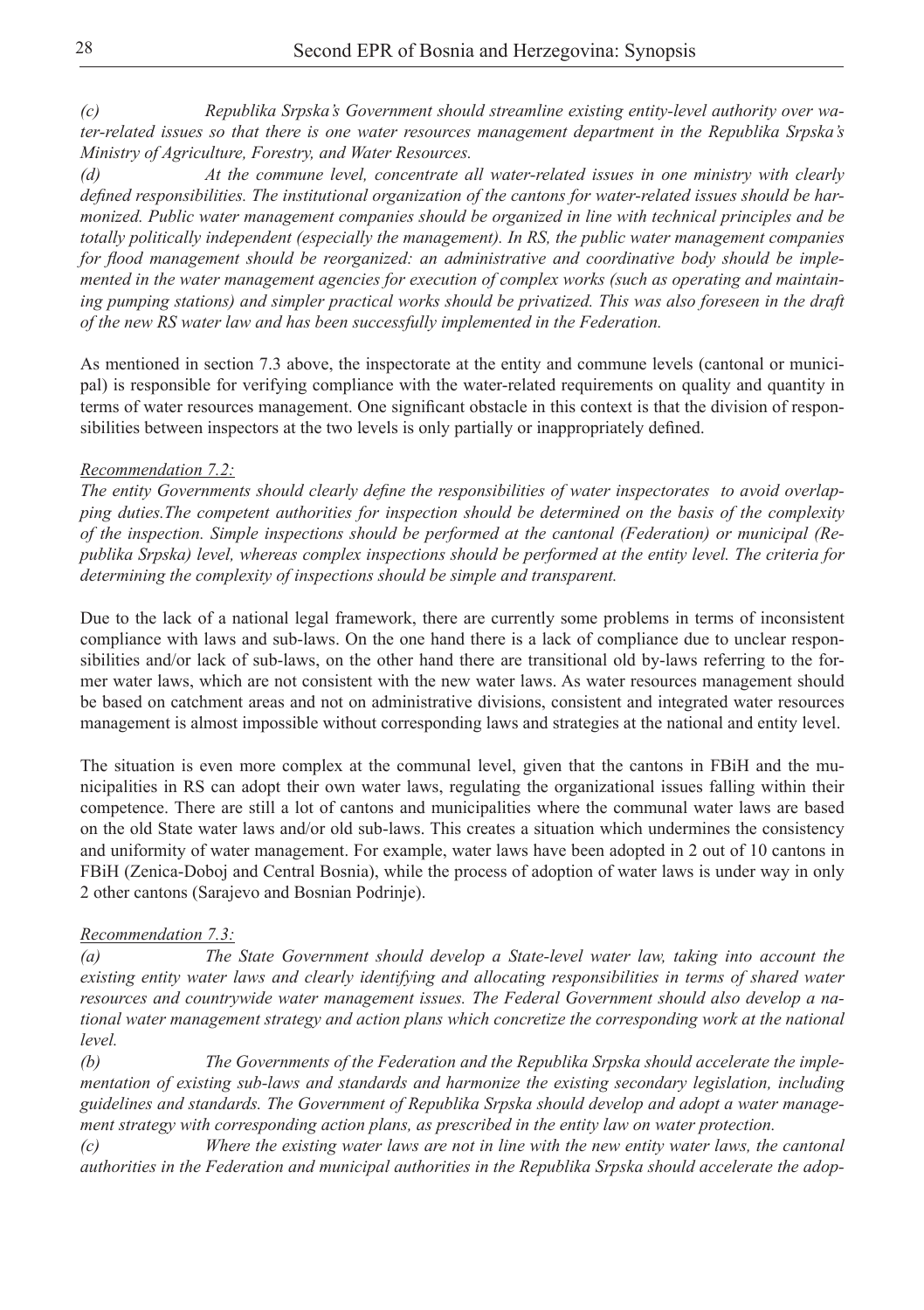*tion and implementation of new communal water laws that are in line with the entity-level legislation. In terms of corresponding sub-laws in the different cantons and/or municipalities, special attention should be paid to uniform compliance, especially in the fields of water supply and wastewater management.* 

Construction and maintenance of infrastructure is financed by the water utilities and local communities through subsidies, grants etc, and partially by contributions from the public water management companies. However, water utilities are largely dissatisfied with the prices set as they do not cover full service costs, but rather a fraction of operating and maintenance costs. Prices are far from being economically viable and are indeed one of the main reasons for the poor state of the water supply infrastructure and especially that of wastewater management.

#### *Recommendation 7.4:*

*The entity Governments should establish a sustainable, efficient and transparent water funding system with uniform and comparable financial conditions and compliance. The following two goals should be considered:*

*(a) A comprehensive and reliable sector finance study should be carried out, taking into account urban and rural areas.*

*(b) The pricing of water supply services should be adjusted to ensure that the cost of services, reinvestment and maintenance is covered, while adequate provisions for vulnerable social groups are made.*

The water management infrastructure, especially in the field of wastewater management, is either non-existent or, with very few exceptions, outdated and poorly maintained. There is no area-wide hydrological monitoring network and flood protection installations are not reliable and often not functional, due to poor maintenance and war damage. The first EPR clearly recommended that this situation be improved, however the implementation of concrete measures has only got underway slowly over the last five years, due to lack of funding and the need to prepare a legal and policy framework. This situation could be improved with the support of the international community, including the EU and other bodies of international cooperation. For this purpose, enhancing the ability of relavant institutions to prepare high quality project proposals to secure such support, either in the form of aid or concessionary loans, would be highly valuable.

#### *Recommendation 7.5:*

*The entity Governments should renovate existing, or build new, water infrastructure with an emphasis on water and groundwater protection according to a priority list of relevant water projects.*

#### *Recommendation 7.6*

*The entity Governments, should also take into consideration the following additional recommendations, while implementing recommendations 7.3, 7.4 and 7.5 of the first EPR:*

*(a) Emphasize the significance of drinking water quality control and treatment of drinking water, wastewater collection and treatment.*

*(b) For wastewater treatment and water supply systems in small cities, focus on alternative low-cost facilities that are easy to maintain, extend and upgrade and have low energy consumption. Conventional facilities and outdated technology are often expensive to maintain as, due to the lack of local production, no spare parts are available on the local market.*

*(c) Speed up the process of rebuilding the treatment plant in Sarajevo (for 600,000 inhabitants), which used to be an efficient plant before the war. Located on the upper part of the Bosna River, it would significantly improve the water quality situation in the densely populated area along the river.*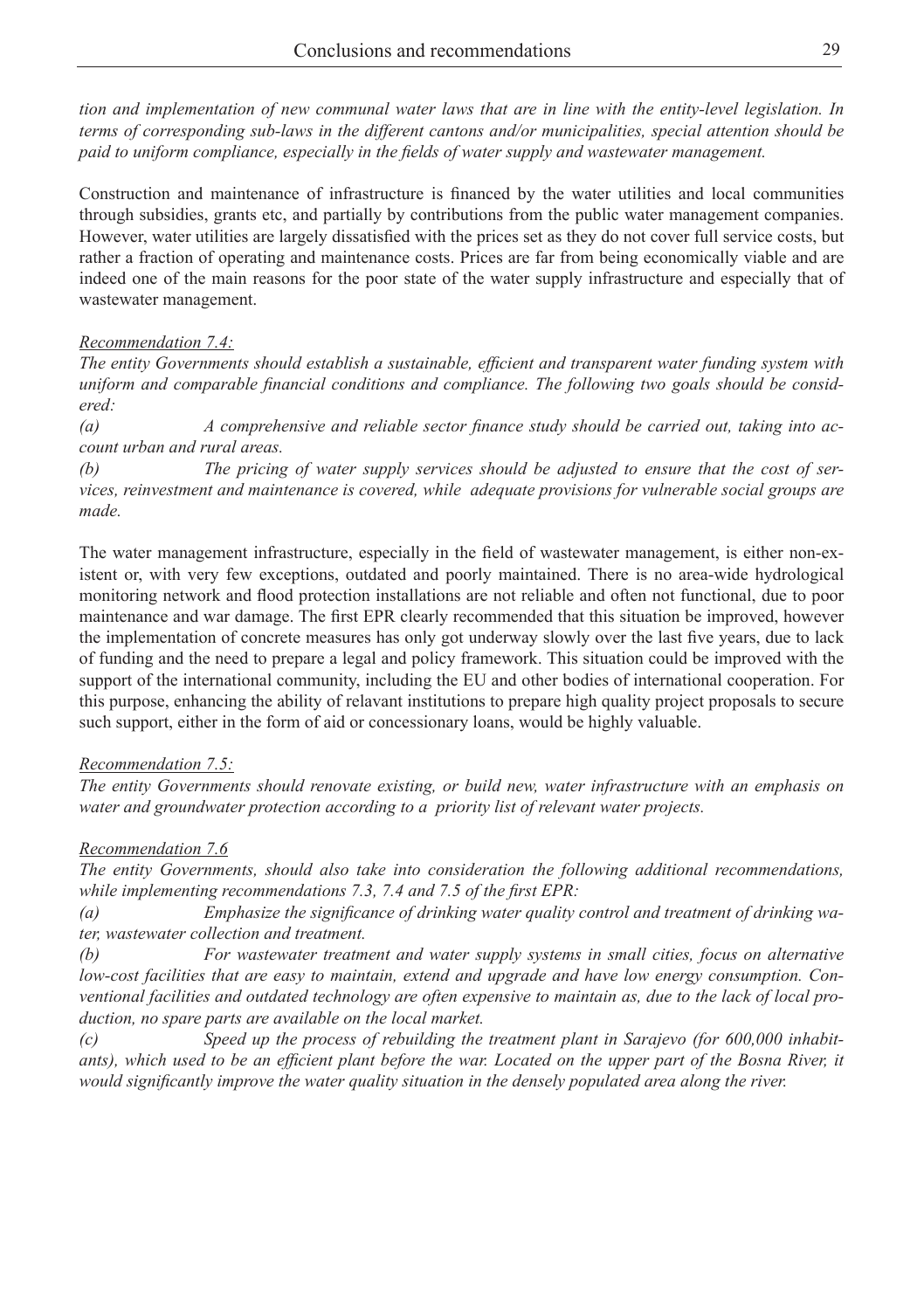#### **\* \* \* \* \***

#### **Parts of the conclusions and recommendations from the first EPR of Bosnia and Herzegovina are still valid and are listed below.**

The water infrastructure was severely damaged during the war, and even before the war the water-supply systems suffered from a lack of investment and maintenance. So although it is estimated that 90% of the water-supply sector has been rehabilitated to its pre-war level, it still does not reach international standards. The quality of drinking water is on the whole mediocre, and for the nearly 50% of the population who do not have access to public water-supply systems the water quality is probably even more questionable.

### *EPR I - Recommendation 7.2:*

*(a) The Government of the State of Bosnia and Herzegovina, in cooperation with the Government of the Federation of Bosnia and Herzegovina and the Government of Republika Srpska, should develop a new water policy pursuant to the memorandum of understanding with the European Communities and taking into account the Millennium Development Goal to halve by 2015 the proportion of people without access to safe drinking water.*

*(b) The Federation's Ministry of Physical Planning and Environment and Republika Srpska's Ministry of Physical Planning, Civil Engineering and Ecology, in cooperation with their Ministries of Agriculture, Forestry and Water Management, should start now to:*

*(i) Ensure that drinking water is safe by properly treating abstracted water;* 

*(ii) Develop water protection strategies consistent with the new State policy and the Millennium Development Goals;* 

*(iii) Establish standards and norms for water quality which are consistent with international ones; and*

*(iv) Reduce the leaks from the distribution systems by repairing and replacing old and damaged pipelines. The number of households with access to public water-supply systems should be substantially increased.*

*(c) As soon as they are established, the river authorities should develop plans for river basin management.*

Discharges of untreated municipal waste water have a major impact on the quality of surface water in most of Bosnia and Herzegovina, and they are also potential threats to the quality of groundwater, which are the main source of drinking water. However, the most serious impact is on public health and the environment.

### *EPR I - Recommendation 7.3:*

*The entities' Ministries of Agriculture, Forestry and Water Management in cooperation with the entities' Ministries of environment and with the help of the public enterprises for water management, should assist and require the municipalities to reduce the negative impact of waste-water discharges by:*

*(a) Reducing the leaks from public sewerage systems and by building new sewerage systems to substantially increase the number of household connections;* 

*(b) Building municipal waste-water treatment plants of environmentally high standards and with sufficient treatment capacity in all the big cities; and*

*(c) Ensuring that sewage sludge from municipal treatment plants and septic tanks is sufficiently treated for use as fertilizer in agriculture or disposal in sanitary landfills.* 

Waste water from industrial plants containing organic and hazardous substances are, with very few exceptions, discharged into the nearest watercourse with little or no treatment. This is also true for seepage water containing hazardous substances from mining and ore-processing. The negative impact on water quality is considerable, and there is no doubt that these discharges could represent a threat to public health and the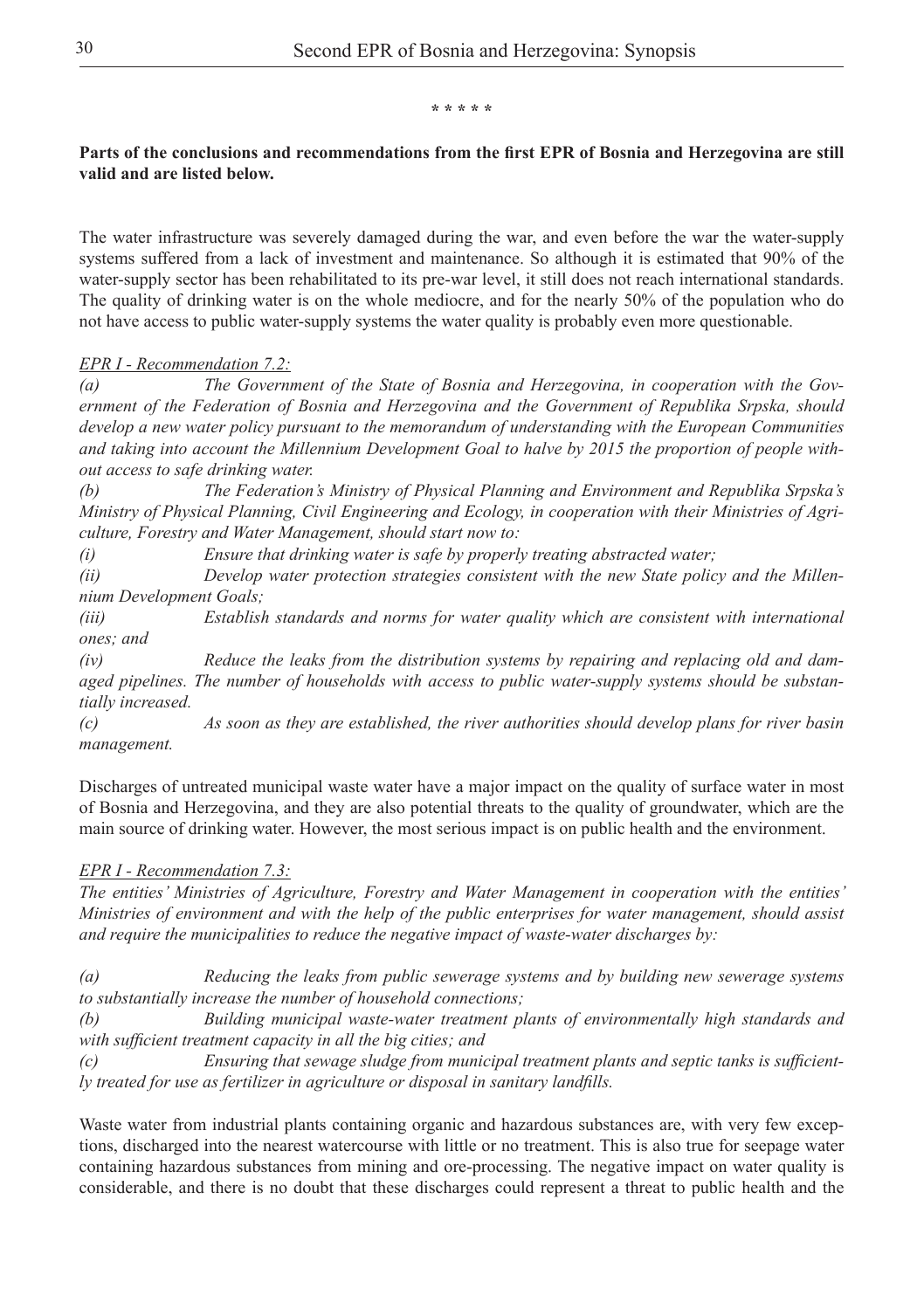environment. Moreover, this situation must be expected to get much worse when industry recovers from the devastating effects of the war, unless proper action is taken.

#### *EPR I - Recommendation 7.4:*

*The Federation's Ministry of Physical Planning and Environment and Republika Srpska's Ministry of Physical Planning, Civil Engineering and Ecology, in cooperation with the other ministries involved, should take appropriate action to reduce the negative environmental impact of waste-water discharges from industry and seepage water from mining and manufacturing by:*

*(a) Ensuring that water treatment plants are reconstructed and brought on stream again; (b) Drawing up a survey of the most polluting mining, manufacturing and other industries; and (c) Instructing mining, manufacturing and other industries to take immediate and appropriate action to stop or reduce the discharges where drinking-water resources are seriously threatened.* 

Flood protection installations have been poorly maintained, and dikes, channels and pumping stations were damaged or destroyed during the war. Some large areas that are exposed to flooding do not have flood protection installations at all. Since the end of the war Bosnia and Herzegovina has not experienced extremely high water levels, even if a flood in the Tuzla region caused large-scale damage in 2001. However, extremely high water levels must be expected in the future. If there is no proper flood protection in place, they could cause many casualties and much material damage.

#### *EPR I - Recommendation 7.5:*

 *The proposed environment agency, with the Federation's Ministry of Agriculture, Water Management and Forestry and Republika Srpska's Ministry of Agriculture, Forestry and Water Management, should work in close cooperation with the new river authorities on an urgent basis to reduce the impacts of floods. Steps to be taken include:*

*(a) Improving and repairing, in cooperation with the regional and local authorities, existing flood protection systems and building new ones in exposed areas that do not have them, and taking nonstructural measures for flood protection, in particular the conservation or rehabilitation of natural wetlands and retention areas; and* 

*(b) Drawing up a comprehensive national flood disaster strategy, which includes preparedness, mitigation, recovery and reconstruction.*

#### **Chapter 8. Waste management**

In 2009, after 10 years of not collecting information, the BiH Agency for Statistics started consolidation of a nationwide municipal, industrial and hazardous waste database from the reports and responses to questionnaire surveys. It is not clear how the information and data, which have been collected by the authorities issuing the relevant licences at cantonal and entity levels, are shared with the Agency for Statistics. There is much room and need for improvement in the quality and content of the information produced through close collaboration between the State-level Agency for Statistics, the RS Ministry of Physical Planning, Civil Engineering and Ecology, the FBiH Ministry of Environment and Tourism, the Brčko District Government, and the cantonal authorities, all of which are receiving data and information on waste from waste management service utilities, enterprises and others.

#### *Recommendation 8.1*

*The Agency for Statistics, the Federal Ministry of Environment and Tourism, Republika Srpska's Ministry of Physical Planning, Civil Engineering and Ecology, the Brčko District Government and the cantonal authorities should improve their data and information collection on all types of waste, in order to provide*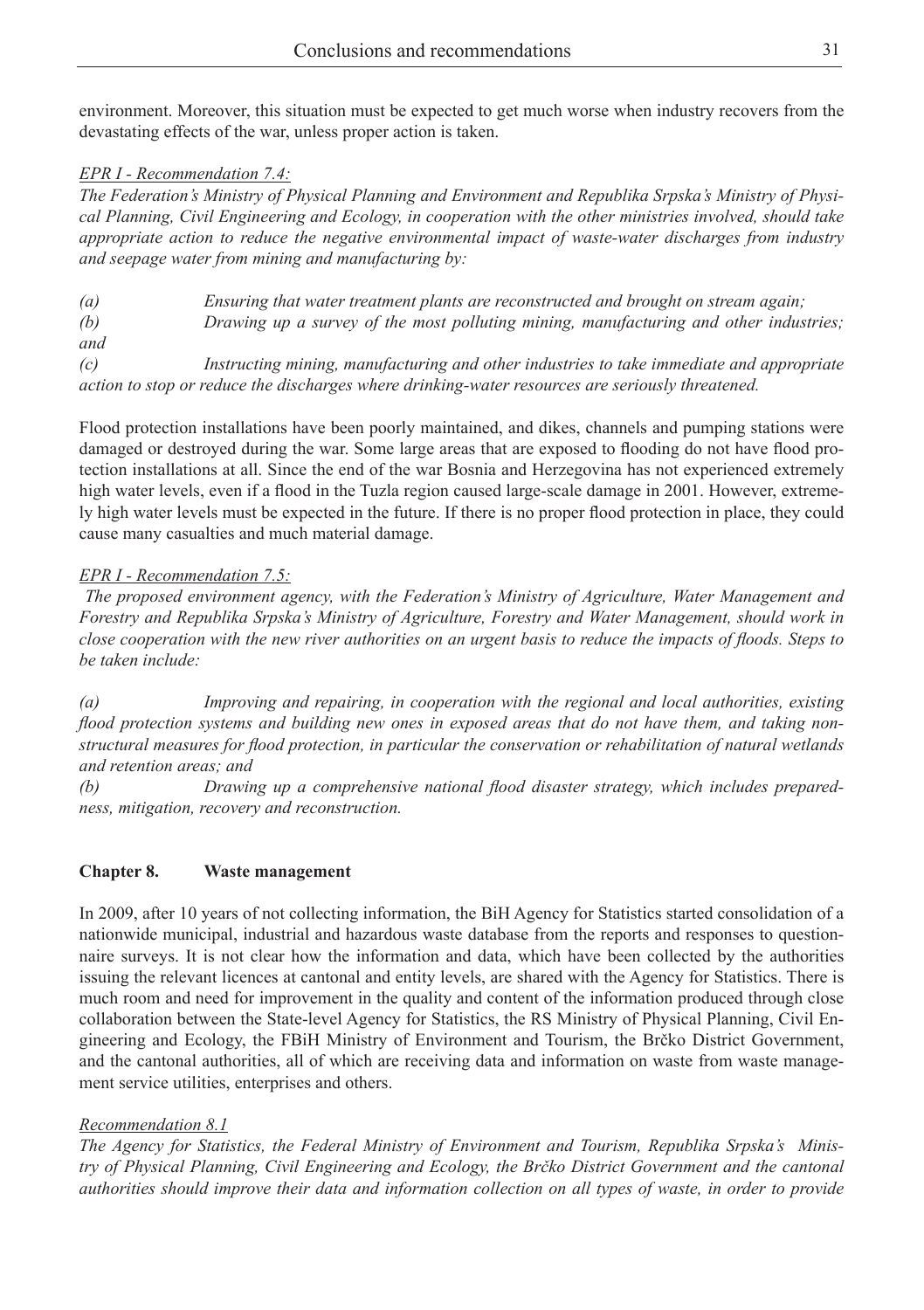*the basic information needed for the development of sound waste management mechanisms, ensuring the efficiency of waste data collection and consolidation, as well as consistency [and correspondance to actual waste flows].*

The RS Ministry of Physical Planning, Civil Engineering and Ecology, the FBiH Ministry of Environment and Tourism, the Brčko District Government, municipalities and waste management companies should accelerate construction of the regional sanitary landfills by selection of sites which will be accepted by the public and municipalities, and establish waste management services which are financially and socially sustainable. Consideration should be given to the municipalities which are distant from the planned sanitary landfill sites to find the best option for them from the point of view of minimizing transport costs by either upgrading current municipal dumpsites, or constructing transfer stations and introducing separation of waste.

Another major challenge that still remains at large for the RS Ministry of Physical Planning, Civil Engineering and Ecology, the FBiH Ministry of Environment and Tourism, the Brčko District Government, and the cantonal authorities is to clear and/or close a number of illegal dumpsites which still exist.

#### *Recommendation 8.2*

*(a) The entity Governments and municipalities should accelerate the construction of regional sanitary landfills and the establishment of financially, socially and environmentally sound municipal waste management systems, and close open dumpsites which are currently being used;* 

*(b) The entity and cantonal governments should make further efforts to close illegal/uncontrolled dumpsites whose locations are threatening health and the environment.* 

#### *Recommendation 8.3:*

*The FBiH and RS Ministries of Health, in cooperation with the other relevant ministries - the Federal Ministry of the Environment and Tourism, Republika Srpska's Ministry of Physical Planning, Civil Engineering and Ecology, and the Brčko District Government - should adopt international best practices in order to improve their hazardous medical waste management.* 

#### *Recommendation 8.4:*

*The Federal Ministry of the Environment and Tourism, Republika Srpska's Ministry of Physical Planning, Civil Engineering and Ecology, the Brčko District Government and the cantonal authorities, in collaboration with various partners, should:*

*(a) Raise public understanding and awareness of sustainable waste management to facilitate further progress on the development of regional landfills, prohibition of illegal dumping of waste, separation of waste, and minimizing the generation of waste in households;*

*(b) Make efforts to distribute information widely on waste generation and management, relevant policy documents, and the development and establishment of legislation.* 

Industrial and municipal waste is often a source of valuable raw materials with a measurable economic value. Increasing awareness among industries about recycling opportunities, technical options, and the development of policy and the legal framework to encourage business development is required.

#### *Recommendation 8.5:*

*The Federal Ministry of the Environment and Tourism, the Republika Srpska's Ministry of Physical Planning, Civil Engineering and Ecology and the Brčko District Government should scale up and promote materials and energy recovery from waste through separate collections, reuse and recycling, and foster business development based on waste.*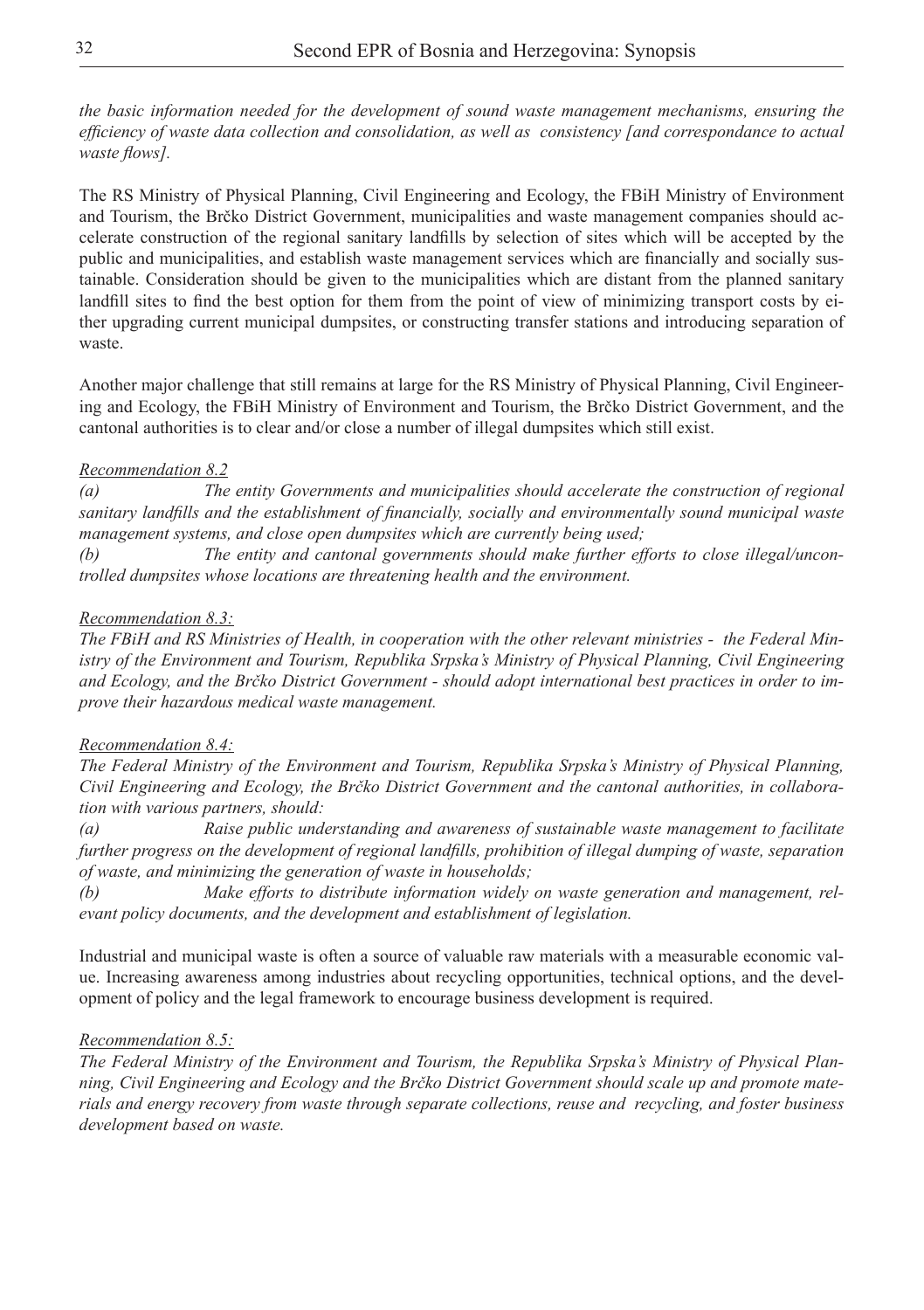#### **\* \* \* \* \***

#### **Parts of the conclusions and recommendations from the first EPR of Bosnia and Herzegovina are still valid and are listed below.**

Waste management is one of the environmental protection priorities in Bosnia and Herzegovina, as evidenced in the NEAP, the Mid-term Development Strategy and the Solid Waste Management Strategy and the entities' new Laws on Waste Management.

The focus now should be on implementing the Strategy and the legislation. It is necessary to develop and implement an overall environmentally sound waste management system to reduce the negative environmental impact of municipal waste disposal. Some of the measures to improve the system are: separating municipal waste (paper, plastic and hazardous waste) and, to the extent possible, recycling municipal waste, such as paper, glass, aluminium and organic waste, and industrial waste; separating and incinerating medical waste; ensuring the environmentally sound disposal of radioactive waste; composting organic waste; ensuring the biological treatment of municipal waste; introducing stricter standards for municipal waste disposal; and introducing economic instruments and improving existing financial mechanisms for the overall waste management system. (See also Chapter 2 on economic instruments and privatization.) Energy production from waste should be considered as a longer-term measure. Attention also needs to be given to reducing waste generation at the source and to introducing life-cycle analysis of goods, with particular reference to those that could be recycled (for example, beverage containers, cars, tyres, and batteries).

At present there is no regular reporting system for municipal and industrial waste, although work has begun to introduce such a system under a project financed by the EU. This information is needed to define methods of waste treatment and disposal, allocating the resources and developing concrete measures to improve the overall waste management system.

### *EPR I - Recommendation 6.1:*

*The Federation's Ministry of Physical Planning and Environment and Republika Srpska's Ministry of Physical Planning, Civil Engineering and Ecology, in cooperation with municipalities, should implement the Solid Waste Strategy. To strengthen its implementation, they should:*

*(a) Raise awareness and organize training in separation, recycling and reuse; and*

*(b) Undertake feasibility studies for organizing the separate collection of municipal waste and constructing facilities for its recycling and reuse. The studies should also examine economic aspects including the potential market for such recycled or reused goods.*

At present there is no industrial waste recycling or reuse as secondary raw material. However, such industrial waste as electrofilter ash from thermoelectric plants, red mud from aluminium plants, steel slag and mining waste are valuable sources of secondary raw material that could be used in other industries. Mining waste (overburden), for example, could be used to rehabilitate municipal landfills and repair roads, restore contaminated land for building; spent oil and solvents could be processed to produce low-grade solvents and oil.

# *EPR I - Recommendation 6.5:*

*The Federation's Ministry of Physical Planning and Environment in cooperation with its Ministry of Energy, Mining and Industry and Republika Srpska's Ministry of Physical Planning, Civil Engineering and Ecology in cooperation with its Ministry of Economy, Energy and Development should:*

*(a) Conduct feasibility studies on the introduction of environmentally sound processes for the use of some categories of waste or its components as secondary raw material; and*

*(b) Prepare relevant legal acts on recycling and processing secondary raw material.*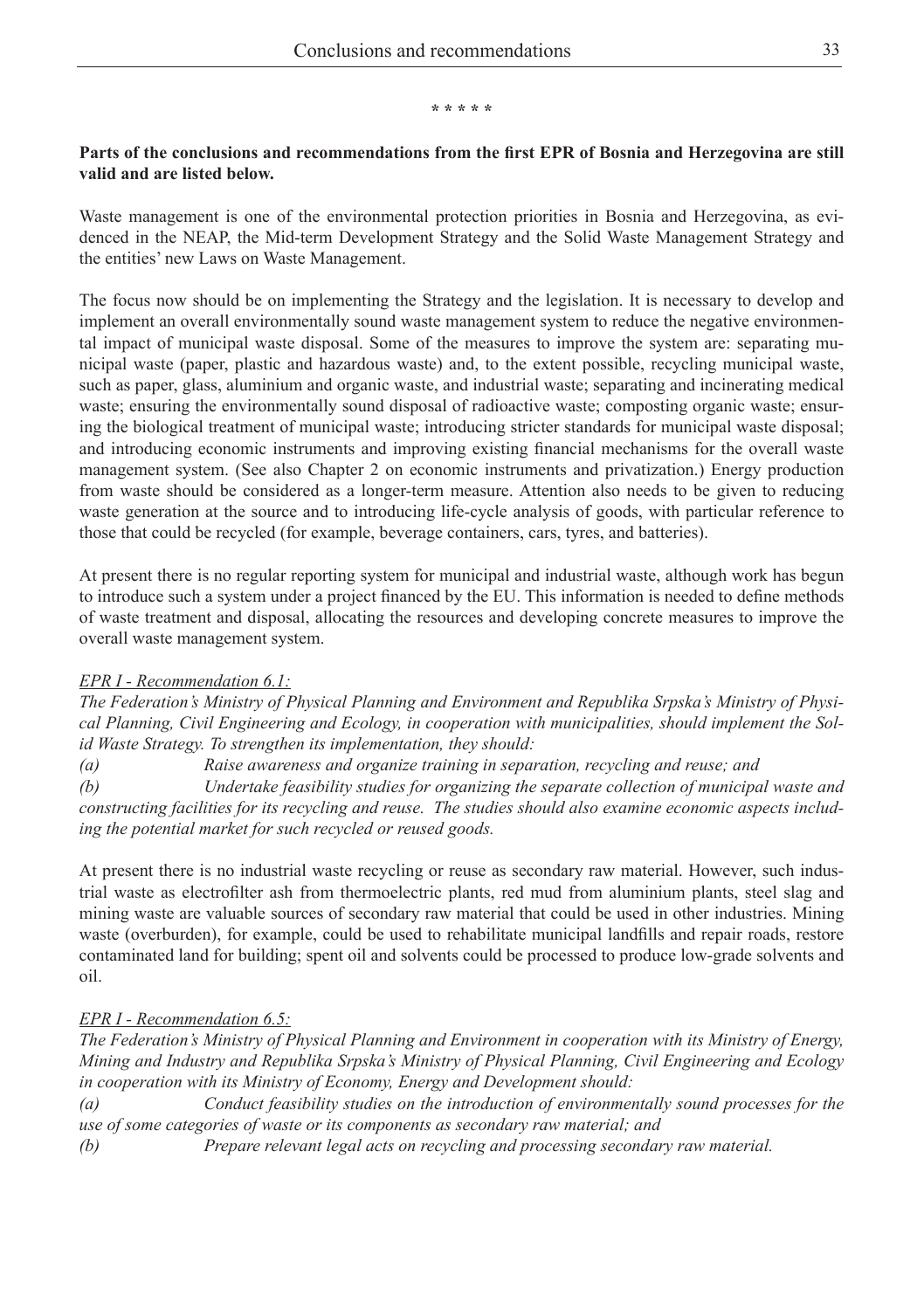# **Chapter 9. Forestry, biodiversity and protected areas**

BiH has made significant progress in the areas of forest management and biodiversity since the first EPR, especially in terms of developing the necessary legal frameworks and strategic and programmatic documents. Many essential elements of the forest management system are in place - for example, the new inspectorate. However, a number of gaps still exist in terms of effective implementation of existing plans and capacitybuilding, and current capabilities and funding are dispersed. Although some positive movement can be seen in the area of information and data collection and utilization (particularly on forests), overall information on biodiversity continues to be insufficient, odd, of poor quality, irregular and outdated. There is an obvious lack of centralization of all environmental data collection and storage in accessible form, including the biodiversity component of monitoring activities.

Protected areas continue to be low priority and no visible progress has been made since 2003, despite several good projects completed over the last four to five years and new protected areas established. Unfortunately, there are no positive signs of political will to put the results of these projects into practice. This also applies to activities relating to protection of endangered species based on comprehensive RDBs with clear legal status. Another gap in this area relates to the non-implementation of CITES in the country.

Many new projects have been completed and/or started, not only with international support but also using funding provided by relevant ministries in a predominantly transparent way and engaging local experts and institutions. The challenge is full and effective practical implementation of project outcomes and results.

Effective realization of the National Biodiversity Strategy and Action Plan (NBSAP) depends totally on the level of its implementation in the entities, while ensuring pragmatic coordination and joint discussion on activities undertaken to improve the quality of biodiversity and living conditions for the population of the entire country. In so doing, the State can ensure full incorporation of goals related to the integration of BiH into the European Community. Successful NBSAP implementation will require new approaches and new and additional resources. Incorporation of considerations relating to ecosystem services may strengthen efforts to provide the necessary resources for NBSAP activities to be undertaken and goals achieved. The Pan-European Biological and Landscape Diversity Strategy would provide a basis for training, capacity-building and the creation of materials to enhance awareness for key authorities in both entities of the Economics of Ecosystem and Biodiversity initiative to fully incorporate ecosystem services assessment into NBSAP implementation. MoFTER has a special role in facilitating this process in line with its mandate in the area of protection of the environment and use of natural resources.

### *Recommendation 9.1:*

*(a) The State's Ministry of Foreign Trade and Economic Relation, the Federal Ministry of Environment and Tourism, Republika Srpska's Ministry of Physical Planning, Civil Engineering and Ecology and the Logistics Unit of Brčko District should promote the adoption of the draft national biodiversity strategy and action plan;*

*(b) Once adopted, the relevant governmental bodies at the State, entity and intra-entity levels should ensure that regulations and institutional mechanisms for implementation of the strategy are in place, including through the establishment of a formal process for intersectoral and inter-entity coordination, and the integration of relevant provisions in other sectoral strategies and planning documentation;*

*(c) The Council of Ministers should identify a body that will be responsible for coordination of data collection, data exchange, information flows, and monitoring, as they relate to full and effective implementation of the strategy.*

Inadequate biodiversity information continues to be a significant issue which is hindering the transition to sustainable management and usage practices, and informed protection. The organization of biodiversity monitoring at different levels and for a broad range of objects is essential. These actions need to be facilitated and supported at State level to ensure that they correspond to international and European processes and standards. Good quality information and efforts to combine all existing data will allow RDBs to be devel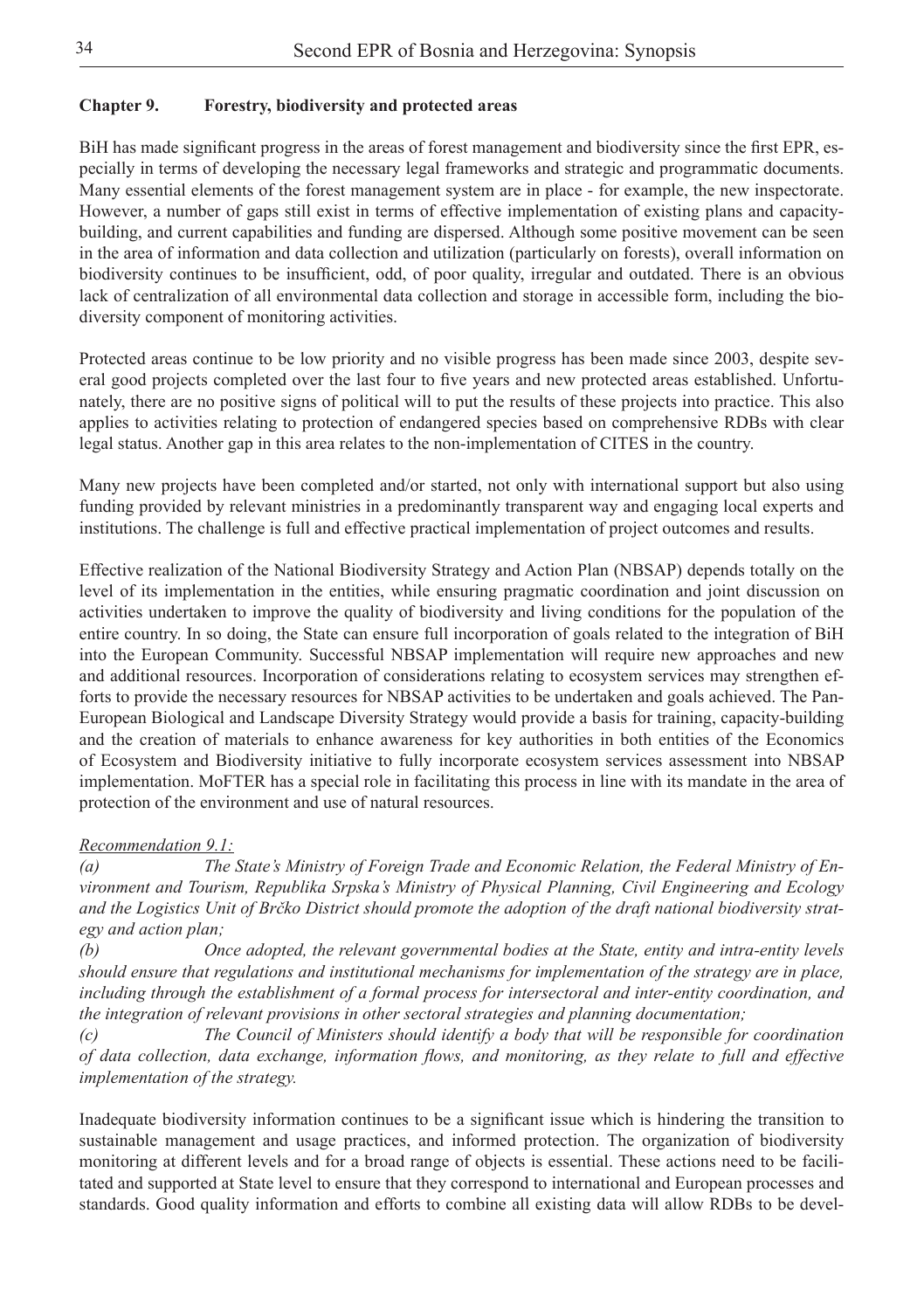oped to fulfil the obligations prescribed by the legislation of both entities and to develop a strong legal background for implementation of national and entity strategies for environmental and biodiversity conservation. Trade in wildlife continues to be a significant threat to biodiversity, so it is essential to ensure full implementation of CITES. For the success of all the above-mentioned activities cross-sectoral and inter-agency coordination and cooperation are essential.

#### *Recommendation 9.2:*

*The Federal Ministry of Environment and Tourism and Republika Srpska's Ministry of Physical Planning, Civil Engineering and Ecology, in collaboration with their respective forestry departments, should:*

*(a) Develop and promote the adoption of RDB regulations at entity level or, if more appropriate, make the necessary amendments to existing RDB regulations;*

*(b) Establish entity working groups with relevant stakeholders on preparation of entity RDBs based on existing information;*

*(c) In cooperation with relevant stakeholders, develop educational and public awareness programmes and campaigns on RDB legal provisions and importance for conservation.*

#### *Recommendation 9.3:*

*To strengthen implementation of CITES, the Council of Ministers should:*

*(a) Nominate as the management authority for CITES the State's Ministry of Foreign Trade and Economic Relations and as additional management authorities the Federal Ministry of Environment and Tourism and Republika Srpska's Ministry of Physical Planning, Civil Engineering and Ecology. Once nominated, the additional management authorities should designate scientific authorities and strengthen capacity by applying to the CITES secretariat for training and capacity-building for CITES implementation, and by requesting expert support and capacity-building from the wildlife trade monitoring network TRAF-FIC;*

*(b) Establish a joint group on CITES implementation consisting of management and scientific authorities, representatives of customs and of the inspectorates and border police;*

*(c) Initiate preparation and adoption of the necessary regulations for CITES implementation with expert support from the CITES secretariat.*

### *Recommendation 9.4:*

*To improve the regulatory and implementation framework for hunting, the Federal Ministry of Environment and Tourism and Republika Srpska's Ministry of Physical Planning, Civil Engineering and Ecology should:*

*(a) Conduct an inventory on the status of species that are hunted for all hunting areas and coordinate this work in order to produce a national inventory;*

*(b) Complete delineation of all hunting areas and ensure the development of appropriate management plans;*

*(c) Coordinate with the Ministry of Foreign Trade and Economic Relations activities related to CITES implementation in respect of species that are hunted and non-timber forest products;*

*(d) Introduce new economic instruments into the organization of hunting.*

The entities are lacking a forest strategy, policy and long term programmes. Despite substantial progress in developing forest regulations, there are still a number of gaps, including adoption of the framework law in FBiH and a number of regulations in both entities. While a number of institutions are working on forest issues, there is no single strong and capable body fully responsible for forest issues, including forestry research. There is no strategy on human resources development for the forestry sector or comprehensive capacity-building programmes. Most of the forest management enterprises work on existing 10-year forest management plans, but these plans have no revision mechanisms so do not allow for timely incorporation of new developments, including the requirements of Forest Stewardship Council certification. Non-timber forest products are very important for local communities as an additional source of income, but there is no system of assessment, statistical accounting, monitoring of status and reserves, or control over use of these resources. Forest inspections require finalization of processes to transit to an "electronic inspector" system, including full provision of equipment and training for staff, as well as a unified geographic information system (GIS) for all data.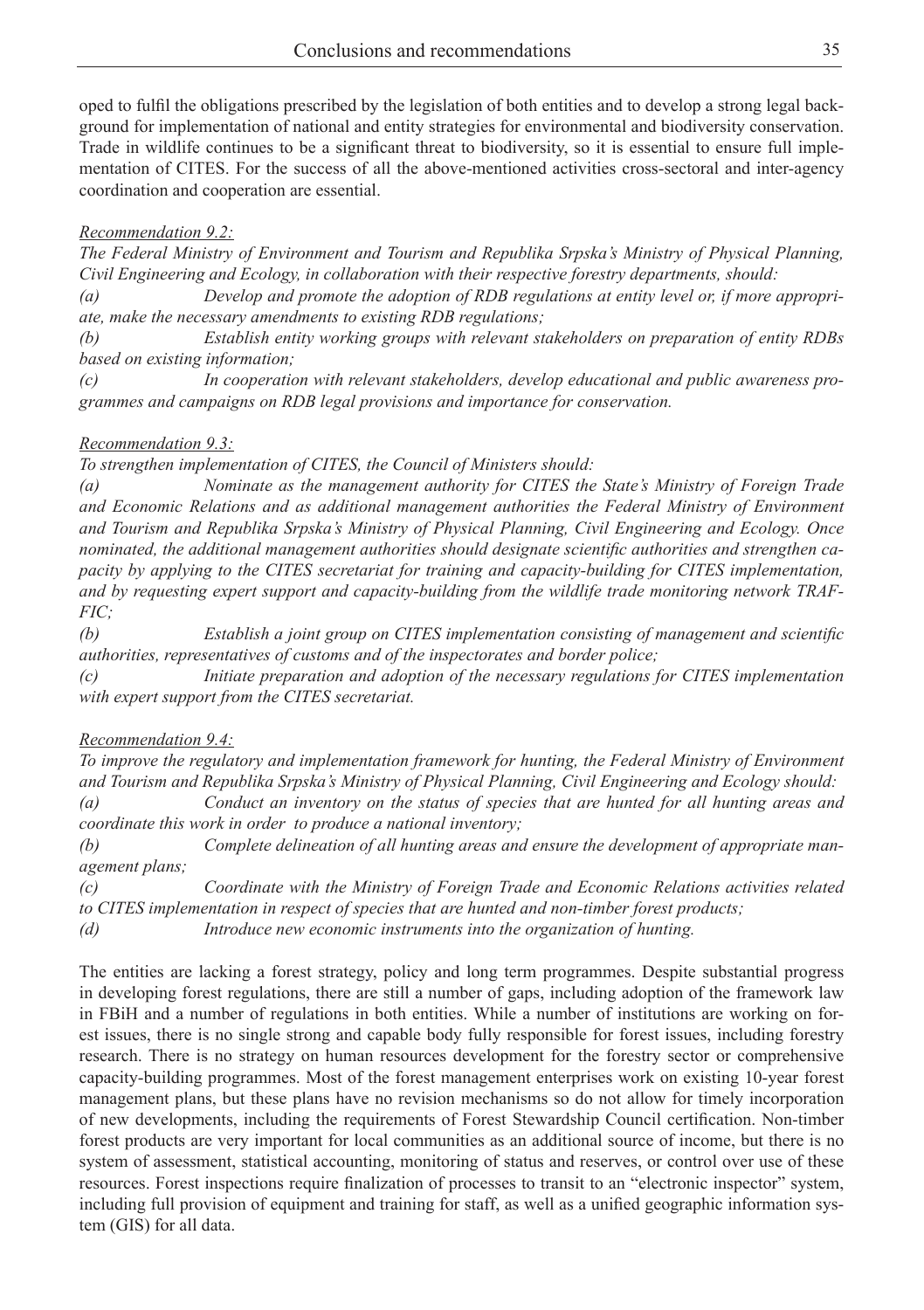*Recommendation 9.5:*

*(a) The Federal Government should adopt as a matter of priority the new law on forests and provide for timely and full revision of existing regulations and the development and adoption of new ones necessary for full and effective implementation of the new law;*

*(b) Republika Srpska's Ministry of Agriculture, Forestry and Water Resources should initiate the process of revision of the existing forest plans of JPS Šume RS, Sokolac to incorporate all the provisions of Forest Stewardship Council certification;*

*(c) The Federal Ministry of Agriculture, Water Management and Forestry, Republika Srpska's Ministry of Agriculture, Forestry and Water Resources, and the Brčko Department of Agriculture and Forestry, in cooperation with the respective entity ministries of environment, should:*

*(i) Develop forestry strategies for their respective entities, ensuring sustainable forest management and forest conservation, including use of non-timber forest products;*

*(ii) Provide for forestry education, training and capacity-building, incorporating the relevant provisions of the Ministerial Conference on the Protection of Forests in Europe (MCPFE) and forest law enforcement and governance (FLEG) processes;* 

*(iii) Complete preparation of action plans and forest programmes on the basis of the forest inventory and subsequent strategies;*

*(iv) Establish coordination mechanisms to provide for inter-entity dialogue and, where appropriate, joint actions to achieve sustainable forest management and forest protection;*

*(d) The State's Ministry of Foreign Trade and Economic Relations should provide guidance on European and global forest processes to the Federal Ministry of Agriculture, Water Management and Forestry and the Republika Srpska's Ministry of Agriculture, Forestry and Water Resources.*

The key priority today for BiH is to significantly increase the area of its territory under protection via the establishment of new protected areas (or the re-designation of previously existing ones) with clear legal status, in accordance with current legislation. In doing so, the physical plans of the entities as they relate to protected areas need to be amended based on gap analysis and with an assessment of the representativeness of existing protected areas, including the results of the Natura 2000 assessment and the previous results of the Emerald project. Most of the issues, such as a very low level of efficiency and slow progress with protected areas, are due to extremely low capacity in this sector, significant underfunding of activities relating to protected areas, the absence of a designated responsible agency and a lack of political interest in the topic, all of which hinder rapid designation of new areas, due to conflicts of interest with economic sectors.

### *Recommendation 9.6:*

*(a) The Federal Ministry of Environment and Tourism and Republika Srpska's Ministry of Physical Planning, Civil Engineering and Ecology should:* 

*(i) Provide for an assessment of the representativeness of the system of protected areas in order to adjust physical plans, including incorporation of new legal provisions for categories of protected areas compatible with IUCN categories and in accordance entities laws;*

*(ii) Substantially enlarge the system of protected areas based on physical plans and using existing feasibility studies provided for a number of protected areas in both entities;*

*(iii) Provide official protection status to designated Ramsar sites with special urgency and attention regarding Hutovo Blato;*

*(iv) Develop an action plan for applying the EU Habitat Directive and the Natura 2000 network. In so doing, it is recommended that the results of the project "Europe's Living Heard" be fully utilized;*

*(b) The Federal Ministry of Environment and Tourism and the Republika Srpska's Ministry of Physical Planning, Civil Engineering and Ecology should establish entity cadastres of all protected areas and the State's Ministry of Foreign Trade and Economic Relations should collate this data and report to international organizations on the current status of protected areas.*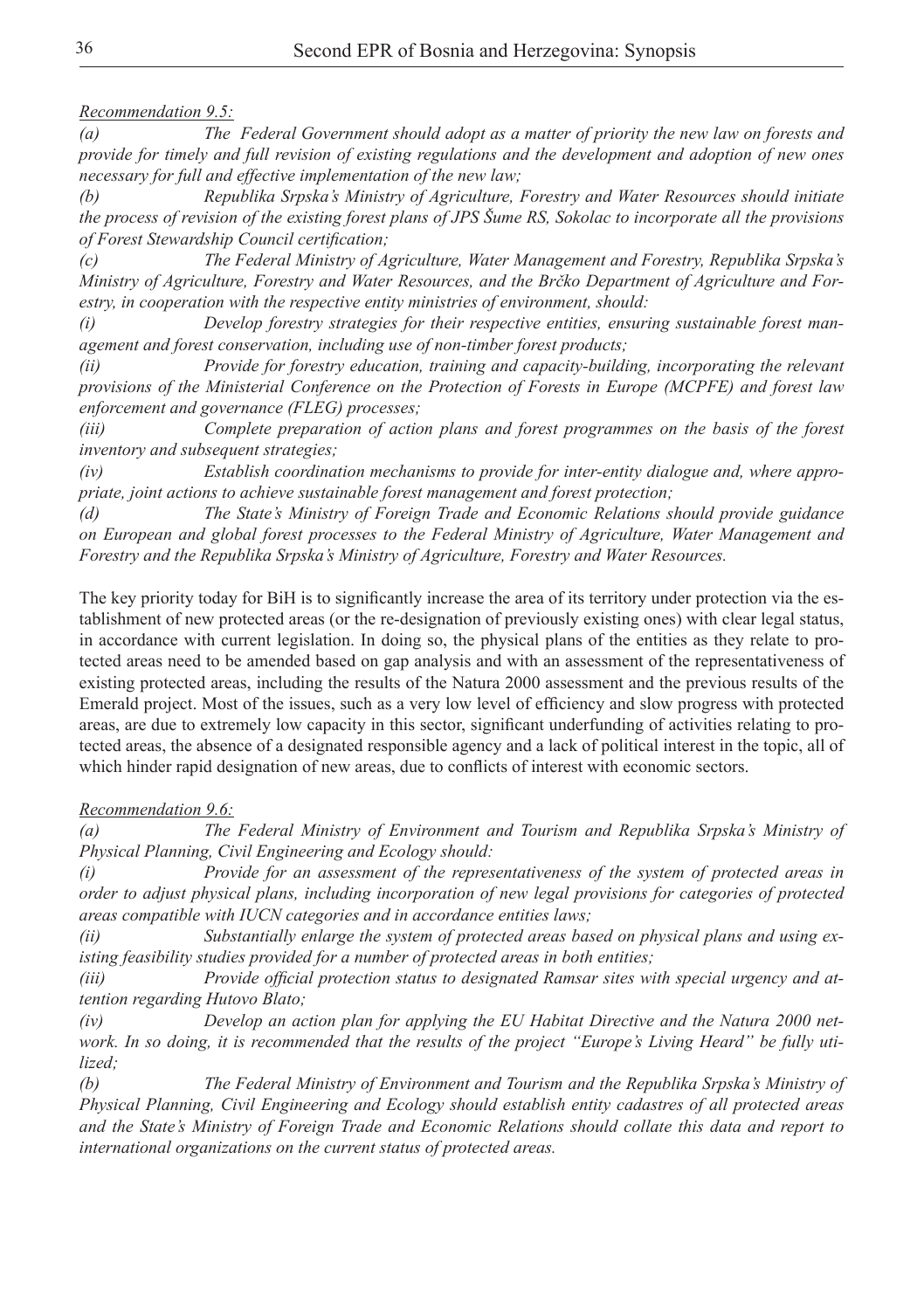#### **\* \* \* \* \***

#### **Parts of the conclusions and recommendations from the first EPR of Bosnia and Herzegovina are still valid and are listed below.**

At present, the new Laws on Forests define the action to be taken in forestry, including a reorganization of the forestry authorities, and the role of commercial companies. However, there is no overall forestry strategy either nationally or in the entities, and there are no official forestry development programmes. To facilitate the appropriate management of the forests and their sustainable development, it is important that a strategy should be drawn up and an action plan developed.

### *EPR I - Recommendation 8.2:*

*Republika Srpska's Ministry of Agriculture, Forestry and Water Management, the Federation's Ministry of Agriculture, Water Management and Forestry and Brčko District's Department of Agriculture and Forestry, in cooperation with the respective entities' ministries of environment, should:*

*(a) As soon as possible, develop a national forestry strategy (including forest use and timber industry) applying Strategic Environmental Assessment. The Strategy should ensure the gradual recovery of the forests and sustainable forest management, and include the development of a programme for forest certification as a first step toward sustainable forest use and management.*

*(b) Draw up action plans on the basis of the strategy.*

The two entities have made significant progress by adopting and harmonizing their new Laws on Nature Protection. However, they cannot be implemented without by-laws. This requires, among other things, that the entities and Brčko District should prepare and adopt red lists and a red data book. Similar progress has been made by the entities through their new Laws on Forests, but these, too, need by-laws to facilitate their implementation. In the development of all these by-laws, it is essential to clearly define institutional responsibility for protected area management.

### *EPR I - Recommendation 8.3:*

*(a) The Federation's Ministry of Physical Planning and Environment and Republika Srpska's Ministry of Physical Planning, Civil Engineering and Ecology should:*

*• Finalize and adopt red data books for plant and animal species according to the IUCN classification; and*

*• Accelerate the development of the by-laws for the respective Laws on Nature Protection.* 

*(b) Republika Srpska's Ministry of Agriculture, Forestry and Water Management and the Federation's Ministry of Agriculture, Water Management and Forestry should similarly accelerate the development of by-laws for the respective new Laws on Forests.*

*(c) In developing these two sets of by-laws, it is essential for the Federation's Ministry of Physical Planning and Environment and Ministry of Agriculture, Water Management and Forestry and Republika Srpska's Ministry of Physical Planning, Civil Engineering and Ecology and Ministry of Agriculture, Forestry and Water Management to work together in order to define clearly the institutional responsibilities for nature reserves, protected areas and national parks.*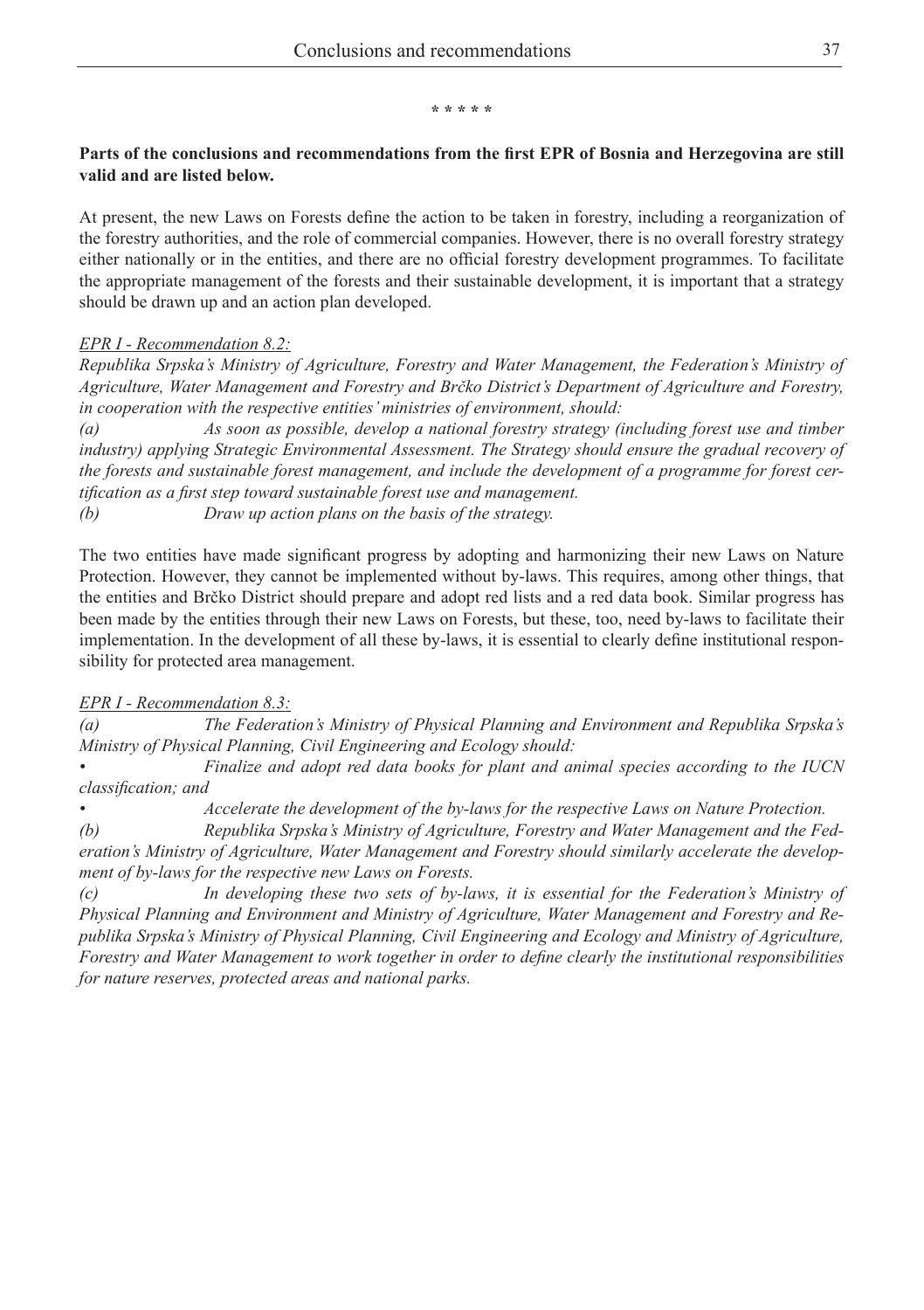# *Valid recommendations from the first Environmental Performance Review not covered in second EPR chapters*

#### **Chapter 5: Air quality management**

Road transport is the most important transport mode for passengers, and traffic is a major source of air pollution in the cities. The number of registered vehicles has significantly increased over the past years and will probably continue to do so in the coming years, aggravating the pressure on air quality.

Beside economic instruments, reducing traffic-related air emissions also requires a number of technical measures at all levels from the municipalities to the entities and the State.

#### *Recommendation 5.3:*

*In close collaboration with the Environment Ministries and other authorities responsible for the environment, the State Ministry of Transport and Communications, the entities' Ministries of Transport and Communications and the Government of Brčko District should seek to reduce traffic emissions or at least mitigate their impact through a better integration of transport policy and traffic management. This should be achieved by strengthening collaboration between the State Ministry of Transport and Communications, the Ministries of Transport and Communications and the municipal authorities (cantonal authorities in the Federation) responsible for traffic management. Some of the measures to be envisaged are:*

- *• Effective enforcement of technical inspections (together with the Ministries of Internal Affairs);*
- *• Improving road maintenance;*
- *• Improving the management of traffic flows;*
- *• Improving the quality of fuels in internal combustion engines; and*
- *• Promoting and extending public transport.*

Bosnia and Herzegovina is a Party to the Convention on Long-range Transboundary Air Pollution. However, it is a Party to only one of the Convention's eight protocols: the Protocol on the Financing of EMEP. The country does not currently report emission data to EMEP due to the destruction of the EMEP station during the war.

Support from the Convention and its Parties may be forthcoming if the barriers to accession to the other protocols can be identified. Stronger links with the Convention would aid the development of a monitoring strategy, the creation of emission inventories and the development of an air quality strategy in general. While implementation of these protocols may not be a priority for the country, it should be used as a tool for promoting air quality locally, regionally and nationally.

#### *Recommendation 5.4:*

*(a) The Federation's Ministry of Physical Planning and Environment, Republika Srpska's Ministry of Physical Planning, Civil Engineering and Ecology and the environmental authorities of Brčko District under the coordination and supervision of the State Ministry of Foreign Trade and Economic Relations and in cooperation with the State Ministry of Transport and Communications should develop appropriate and realistic strategies for the ratification and implementation of the protocols to the Convention on Long-range Transboundary Air pollution.* 

*(b) The responsible body should ensure reconstruction of the EMEP station and recommencing Bosnia and Herzegovina emissions data reporting to the EMEP bureau.*

\* Following the decision of the EPR Expert Group, this annex contains parts of the recommendations, that are still valid, and their preceding conclusions from the first Environmental Performance Review of Bosnia and Herzegovina that have not been covered in the preceding chapters of this EPR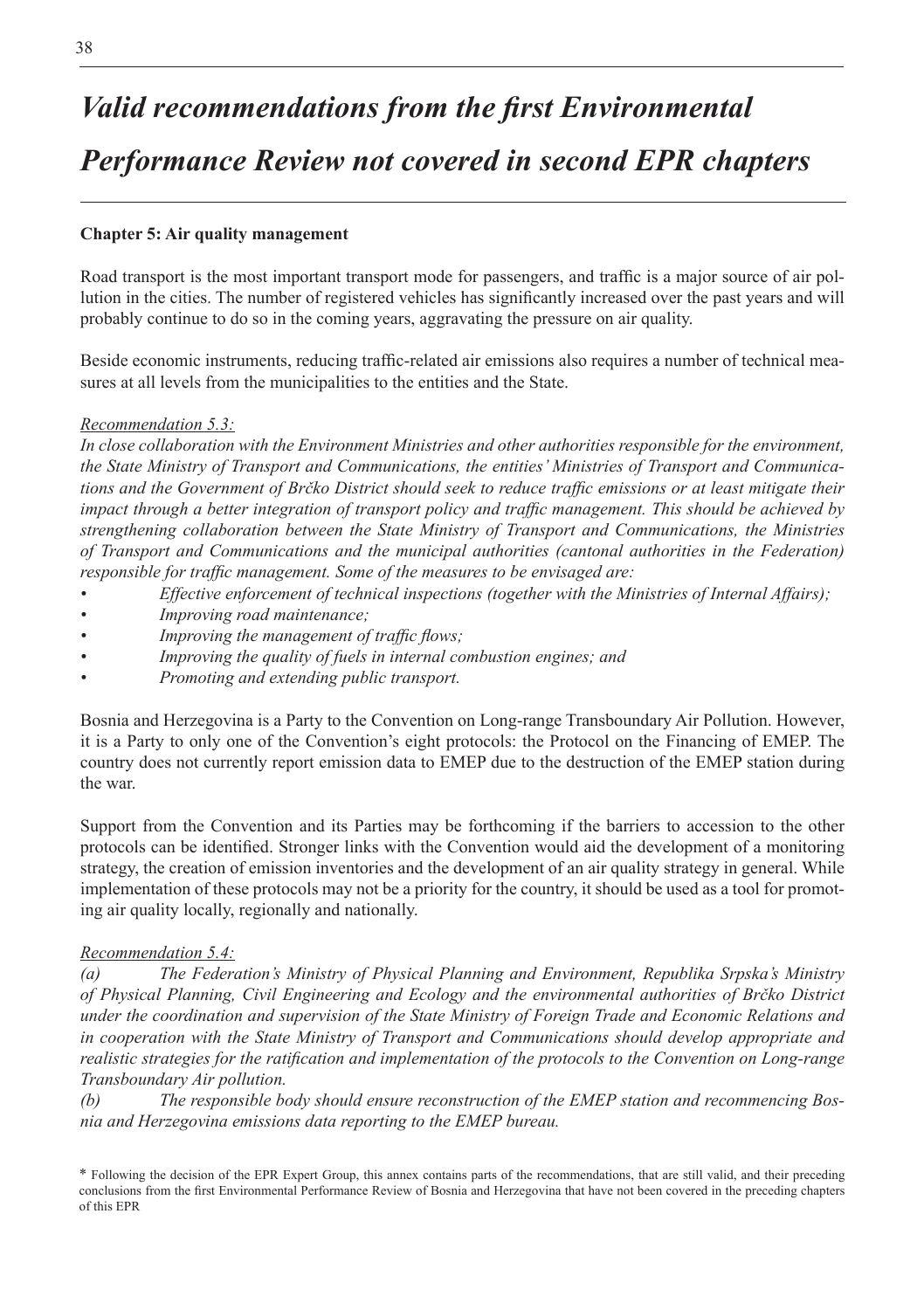## **Chapter 9: Tourism and Environment**

#### *At the State level*

Tourism is not dealt with at State level. However, an effort is being made to establish a State tourist association to coordinate the development of the tourist industry in both entities. The tourism strategy that is being finalized as a contribution to the State's development strategy is also an effort at State level to which the two competent ministries in the entities are contributing. Neither the State nor the entities have a policy or legislation on sustainable tourism.

### *EPR I - Recommendation 9.1:*

*The State Ministry of Foreign Trade and Economic Relations in cooperation with the relevant entities' ministries and supported by international experts should:* 

*(a) Coordinate the development of a State strategy for sustainable tourism. It should be made an integral part of the development strategy for tourism. This policy could provide a cohesive framework and ensure that sustainability criteria are consistently applied in all laws and regulations affecting tourism development.* 

*(b) Develop adequate legislative tools for the sustainable development and management of the tourism sector. These tools should address the problem of unreliable statistics and the introduction of sustainable tourism indicators*

#### *At the entity level*

Once a framework policy has been established, it is important to develop a general master plan for sustainable tourism and a series of individual master plans for specific sites. To provide baseline data for the master plan, it is important to make an inventory of all sites of interest (including sites with a potential for cultural heritage, rural tourism, river tourism, industrial heritage, nature tourism and spas). This can be done by the entities.

#### *EPR I - Recommendation 9.2:*

*(a) On the basis of the State strategy for sustainable tourism, the Ministry of Trade and Tourism in Republika Srpska and the Ministry of Trade in the Federation should develop local guidelines and regulations for tourism development and introduce eco-standards for tourist premises.* 

*(b) A tourism master plan, also based on the overall policy for sustainable tourism, should be developed for both entities, to allow for appropriate economic, environmental, spatial and resource planning and the development of the necessary infrastructure in tourist areas.*

*(c) The competent bodies for tourism, in cooperation with the Ministries of Culture and the Environment Ministries, should make an inventory of all sites of tourist interest. As the sites are identified, individual management plans for their sustainable development should be prepared.*

Although mentioned as one of the objectives of the tourism development strategy of Bosnia and Herzegovina, the development of local production related to the tourist sector such as locally grown and possibly organic food and crafts does not seem to be the object of any specific development effort.

### *EPR I - Recommendation 9.3:*

*The competent authorities for tourism, in cooperation with local authorities, should undertake a survey of local products that could be supported and included in a sustainable tourism development plan.*

There are no economic instruments for natural resources management or supporting the development of sustainable tourism.

#### *EPR I - Recommendation 9.4:*

*The responsible authorities should establish the following economic instruments to support sustainable tourism:*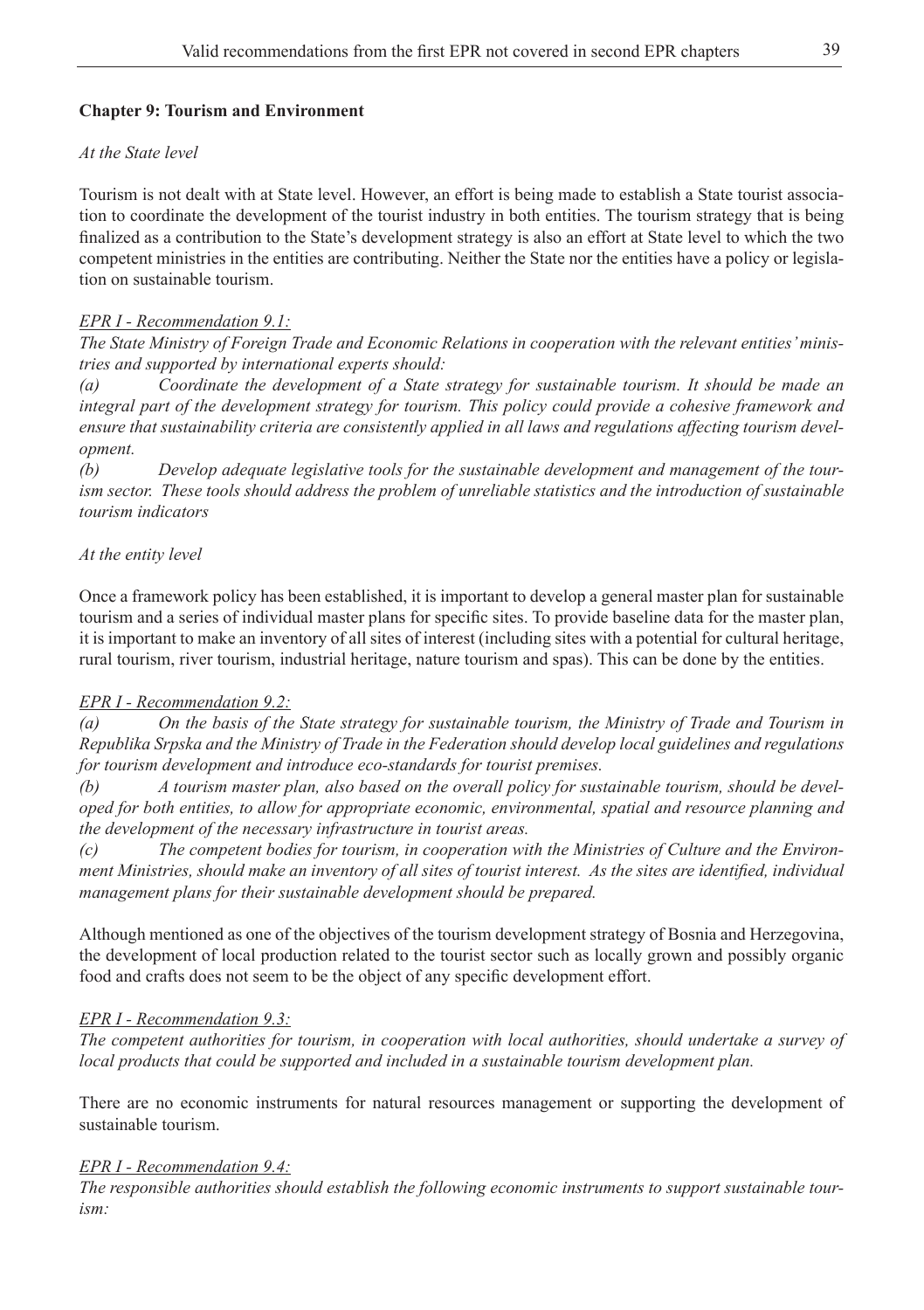*• Entrance fees at national parks;*

*• An eco-tax on tourist infrastructure putting environmental pressure on nearby protected areas, to be paid by the owners (e.g. hotel owners); and*

*• Fiscal incentives for tourist premises that implement eco-standards, such as "green hotels" that save and protect resources such as water and energy. These could take the form of tax breaks or reduced licensing fees.* 

There are no programmes to train people in the tourist sector. No training is given to workers of the tourist sector in environmental awareness and sustainable tourism, and there seem to be no specific environmental awareness programmes in primary and secondary school curricula.

# *EPR I - Recommendation 9.5:*

*(a) The responsible authorities for tourism, in cooperation with the Ministries of Education, should introduce training programmes in tourism and sustainable tourism in the curricula of higher education institutions.*

*(b) The Environment Ministries in cooperation with the Ministries of Education should develop and introduce environmental awareness programmes in primary and secondary schools.*

*(c) The responsible authorities for tourism, in cooperation with the Environment Ministries, should carry out widespread campaigns to raise awareness of sustainable tourism particularly among hotel managers, tourist agencies, tourists and municipal authorities. The campaign should make use of workshops, community meetings, brochures and posters, and other media.* 

# **Chapter 10: Agriculture and environment**

Organic farming is definitely a market niche for traditional farmers and can also have a positive impact on the environment. To develop this type of farming, it is necessary to have a strong legislative framework that ensures inspection and certification and protects plants that could be overexploited (e.g. wild medicinal plants and wild mushrooms).

# *EPR I - Recommendation 10.5:*

The State ministry responsible for Agriculture, in coordination with the Federation's Ministry of Agriculture, *Water Management and Forestry, Republika Srpska's Ministry of Agriculture, Forestry and Water Management and the Government of Brčko District, should develop and adopt the necessary legislation to support and promote organic farming. In drafting this legislation, the relevant directives of the European Union should be taken into account.*

# **Chapter 11: Environmental concerns in the energy sector**

Once the overall framework is established, stable and flexible rules for energy activities have to be set. These should:

Encourage the co-generation of heat and power (CHP) where economically justified and create incentives for its development. Such incentives may include: that the power companies have to take power produced by CHP at a preferential rate; the introduction of green certificates for power and heat produced by CHP combined with a demand that power companies should include a certain percentage of "green electricity" in their production mix; and support to the development or rehabilitation of district heating schemes allowing for the introduction of CHP instead of individual heating.

Encourage energy production from renewable energy sources, such as biomass, wind energy, solar energy, geothermal energy and small-scale hydropower, where economically justified and environmentally acceptable and create incentives for its development. The incentive can largely be similarly structured as for encouraging CHP.

Encourage end-use energy efficiency by setting standards for efficiency, e.g. by energy labelling schemes.

Set rules for the technical performance of energy installations, including emission standards.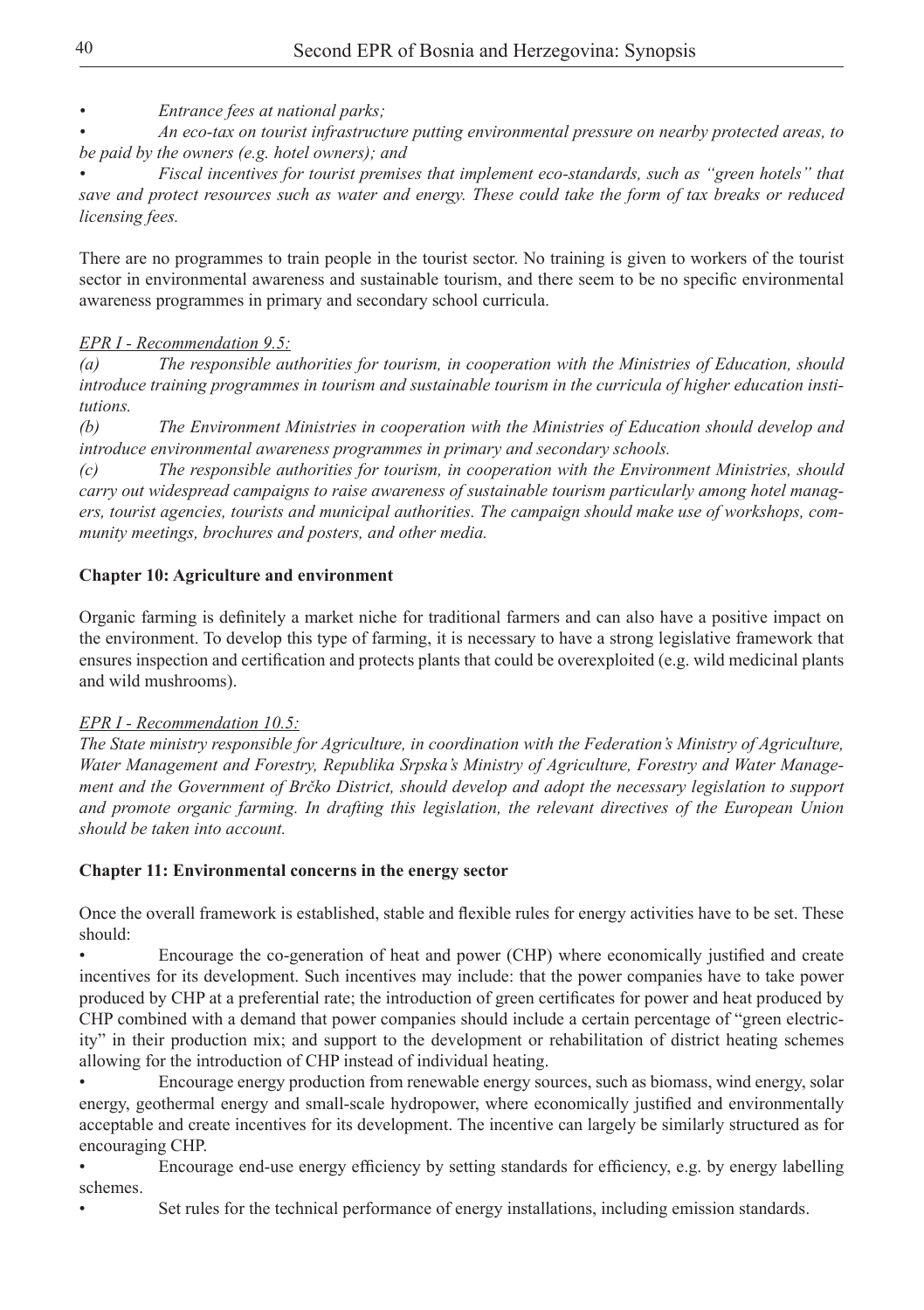#### *EPR I - Recommendation 11.2:*

*The State Ministry of Foreign Trade and Economic Relations, in coordination with the Federation's Ministry of Energy, Mining and Industry and Republika Srpska's Ministry of Economy, Energy and Development, should develop an energy policy and common energy legislation that encourages a more sustainable and economical energy system based on renewable energy sources, co-generation of heat and power and end-use energy efficiency, and that sets a well defined framework for the performance of energy activities.* 

#### **Chapter 12: Human health and environment**

According to general health indices, the health of Bosnia and Herzegovina's population is worse than that of the population of the EU countries, but comparable to that of the population of Central and East European countries. However, the health statistics system has difficulties in defining the size of the population and other basic demographic indicators. Underreporting and under diagnosis of diseases and incomplete registration of demographic indicators influence the quality of health statistics. These problems are also the result of the recent war. Health statistics are reported separately for the two entities. Only basic health indicators are reported State-wide to WHO. Most of the currently available health data are estimates; they therefore do not fully reflect the real situation. There is a lack of studies investigating the influence of environmental conditions on the health of the population.

The prerequisite for adequate environmental health policy, i.e. rational monitoring and evaluation, is the creation of an accurate database. Currently, there are no quality data on environmental pollution. This makes it impossible to estimate individual and population-wide exposure and subsequently leads to difficulties in linking health data to environmental exposure data and establishing a causal relationship between exposure and disease. The identification and registration of sources of contamination could contribute to assessing their risks for environmental health. A comprehensive monitoring system is needed, with regular and consistent collection of relevant indicators. In most cases the quality of air, drinking water and food is assessed on request. Such sampling coverage and monitoring are insufficient. The capacities and abilities for regular microbiological and physico-chemical analyses of food and water are inadequate.

### *EPR I - Recommendation 12.1:*

*The Federation's Ministry of Health and its Public Health Institute, Republika Srpska's Ministry of Health and Social Welfare and its Public Health Institute, and the Government of Brčko District should work closely with the Ministries responsible for developing comprehensive monitoring systems for air quality, drinking water quality, waste and hazardous waste disposal, ionizing radiation sources, food production and distribution chain from primary producer to consumer, in order to:*

- *(a) Develop an environmental health information system;*
- *(b) Collect health statistics data;*
- *(c) Promote epidemiological studies on environmental health-related issues; and*
- *(d) Create a register of all ionizing radiation sources.*

The National Environmental Action Plan (NEAP) was prepared jointly by the two entities and adopted by their Governments and Assemblies in 2003. This plan provides detailed analyses of the country's environmental problems, and sets environmental protection and institutional development goals. The National Environmental Health Action Plan (NEHAP) of Republika Srpska was adopted in December 2002; that of the Federation has been drawn up, but not yet adopted.

#### *EPR I - Recommendation 12.2:*

| (a) | The Government of the Federation should speed up the adoption of its NEHAP.           |
|-----|---------------------------------------------------------------------------------------|
| (b) | Both Governments have to develop an operational plan for the implementation of NEHAP. |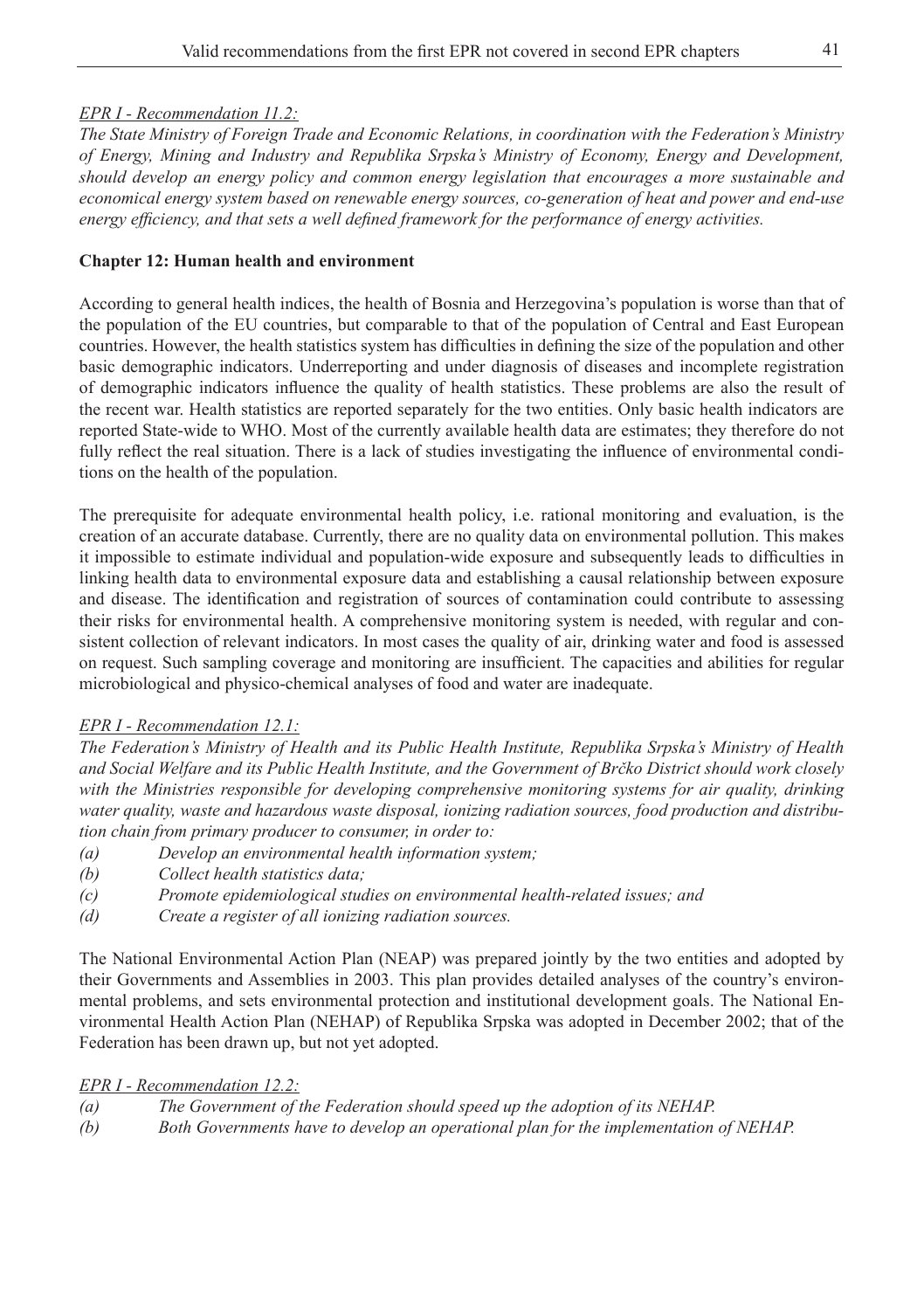The development of an integrated approach to environmental health management requires close cooperation between both entities, and within entities, close cooperation between ministries, professional and public institutions dealing with environmental health. Cooperation is needed in particular in environmental health monitoring, the sharing of information, environmental health assessment, and planning of activities. The development of the NEAP and NEHAPs represents an opportunity for looking at environmental health from a cross-sectoral perspective. They identify priorities and areas for action on the basis of a broad consensus of the different sectors and agencies involved. However, there is much potential for more cooperation among the Federation of Bosnia and Herzegovina, Republika Srpska and Brčko District and for joint implementation of activities.

#### *EPR I - Recommendation 12.4:*

*The Federation's Ministry of Health and its Ministry of Physical Planning and Environment, Republika Srpska's Ministry of Health and Social Welfare and its Ministry of Physical Planning, Civil Engineering and Ecology, and Brčko District's Department of Health, Public Safety and Community Services should together establish mechanisms for closer collaboration in the development of an integrated approach to environmental health management and the development of effective procedures to carry out environmental health impact assessment.*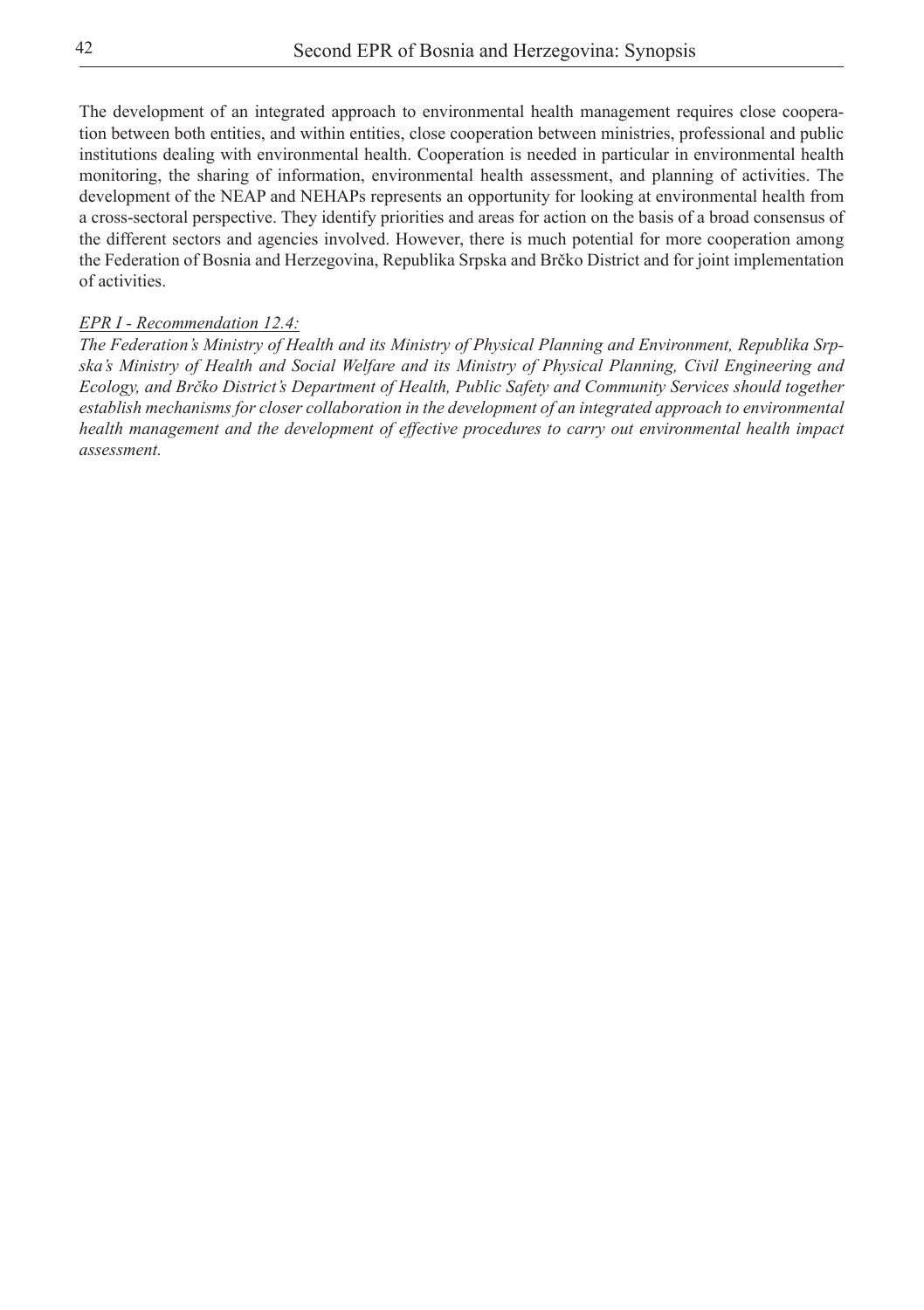# *Implementation of 1st EPR recommendations\**

#### **PART I: THE FRAMEWORK FOR ENVIRONMENTAL POLICY AND MANAGEMENT**

#### **Chapter 1: Policy, legal and institutional framework**

#### *Recommendation 1.1:*

*The Council of Ministers should establish an environment agency, which should:*

*(f) Provide advisory services to the authorities and institutions on both State and entity level in creation of strategy of sustainable development, environmental policy and management and protection of environment, natural resources and natural heritage;*

*(g) Collect environmental monitoring data and report, as appropriate, to international bodies, convention-governing bodies and the European Environment Agency;*

*(h) Manage, supervise and coordinate the implementation of the entities' plans for management and protection of waters, air, land, forests, as well as management of waste and chemicals (POPs, ODS, transboundary pollutants and dangerous pesticides);*

*(i) Develop methodologies to facilitate a common approach to environmental management; and* 

*(j) Provide training, capacity building and awareness rising.*

*The environment agency should rely on and assist the inter-entity bodies.* 

The recommendation has not been implemented. The State-level environment agency has not been established. This is largely due to some resistance to agreeing to an enlarged role for the State on environmental matters. Environmental management at the State level remains the purview of the Ministry of Foreign Trade and Economic Relations (MoFTER) and there are still no plans to establish an environment agency at the State level. It is also important to stress that only the Inter-Entity Steering Committee for the Environment is currently operational. Neither the National Steering Committee for the Environment and Sustainable Development nor the Inter-Entity Commission for Water is operational.

#### *Recommendation 1.2:*

*Pursuant to the decision of the Council of Ministers, the Ministry of Foreign Trade and Economic Relations should begin as soon as possible to draft:*

*(a) A new State law on environmental protection and all relevant secondary legislation; and*

*(b) A strategy for environmental protection and sustainable development, in cooperation with the relevant Environment Ministries in the Federation of Bosnia and Herzegovina (FBiH) and Republika Srpska (RS), and with broad participation from all stakeholders.*

*The strategy should aim at:*

*• Strengthening the institutional capacity for designing and implementing environmental policy at all levels;*

*• Developing and institutionalizing communication among sectors and ministries within and among the State, the entities and Brčko District;*

*• Establishing procedures for communication between officials and stakeholders in decision-making for sustainable development; and*

*• Improving the knowledge of the general public about the significance of environmental protection and encouraging the preparation of awareness-raising programmes.*

The State has not drafted a strategy for environmental protection and sustainable development and the draft State law on environmental protection has been pending since 2006. The lack of a State law continues to exacerbate a number of problems. For example, the competencies for legislation and administration remain

\* The first review of Bosnia and Herzegovina was carried out in 2003 and published in 2004. During the second review, progress in the implementation of the recommendations in the first review was assessed by the EPR team based on information provided by the country.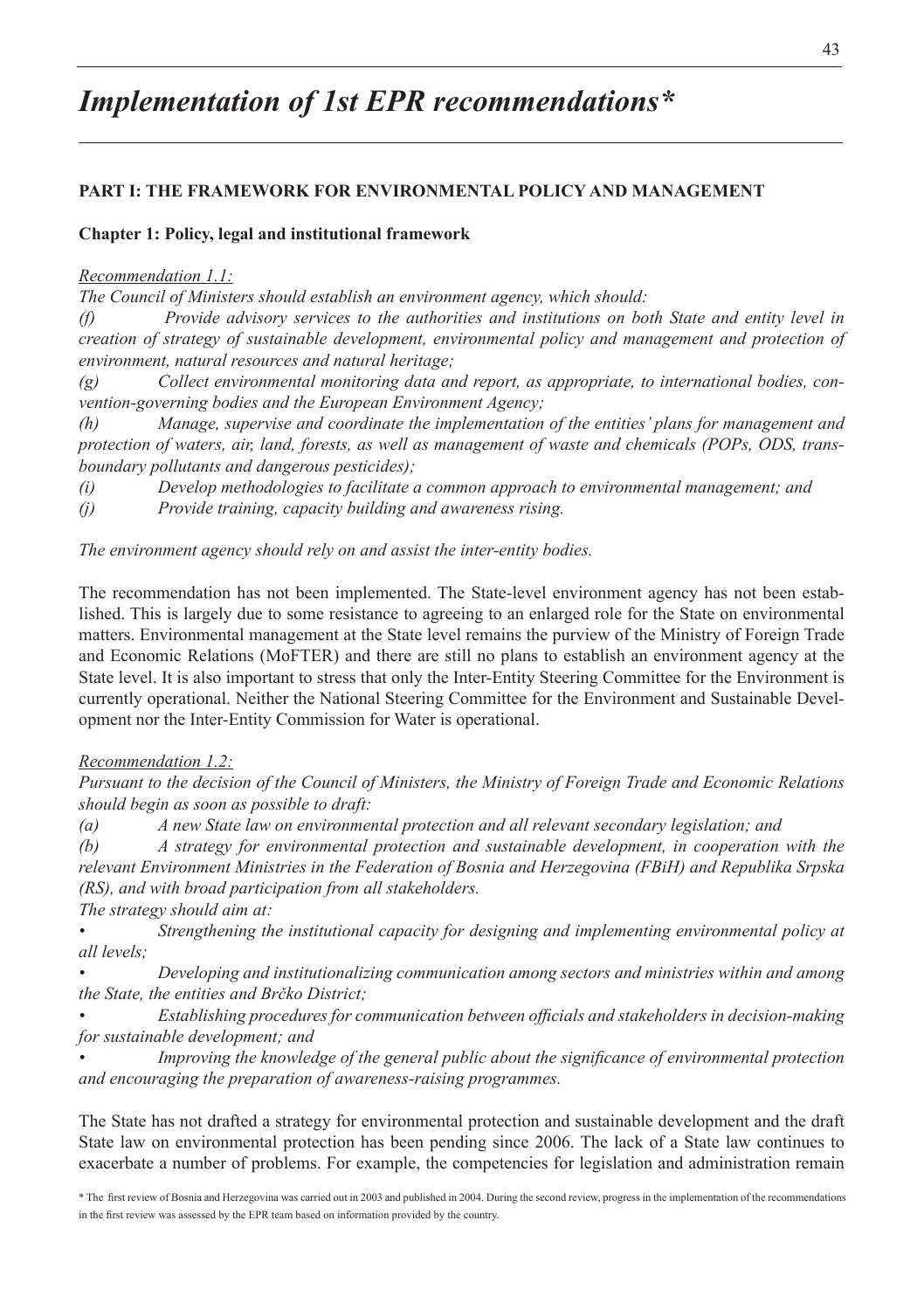scattered across all administrative levels. Because of weak inter-entity coordination mechanisms, legislative and administrative procedures are slow and redundant. Law-making activities at the State level are not based on clear and coordinated policies and priorities. Poor coordination with other sectors in turn leads to limited attention being paid to environmental considerations in those domains.

It is important to stress that because of the delays in the adoption of the State law on environmental protection, the European Commission has had to cancel €2 million from the Community Assistance for Reconstruction, Development, and Stabilisation (CARDS 2006) programme. Another €2 million from the Instrument for Pre-Accession Assistance (IPA) 2008 is available to assist MoFTER in fulfilling its obligations with regards to EU integration. However, these funds will not be accessible until the State law on environmental protection is adopted.

### *Recommendation 1.3:*

*The Federal Ministry of Physical Planning and Environment and the Republika Srpska's Ministry of Physical Planning, Civil Engineering and Ecology should be strengthened, as a matter of priority, so that they are able to:*

*(d) Prepare all secondary legislation required by the new Laws on Environmental Protection, Air Protection, Water Protection, Waste Management, Nature Protection and the Environmental Fund;*

*(e) Organize and implement effectively environmental permitting, inspection and control; and*

*(f) Implement all the tasks incumbent upon them as ministries.*

*Both Ministries may be strengthened either by increasing the number of permanent staff or by hiring external experts ad hoc.* 

The structure of the RS Ministry is largely unchanged since 2003. Within the Ministry, the Department for the Protection of the Environment has eight staff members, up from seven in 2003, whose responsibilities range from dealing with environmental protection issues, to solid and hazardous waste management, legal affairs, and biodiversity issues. RS employs only one lawyer in the ecology department.

The number of staff working on environmental issues in FBiH has not increased since 2003. FBiH does not have a single environmental legislation specialist within its government administration. There remains a distinct lack of human resources.

## *Recommendation 1.4:*

*The Federal Ministry of Physical Planning and Environment and the Republika Srpska's Ministry of Physical Planning, Civil Engineering and Ecology should develop the necessary secondary legislation for the implementation of the new framework Law on Environmental Protection and other specialized environmental laws as soon as possible. The most urgent issues are:*

*(a) Establishment of a detailed environmental impact assessment (EIA) procedure with all the necessary steps: preparation of the list of activities that are subject to EIA, early notification, screening and scoping, public participation at all levels, access to information and decision-making;*

*(b) Establishment of a detailed SEA procedure for plans and programmes;*

*(c) Development of a permitting system under the Law on Environmental Protection, including integrated (IPPC) permits; and* 

*(d) Updating of their industrial plant inventories and establishment of new registers of polluters.*

At present, about 300 secondary legislative acts are missing on a countrywide basis. In FBiH, out of the 23 by-laws called for under the Law on Environmental Protection, only 6 have been adopted. In RS, while a large number of regulations and secondary legislation have been adopted in accordance with the framework laws, it is estimated that approximately one third of all secondary legislation remains to be drafted and adopted. The Brčko District Government has adopted 18 by-laws related to environmental protection and air and water management.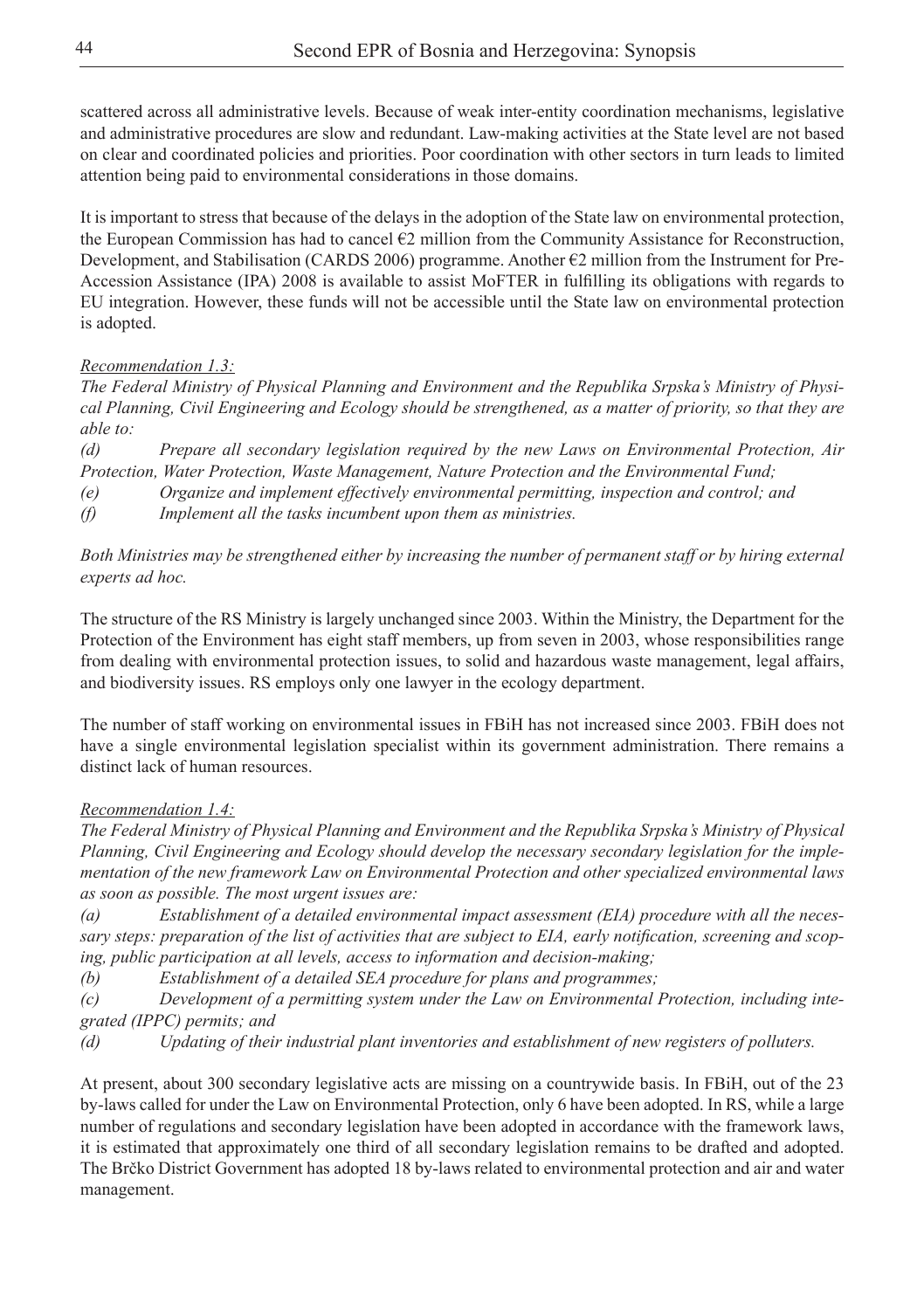RS has implemented a system of environment permits under the Law on Environmental Protection. The Ministry now has the tools in place to hold industry accountable. Since 2006, permits from the ecology department must be received prior to applying for a construction permit in RS. So far 189 permits have been issued, and 32 risk assessments have been conducted in these facilities.

No such system has been implemented in FBiH.

#### **Chapter 2: Economic instruments and privatization**

#### *Recommendation 2.1:*

*(c) The Federal Ministry of Physical Planning and Environment and the Republika Srpska's Ministry of Physical Planning, Civil Engineering and Ecology, in cooperation with the State Ministry of Foreign Trade and Economic Relations, should draw up by-laws and regulations to introduce the economic instruments stipulated in the environmental laws and ensure consistency with the State environmental policy.* 

*(d) When developing the secondary legislation, they need to propose adequate levels of charges, fees, taxes and penalties. If it is not feasible to introduce instruments at the desired levels (for example, user fees at the level of full cost recovery for the service provided), the charges may be reduced at first, but should increase incrementally with a clear time frame until they reach the desired levels.* 

Environmental legislation, with the exception of the water and waste sectors, still lacks adequately developed secondary legislation, thus hindering the effective application of environmental economic instruments. A case in point is the Law on Air Protection, which would become operational immediately upon approval of the required secondary legislation.

In cases where charges, fees and penalties are applied in practice, the rates chosen are often set administratively and it is not always clear whether the intention is to collect revenue or to attain full cost recovery or, finally, to encourage a change in the use of natural resources aimed at decreasing the amount of pollution and/or emissions.

#### *Recommendation 2.2:*

*The Federal Ministry of Physical Planning and Environment and the Republika Srpska's Ministry of Physical Planning, Civil Engineering and Ecology should establish a regularly updated and readily accessible database of economic instruments for the environment. This would enable all levels of government, businesses and the general public to have a clear understanding of the instruments that exist, their main purpose, the recipients of the revenues (and the amounts) and whether the revenues are used for environmental purposes. The changes in rates, when necessary, and the reasons for such changes would also become transparent. These databases should be made available to the State for policy-making.*

Currently no database of environmental economic instruments is available.

#### *Recommendation 2.3:*

*The Federal Ministry of Physical Planning and Environment and the Republika Srpska's Ministry of Physical Planning, Civil Engineering and Ecology, in cooperation with environmental NGOs, the media and other stakeholders, should organize a public awareness campaign with the aim of increasing collection rates for services related to the use of natural resources, as well as for waste management. Such a campaign should inform the public of the importance and the positive impact of economic instruments on the environment.*

The use of public awareness campaigns has been limited, however the collection rates for the services related to the use of natural resources and waste management have increased since the last EPR. It is not clear whether this is as a result of awareness campaigns or more efficient collection efforts, or both.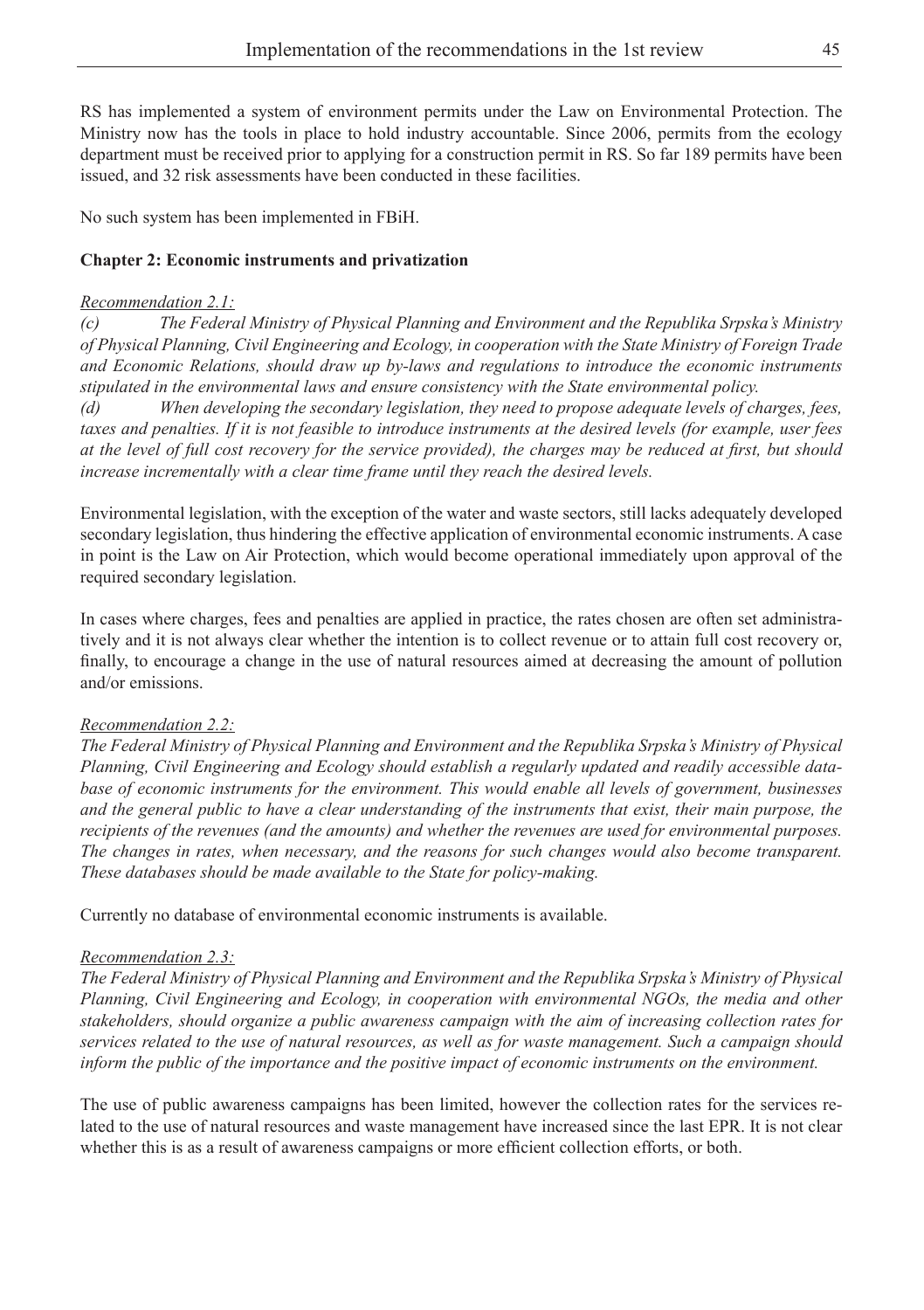#### *Recommendation 2.4:*

*(a) The Federal Ministry of Physical Planning and Environment and the Republika Srpska's Ministry of Physical Planning, Civil Engineering and Ecology should draw up by-laws and regulations to make the environmental funds operational.* 

*(b) The Ministries and the environmental funds of the entities and the cantons should coordinate their activities based on the priorities included in the National Environmental Action Plan for spending on environmental protection and to ensure the most efficient use of environmental expenditures.* 

The environmental funds in both entities are operational. The FBiH fund is still in the process of collecting funds to fund projects, while the RS fund is already actively funding projects.

Political entities are working mainly within their political boundaries. However entities, ministries, cantons and municipalities have successfully coordinated their activities in creating regional refuse dumps. Environmental funds are coordinating their support for the creation of the secondary legislation necessary for recycling in their respective entities. Regarding the efficient use of environmental expenditure, the current lack of information on the general level of environmental expenditure and the spread of the "ownership" of those funds to national, entity, cantonal and municipal level prevents efficient coordination of the use of the available funds.

### *Recommendation 2.5:*

*(c) The Federal Agency for Privatization and the Republika Srpska's Directorate for Privatization should strengthen their cooperation respectively with the Federal Ministry of Physical Planning and Environment and the Republika Srpska's Ministry of Physical Planning, Civil Engineering and Ecology. In particular, they should involve them in the decision-making in the privatization process to promote environmental investments by the new owners by:* 

*• Developing and introducing clauses on past environmental liabilities into the privatization agreements;*

*• Requiring enterprises and industries put up for privatization to carry out environmental audits; and*

*• Including compliance plans, prepared by the new owner, in the privatization agreement. These plans should specify the measures that enterprises and industries have to take to comply with environmental standards and regulations.*

*(d) The Agency and the Directorate should have one or more environmental specialists on their staff.*

It is not clear if clauses on past environmental liabilities are included in privatization agreements or if the enterprises to be privatized have to have an environmental audit.

### **Chapter 3: Information, public participation and education**

#### *Recommendation 3.1:*

*The Federal Ministry of Physical Planning and Environment and the Republika Srpska's Ministry of Physical Planning, Civil Engineering and Ecology should issue, without delay, regulations to specify, in particular:*

*• New procedures for setting or revising environmental quality standards harmonized with European standards;*

*• Measurements, monitoring and reporting requirements for operators;*

*• Criteria for the qualification of experts for self-monitoring by polluting enterprises; and*

*• Modalities for the registers of installations and of pollution taking into account the requirements of the UNECE Protocol on PRTRs.*

Progress has been made in improving environmental self-monitoring and reporting by large polluters. The establishment of entity Pollution Release and Transfer Registers (PRTRs) is underway. In 2007, Rulebooks on Registration of Installations and Pollutants were adopted by both entities. Enterprises have been obliged to report data since 2008 and entity environmental inspectors have the right to fine the companies and their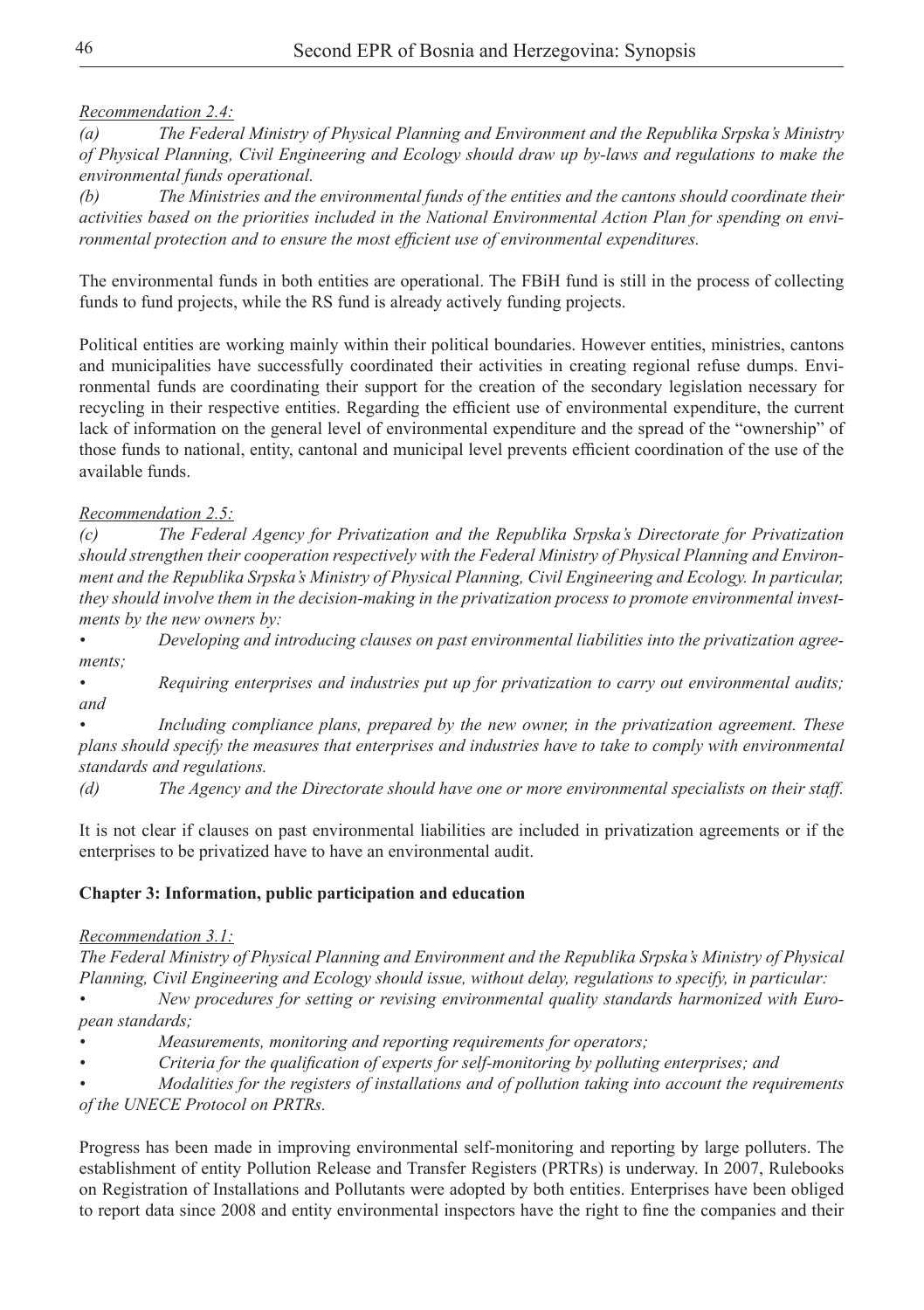management for non-compliance. Reporting obligations cover air emissions, waste water discharges, solid waste disposal, installation characteristics and details on permits. Both entities have developed questionnaires in order to collect emission, discharge and waste data from point sources. Criteria for the qualification of experts for self-monitoring by polluting enterprises have so far not been elaborated. No progress has been made in setting or revising environmental quality standards harmonized with European standards.

## *Recommendation 3.2:*

*The Inter-entity Steering Committee for the Environment and the Inter-entity Commission for Water, together with the State's Ministry of Foreign Trade and Economic Relations, should jointly prepare recommendations leading to the creation of an integrated monitoring system.* 

*These recommendations should be addressed to the Federal Ministry of Physical Planning and Environment and the Republika Srpska's Ministry of Physical Planning, Civil Engineering and Ecology, the Federal Ministry of Agriculture, Water Management and Forestry and the Republika Srpska's Ministry of Agriculture, Forestry and Water Resources, the Federal Ministry of Health and the Republika Srpska's Ministry of Health and Social Welfare, the institutes of statistics of both entities and the Agency for Statistics of Bosnia and Herzegovina (BiH), other relevant ministries and the Brčko District Government. The following steps should be included:*

*• To set up an inventory of air emissions including information on transboundary fluxes of harmful substances;*

*• To set up air pollution monitoring in major urban centres;*

*• To strengthen the system for monitoring water quality;*

*• To make an inventory of degraded land and assess the current situation and potential of soil ero-*

*sion;*

*• To monitor biodiversity and forest health;*

*• To collect systematically data on (a) origins, quantities and types of waste; (b) facilities for handling waste; and (c) waste recycling and final disposal; and*

*• To create a network of authorized laboratories and certification centres.*

Bosnia and Herzegovina has made progress in improving its environmental observations, especially air and water-quality monitoring. For soil and biodiversity, monitoring remains weak. The country continues to lack a comprehensive environmental monitoring system. Most environmental laboratories in the country have not applied to the BiH Accreditation Institute and its regional branches in Banja Luka and Mostar. Thus far, only the Bjelaina Institute of Waters Laboratory has been accredited to analyze water samples in the Sava River Basin. No private laboratory in the country has been accredited for environmental testing.

In 2009, the BiH Agency for Statistics published the data for 2008 on quantities, types and flow of waste generated in 'production process in industry, crafts and other processes'. Data were consolidated based on reporting from companies with 10 or more employees engaging in the following activities: i) mining and quarrying; ii) manufacturing; and iii) electricity, gas and hot water supply.

# *Recommendation 3.3:*

*When the State's Ministry of Foreign Trade and Economic Relations prepares the environmental law for BiH it should cover, among other things, the specific modalities for setting up, financing and operating a national environmental information system. The law should specify the responsibilities of the entities and the State's institutions (including the national agency to be established) regarding:*

*(g) The collection of environmental data and information, their storage, evaluation and dissemination;*

*(h) The development, on the basis of international experience, of environmental indicators for data collection in the entities and the State and reporting to them;*

*(i) The publication of state-of-the-environment reports for consideration by the Parliamentary Assembly and the BiH Council of Ministers, their circulation among interested institutions at various levels and uploading on the Internet to make them available to the general public;*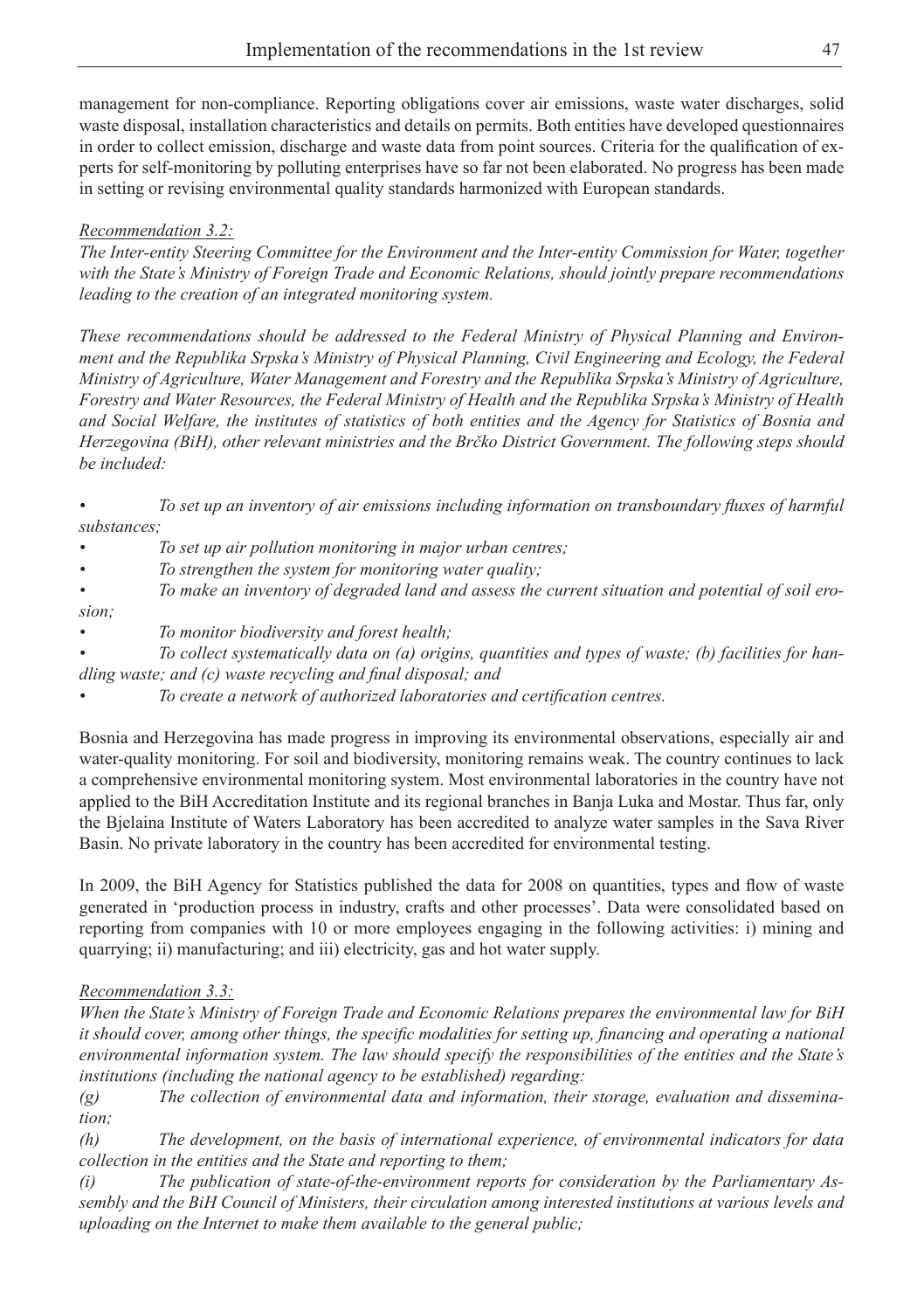*(j) Transmission of environmental data and reports, on behalf of BiH, to governing bodies of applicable international conventions;*

*(k) Participation in EIONET, including the designation of a national focal point, national reference centres and expert institutions, and in other international programmes on environmental monitoring and assessment; and*

*(l) Training of experts in monitoring and information management.*

Few formal mechanisms exist for the transfer of data and information between institutions dealing with the environment in the two entities. Much exchange is voluntary. The only bodies ensuring some form of homogeneity in data collection and presentation are the institutes of statistics of both entities and the BiH Agency for Statistics. There is no centralized database on the environment at the State level.

BiH is a collaborating non-member country of the European Environment Agency (EEA)/ European Environment Information and Observation Network (EIONET). It has not formally designated its national focal point yet. It has improved data reporting to EEA, presently submitting some 65 per cent of required data.

Discussion has been continuing in the country since 2002 on the establishment of a State environmental protection agency to be responsible for an integrated environmental information system including multimedia and an electronic system. The agency would also be responsible for the preparation of country-wide environment assessment reports based on indicators; cooperation with EEA/EIONET; and data and information reporting to the international community. No progress has been made to this end so far.

FBiH has recently introduced a system of producing regular environmental assessment report based on indicators. It published the first such report in 2009. There are no similar environmental assessments in RS and at the State level.

#### *Recommendation 3.4:*

*The Federal Ministry of Physical Planning and Environment and the Republika Srpska's Ministry of Physical Planning, Civil Engineering and Ecology should establish, without any further delay, environmental advisory councils. The councils' membership and methods of work should be defined in consultation with stakeholders and in accordance with the entities' Laws on Environmental Protection. As a priority, the environmental advisory councils should assist the two above-mentioned Ministries and the Federal Ministry of Education and Science and the Republika Srpska's Ministry of Education and Culture to develop, in close cooperation with media representatives and other stakeholders, environmental communication strategies and education plans.*

Environmental authorities at the State, entity and cantonal levels take actions to raise public awareness of environmental problems and citizens'rights on environmental protection. For instance, to implement the BiH Council of Ministers conclusion of 20 April 2010 (05-07-01-1279-31/10) on the adoption of a programme on celebrating important dates related to human rights in BiH. For 2010, they published a number of promotional materials with regard to the World Water Day, Earth Day, Environment Day and the Ozone Layer Protection Day.

Some progress has been made in creating a public system of environmental education in Bosnia and Herzegovina. Several initiatives, like the education reform programme, led to visible improvements. Environmental issues have been included in pre-school and school curricula. In higher educational institutions a number of environmental subjects have been included in curricula.

In neither entity has any progress been made to establish environmental advisory councils to assist the Environment Ministers and the entities' Governments.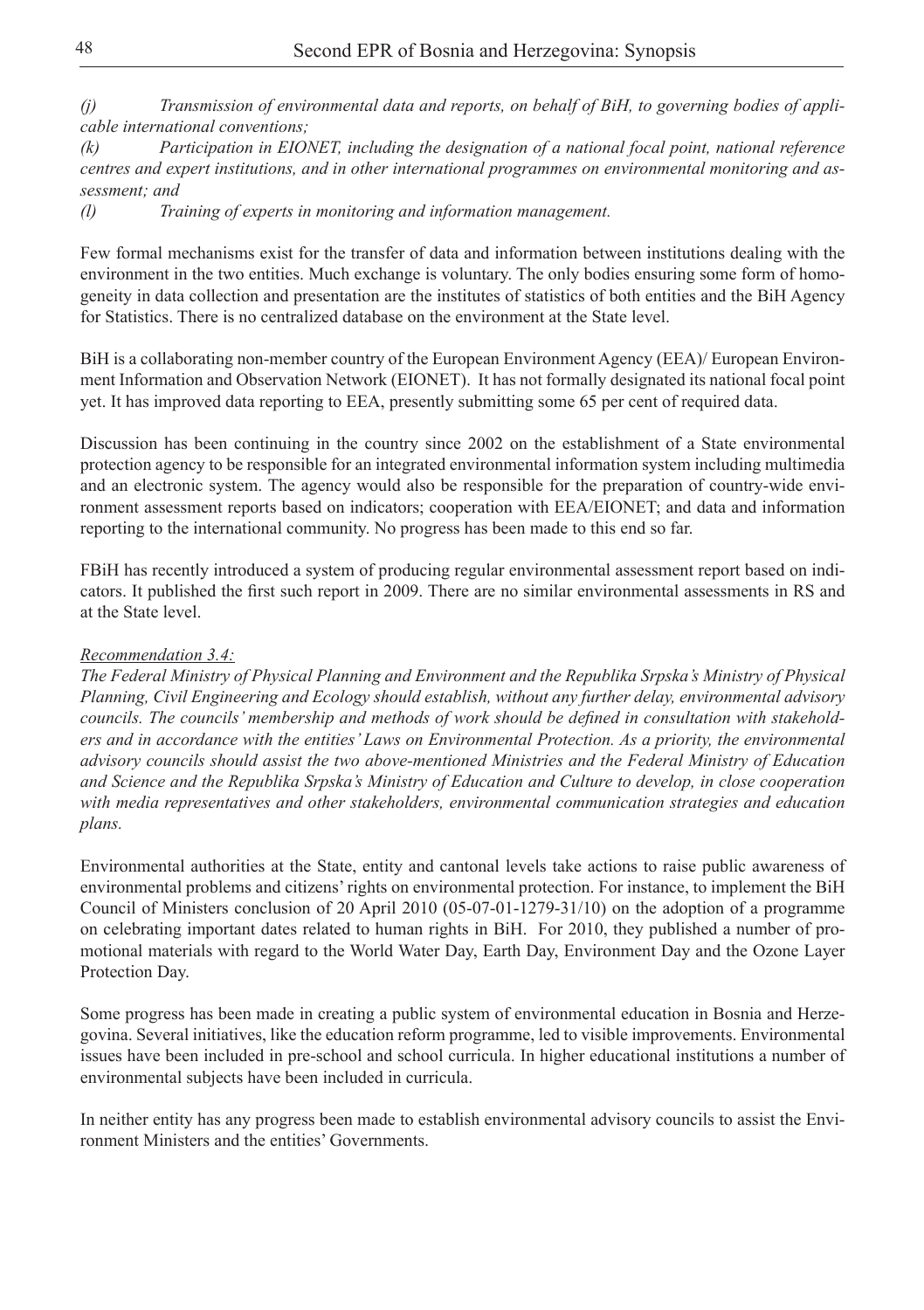#### **Chapter 4: International cooperation**

#### *Recommendation 4.1:*

*The State's Ministry of Foreign Trade and Economic Relations, working closely with the Federal Ministries of Physical Planning and Environment and of Agriculture, Water Management and Forestry, the Republika Srpska's Ministries of Physical Planning, Civil Engineering and Ecology and of Agriculture, Forestry and Water Resources and the appropriate authorities in Brčko District, should develop a national strategy and action plan for international environmental cooperation consistent with the Strategy for environmental protection and sustainable development proposed in recommendation 1.2. The strategy should address the role in international cooperation of all relevant actors, including non-governmental.*

A national strategy and action plan for international environmental cooperation have not been developed.

#### *Recommendation 4.2:*

*(a) BiH should speed up its accession to:*

*• The Convention on Access to Information, Public Participation in Decision-making and Access to Justice in Environmental Matters;*

- *• The Convention on Environmental Impact Assessment in a Transboundary Context;*
- *• The Convention on Persistent Organic Pollutants;*
- *• The Convention on Trade in Hazardous Chemicals and Pesticides Enters into Force;*
- *• The Convention on Cooperation for the Protection and Sustainable Use of the Danube River;*
- *• The Convention on International Trade in Endangered Species of Wild Fauna and Flora; and*
- *• The Kyoto Protocol to the United Nations Framework Convention on Climate Change.*
- *(b) BiH should also begin the process of accession to:*
- *• The Convention on the Conservation of Migratory Species of Wild Animals;*
- *• The Convention on the Protection and Use of Transboundary Watercourses and International Lakes; and*
- *• The Convention on the Transboundary Effects of Industrial Accidents.*

BiH has acceded to 8 out of the 10 multilateral environmental agreements (MEAs) listed above, but is not yet a party to the Convention on the Conservation of Migratory Species of Wild Animals or the Convention on the Transboundary Effects of Industrial Accidents.

#### *Recommendation 4.3:*

*The State's Ministry of Foreign Trade and Economic Relations, working together with the national focal points, should assess the requirements for implementation of all the conventions and protocols to which BiH is a Party. The results of this assessment should be reflected in the national strategy for international environmental cooperation, recommended in 4.1.*

MoFTER, together with the national focal points, has assessed the requirements for implementation of some MEAs to which BiH is a party on an ad hoc basis. The conclusions of the assessment are not reflected in any State policy document, including a national strategy for international environmental cooperation.

### **PART II: MANAGEMENT OF POLLUTION AND OF NATURAL RESOURCES**

#### **Chapter 5: Air quality management**

#### *Recommendation 5.1:*

*The Federal Ministry of Physical Planning and Environment and the Republika Srpska's Ministry of Physical Planning, Civil Engineering and Ecology should develop the secondary legislation necessary for the practical implementation of their Laws on Air Protection as soon as possible. However, considering the number of*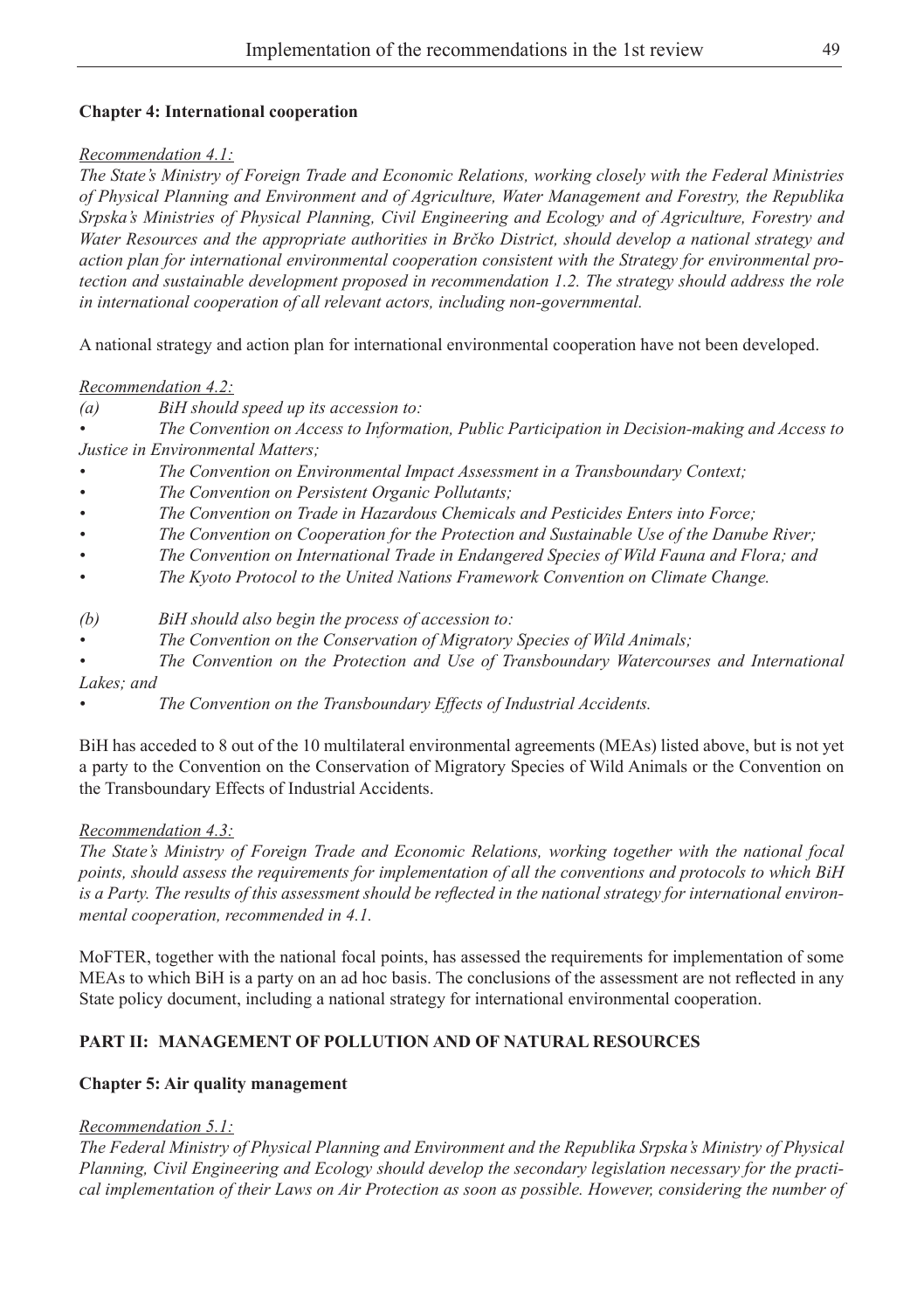*bylaws to be developed as well as the scarcity of resources available, the Ministries should prioritize their common needs and the issues to be tackled. A realistic approach taking into consideration the existing and future capacity to ensure effective implementation of the legislation should be adopted in this process.* 

Both entities adopted seven compatible by-laws related to air quality management in 2005.

# *Recommendation 5.2:*

*The State's Ministry of Transport and Communications, the Federal Ministry of Physical Planning and Environment, the Republika Srpska's Ministry of Physical Planning, Civil Engineering and Ecology and the environmental authorities of Brčko District should develop a common air monitoring strategy to, inter alia: (a) Identify the responsibilities of the institutions involved in air monitoring necessary to achieve a cost-effective monitoring approach;* 

*(b) Address the requirements of EIONET and the Convention on Long-range Transboundary Air Pollution; and*

*(c) Streamline the existing monitoring system. In this regard, the following should be taken into account:*

*• Delegating operating responsibilities for running stations;*

*• Transferring and concentrating monitoring activities within a limited geographical zone or region; and* 

*• Discontinuing marginal, unrepresentative or inefficient air monitoring.*

*Should the proposed Environment Agency be created at the State level, it should take the lead in implementing recommendation 5.2.*

Implementation is in progress. In the case of FBiH, the number of air quality monitoring stations has been increased to 10 automated stationary stations covering 4 cities, and 5 mobile stations. One mobile station is being operated in RS and one in Brčko District.

# Recommendation 5.3:

In close collaboration with the Environment Ministries and other authorities responsible for the environment, the State's Ministry of Transport and Communications, the entity Ministries of Transport and Communications and the Brčko District Government should seek to reduce traffic emissions or at least mitigate their impact through a better integration of transport policy and traffic management. This should be achieved by strengthening collaboration between the State's Ministry of Transport and Communications, the Ministries of Transport and Communications and the municipal authorities (cantonal authorities in FBiH) responsible for traffic management. Some of the measures to be envisaged are:

- Effective enforcement of technical inspections (together with the Ministries of Internal Affairs);
- Improving road maintenance;
- Improving the management of traffic flows;
- Improving the quality of fuels in internal combustion engines;
- Promoting and extending public transport.

This has been partially implemented, but only the inspection of fuel quality is being carried out in all entities.

### *Recommendation 5.4:*

*(c) The Federal Ministry of Physical Planning and Environment, the Republika Srpska's Ministry of Physical Planning, Civil Engineering and Ecology and the environmental authorities of Brčko District under the coordination and supervision of the State Ministry of Foreign Trade and Economic Relations and in cooperation with the State's Ministry of Transport and Communications should develop appropriate and realistic strategies for the ratification and implementation of the protocols to the Convention on Long-range Transboundary Air Pollution.* 

*(d) The responsible body should ensure reconstruction of the EMEP station and recommencing BiH emissions data reporting to the EMEP bureau.*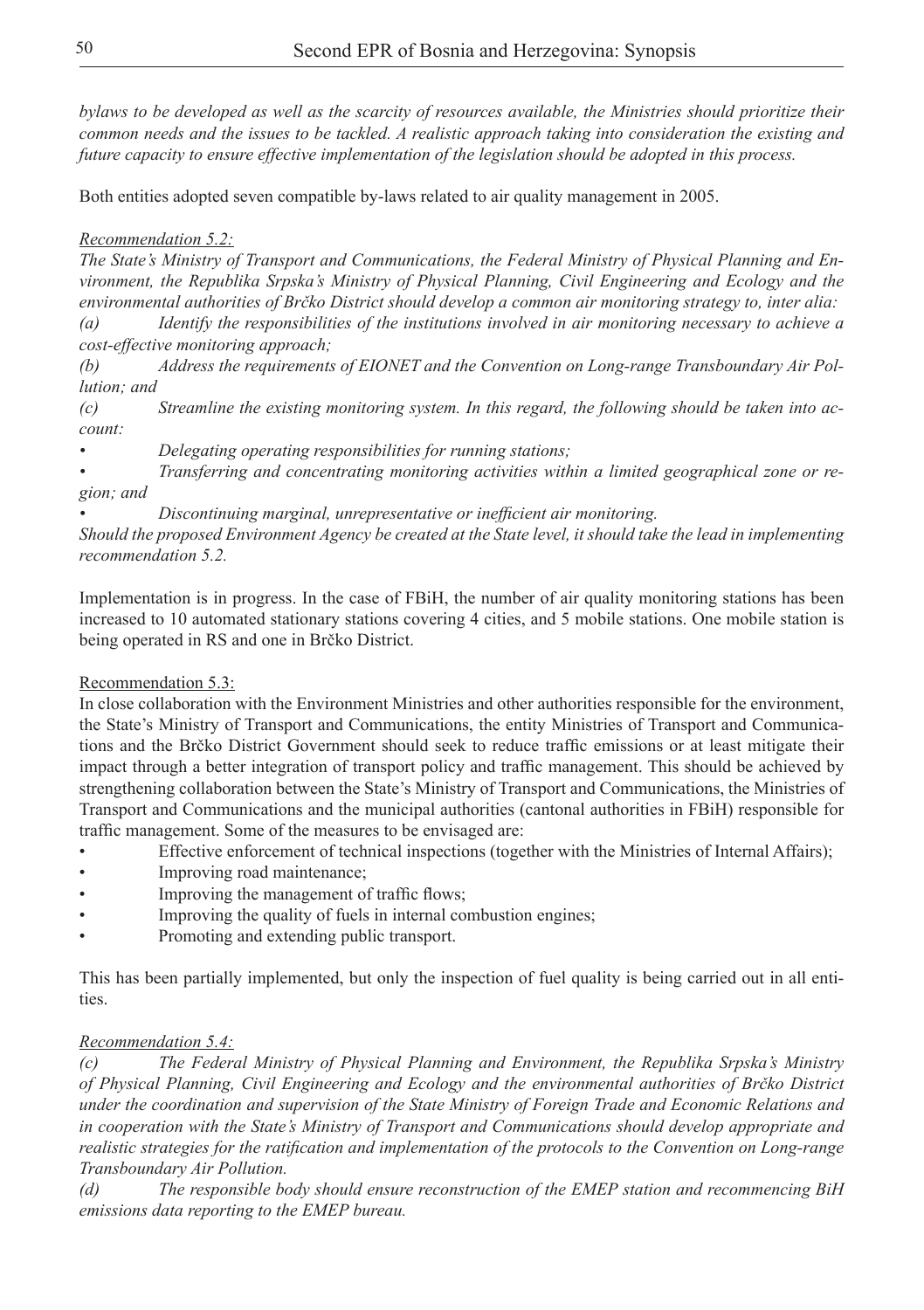This recommendation has not been implemented. Preparations for ratification are only just starting.

# **Chapter 6: Management of waste and contaminated sites**

#### *Recommendation 6.1:*

*The Federal Ministry of Physical Planning and Environment and the Republika Srpska's Ministry of Physical Planning, Civil Engineering and Ecology, in cooperation with municipalities, should implement the Solid Waste Strategy. To strengthen its implementation, they should:*

*(c) Raise awareness and organize training in separation, recycling and reuse; and*

*(d) Undertake feasibility studies for organizing the separate collection of municipal waste and constructing facilities for its recycling and reuse. The studies should also examine economic aspects including the potential market for such recycled or reused goods.*

Part (a) of the recommendation has been implemented to a limited extent, through pilot projects in municipalities in Sarajevo Canton, and in Maja and Doboj municipalities.

Part (b) of the recommendation has not been implemented, although a very limited number of feasibility studies may have been undertaken. However, the results of any such studies are not available.

### *Recommendation 6.2:*

*The Federal Ministry of Physical Planning and Environment and the Republika Srpska's Ministry of Physical Planning, Civil Engineering and Ecology, in cooperation with the municipalities and municipal enterprises, should:* 

*(a) Draw up an inventory of legal landfills and elaborate plans to close dumping sites;*

*(b) Continue the rehabilitation of non-sanitary legal landfills;*

*(c) Speed up the implementation of the projects for the construction of regional sanitary landfills meeting European Union standards, including the introduction of a monitoring and maintenance system;*

*(d) Enforce the law against fly-tipping of both municipal and demolition waste along rivers and other unauthorized sites; and*

*(e) Increase municipal waste services to cover the entire population in the cities and towns and begin to provide such services in rural areas.* 

(a) The inventory of legal landfills for municipal waste has been drawn up.

(b) The rehabilitation and construction of non-sanitary landfills to be used as regional landfills started with Phase 1 of the World Bank Solid Waste Management Project (2002-2010) and continues with Phase 2 (2008–2014). The rehabilitation of non-sanitary legal landfills, which could be used as transfer stations, has not been carried out.

(c) Regional sanitary landfills were constructed under Phase I of the World Bank Solid Waste Management Project (2002–2010), but with difficulties for some landfills.

(d) Enforcement of such a law remains a challenge and the problem persists.

(e) It is difficult to judge whether this recommendation has been implemented, as there is no reliable data available to compare the waste collection rate in BiH. Efforts to expand the coverage of waste collection have been made but face financial difficulties. The Swedish International Development Cooperation Agency (SIDA) is assisting in a project to improve waste collection by providing investment support and capacitybuilding for more than 30 municipalities. The project is expected to start 2010.

### *Recommendation 6.3:*

*(a) The Federal Ministry of Physical Planning and Environment and the Republika Srpska's Ministry of Physical Planning, Civil Engineering and Ecology should take the initiative to set up a single intra- and inter-entity working group on waste with representatives of the following ministries:*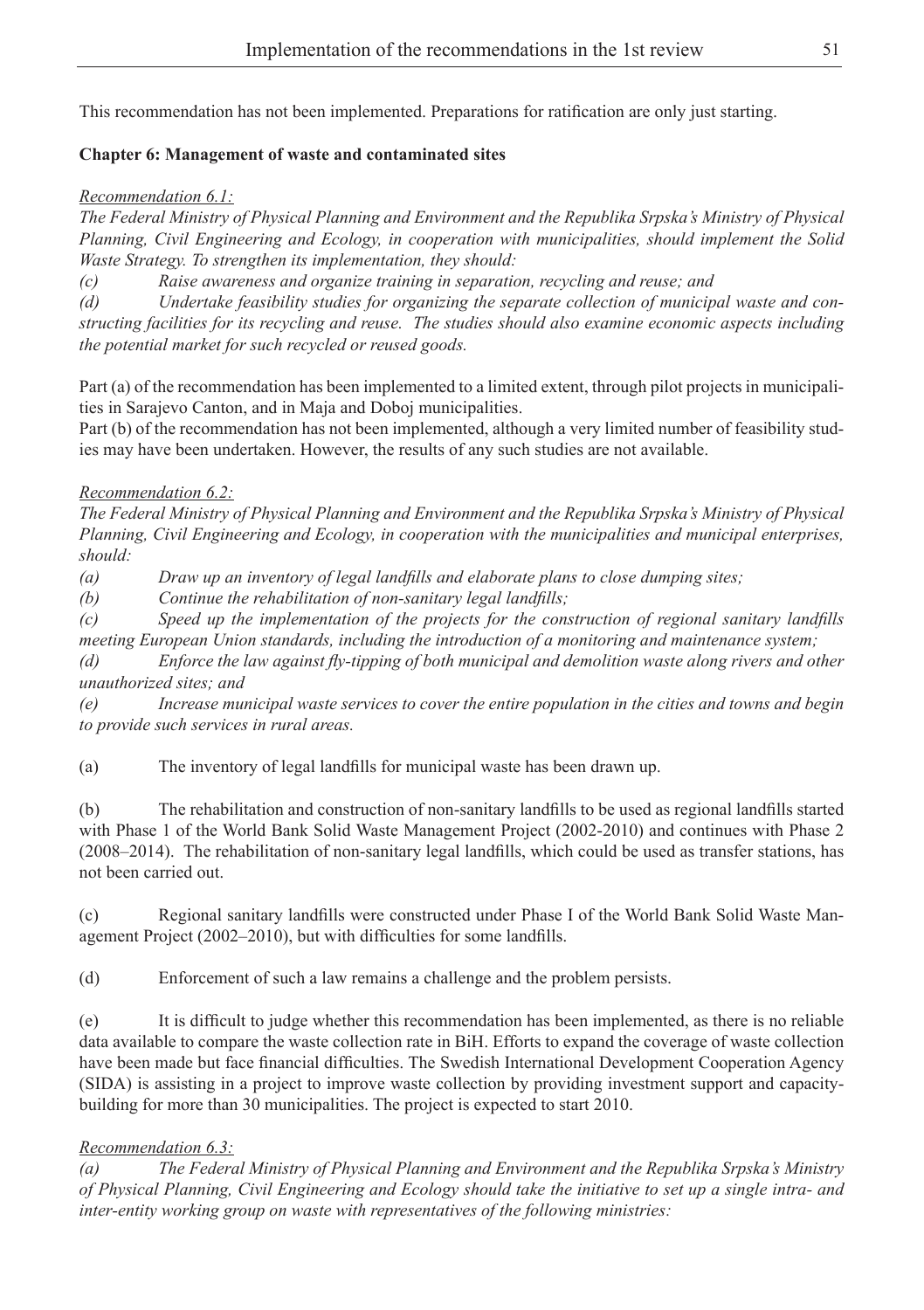*• Federation : Ministry of Physical Planning and Environment, Ministry of Health and Ministry of Energy, Mining and Industry; and*

*• Republika Srpska: Ministry of Physical Planning, Civil Engineering and Ecology, Ministry of Health and Social Welfare, and Ministry of Economy, Energy and Development;*

*(b) The intra/inter-entity working group on waste should, inter alia:*

*• Agree on the respective responsibilities of the ministries with particular regard to hazardous and medical waste management; and*

*• Set a timetable for preparing all implementing by-laws for the Laws on Waste Management, including regulations, norms and standards consistent with EU practices. Urgent attention should be given in particular to preparing by-laws dealing with the management of hazardous and medical waste.* 

(a) Although such a working group on waste does not exist, in the past, cooperation on environmental issues, including waste, between the two entity Governments has been carried out by the Environmental Steering Committee (ESC), which was established in 1998. The two entities are de facto sharing information on waste management, and laws are, in general, harmonized between them. In addition, the above-mentioned Ministries have been working together on the management of medical and hazardous waste in both entities.

(b) Limited progress has been made, but further efforts are needed to prepare the necessary by-laws to implement the Law on Waste Management. A by-law for medical waste has been prepared, but not for hazardous waste.

### *Recommendation 6.4:*

*The Federal Ministry of Physical Planning and Environment and the Republika Srpska's Ministry of Physical Planning, Civil Engineering and Ecology, in cooperation with relevant ministries, should:*

*(a) Draw up an inventory of storage facilities for industrial hazardous waste, medical waste and obsolete pharmaceuticals;*

*(b) Organize the separate collection and environmentally sound incineration of medical waste;*

*(c) Continue the encapsulation and cementation of obsolete pharmaceuticals;*

*(d) Conduct environmental audits of industrial "hot spots" and prepare time-bound work plans for their rehabilitation; and*

*(e) Introduce a system for the separate collection of oil waste and reuse.*

(a) This has not been done. However, preparation of the inventory is planned under Phase 2 of the World Bank Solid Waste Project.

(b) The entity laws on medical waste obliged health-care facilities to carry out separate collection of medical waste. Very infectious medical waste is incinerated/chemically sterilized before transfer for final treatment.

(c) Efforts have been made on this, although obsolete pharmaceuticals still remain in the country.

(d) To a certain extent efforts have been made, especially in the Tuzla region.

(e) Not yet done.

### *Recommendation 6.5:*

*The Federal Ministry of Physical Planning and Environment in cooperation with its Ministry of Energy, Mining and Industry and the Republika Srpska's Ministry of Physical Planning, Civil Engineering and Ecology in cooperation with its Ministry of Economy, Energy and Development should:*

*(b) Conduct feasibility studies on the introduction of environmentally sound processes for the use of some categories of waste or its components as secondary raw material; and*

*(c) Prepare relevant legal acts on recycling and processing secondary raw material.*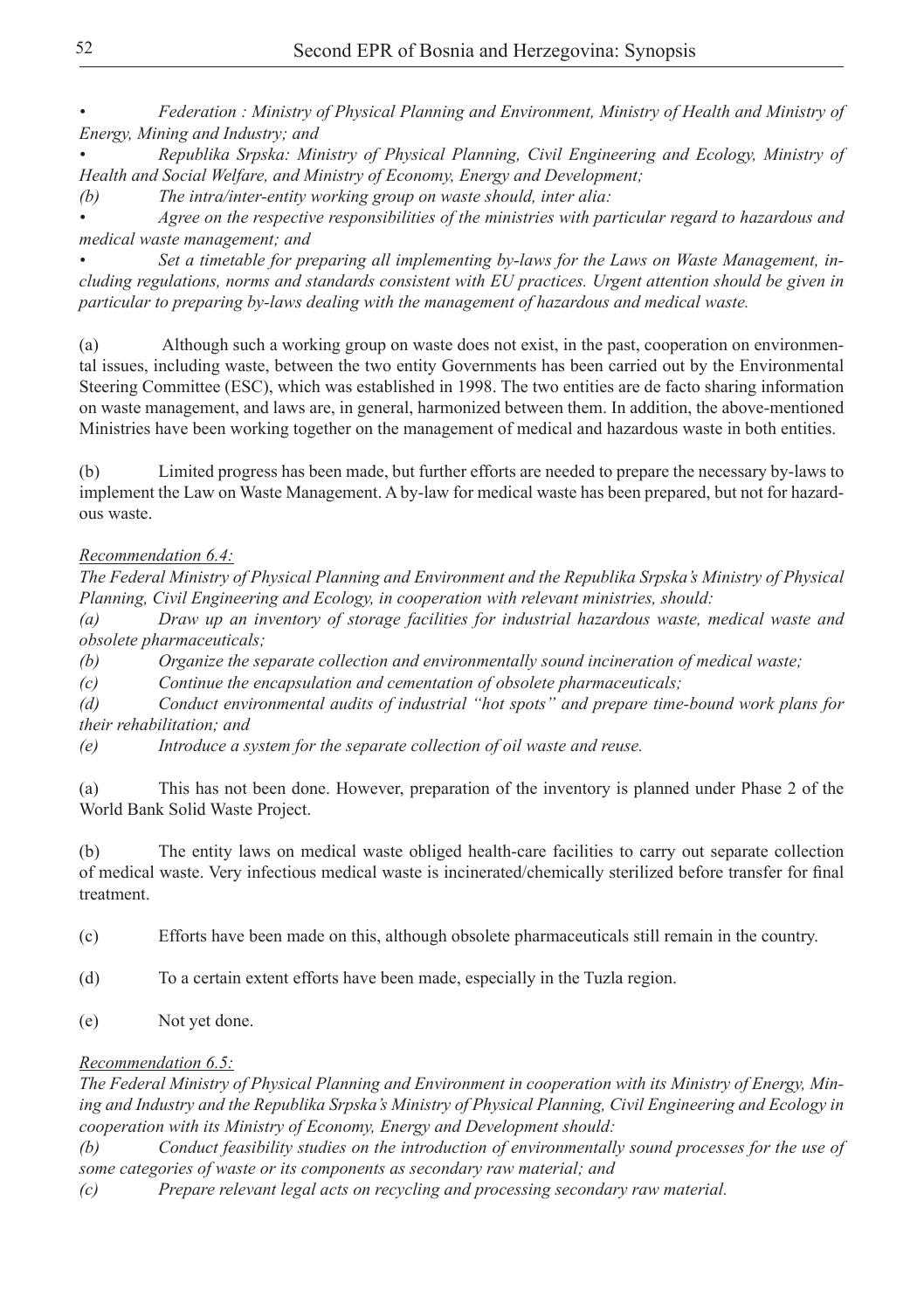The recommendation has not been implemented.

#### **Chapter 7: Water management**

*Recommendation 7.1:*

*(a) The BiH State Government, in cooperation with the FBiH Government and the RS Government, should develop and adopt a new State water law based on the EU Directive that would, inter alia, establish autonomous river authorities.*

*(b) The FBiH Government and the RS Government should adopt the new water law, which will include institutional responsibilities for both water protection and water management.* 

At the State level, no law relating to the water sector has been adopted. On the other hand, new laws on water have been adopted by the entities, in January 2008 for FBiH and June 2006 for RS. The two laws are broadly in line with the EU Water Framework Directive 2000/60/EC.

#### *Recommendation 7.2:*

*(d) The BiH State Government, in cooperation with the FBiH Government and the RS Government, should develop a new water policy pursuant to the memorandum of understanding with the European Communities and taking into account the Millennium Development Goal to halve by 2015 the proportion of people without access to safe drinking water.*

*(e) The Federal Ministry of Physical Planning and Environment and the Republika Srpska's Ministry of Physical Planning, Civil Engineering and Ecology, in cooperation with their Ministries of Agriculture, Forestry and Water Management, should start now to:*

*(v) Ensure that drinking water is safe by properly treating abstracted water;* 

*(vi) Develop water protection strategies consistent with the new State policy and the Millennium Development Goals;* 

*(vii) Establish standards and norms for water quality which are consistent with international ones; and*

*(viii) Reduce the leaks from the distribution systems by repairing and replacing old and damaged pipelines. The number of households with access to public water-supply systems should be substantially increased.*

*(f) As soon as they are established, the river authorities should develop plans for river basin management.*

(a) At the State level, there is no water management strategy at present. In FBIH, this will be covered by the project on water policy in BiH financed by the European Commission, which is underway and is expected to end in 2011. The RS Law on Water calls for the development of a strategy for integrated water resources management. The strategy will provide a basic planning document for directing the development of the water sector in RS. The framework plan for water management development in RS was adopted in September 2006 at mid-phase in the process of development of this strategic planning document. The framework plan defines criteria, conditions and limits for further development of the water infrastructure and management of the entire water sector.

(b) At the entity level, the FBiH draft water management strategy has been prepared. This draft law is awaiting adoption by the FBiH Parliament. The draft is available on the websites of the FBiH Ministry of Agriculture, Water Management and Forestry and the water agencies. The main document on water management in RS is the Action Plan for Implementation of the Framework Plan for the Development of Water Management. The preparation of corresponding strategic documents for the development of the water sector until 2020 in RS has not yet started.

As described in chapter 7 above, no significant progress has been made on reducing the leaks in the water distribution system.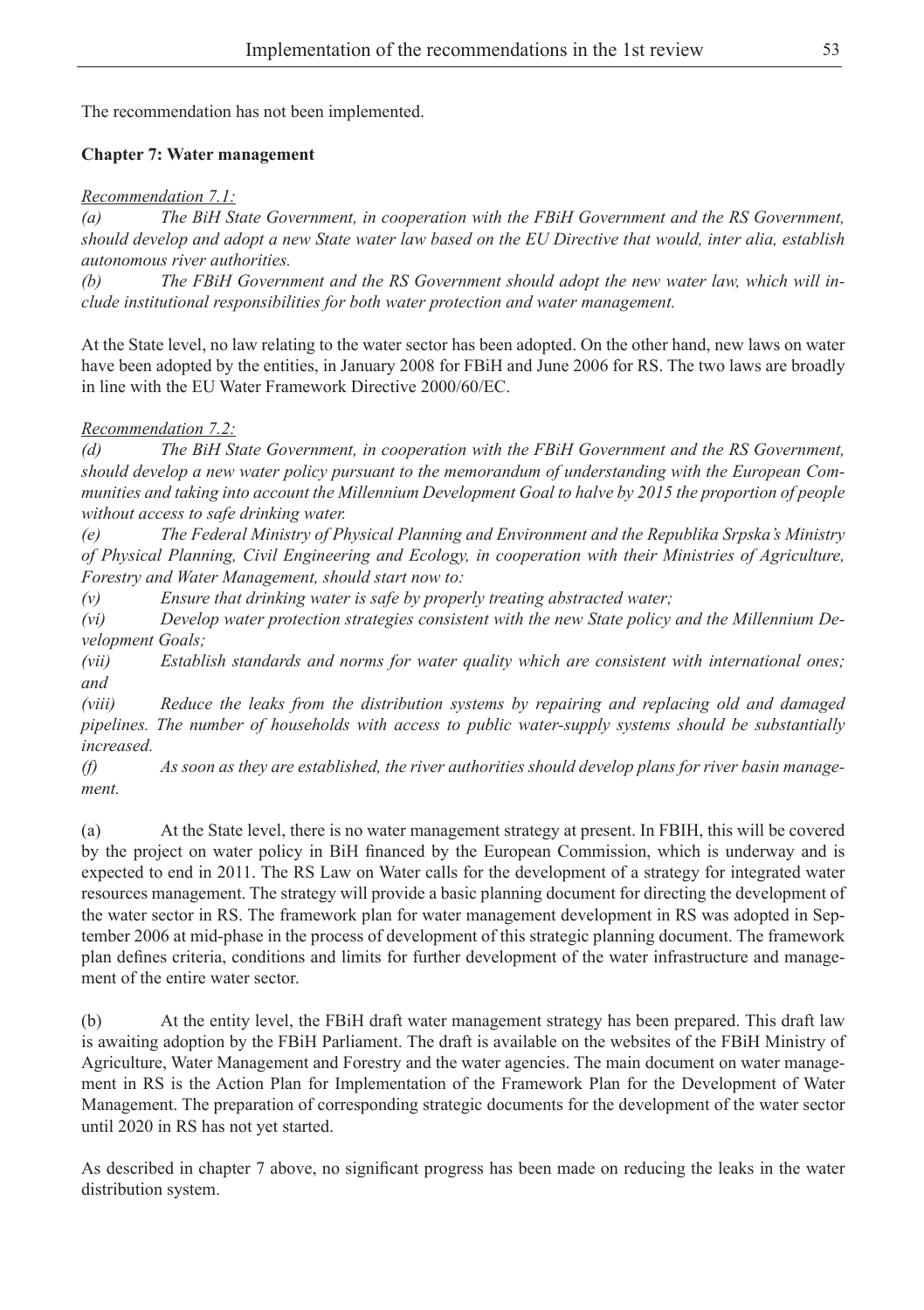# *Recommendation 7.3:*

*The entity Ministries of Agriculture, Forestry and Water Management in cooperation with the entity Ministries of environment and with the help of the public enterprises for water management, should assist and require the municipalities to reduce the negative impact of waste-water discharges by:*

*(d) Reducing the leaks from public sewerage systems and by building new sewerage systems to substantially increase the number of household connections;* 

*(e) Building municipal waste-water treatment plants of environmentally high standards and with sufficient treatment capacity in all the big cities; and*

*(f) Ensuring that sewage sludge from municipal treatment plants and septic tanks is sufficiently treated for use as fertilizer in agriculture or disposal in sanitary landfills.* 

Implementation of projects on draining and treatment of wastewater has not been started. However, based on the European Union DABLAS project and the national WQM I + II (2005-2008) project, two priority lists of sanitation projects for BiH have been developed. According to them, the preparation of the following projects and programmes has started:

GEF project: Water Quality Protection (wastewater treatment plant (WWTP) Trnovo and Odžak, and phase I of WWTPs Živinice and Mostar)

- GEF project: Neretva and Trebišnjica Management (WWTP Konjic and Ljubuški)
- EIB project: Water and Sanitation in FBiH
- World Bank/IPA 2010: reconstruction and improvement of WWTP Sarajevo
- IPA 2007: water mains Živinice and WWTP Međugorie
- Grant project WWTP Bihać (KfW)

See chapter 7 above.

# *Recommendation 7.4:*

*The Federal Ministry of Physical Planning and Environment and the Republika Srpska's Ministry of Physical Planning, Civil Engineering and Ecology, in cooperation with the other ministries involved, should take appropriate action to reduce the negative environmental impact of waste-water discharges from industry and seepage water from mining and manufacturing by:*

- *(a) Ensuring that water treatment plants are reconstructed and brought on stream again;*
- *(b) Drawing up a survey of the most polluting mining, manufacturing and other industries; and*

*(c) Instructing mining, manufacturing and other industries to take immediate and appropriate action to stop or reduce the discharges where drinking-water resources are seriously threatened.* 

As with the management of domestic wastewater, no significant measures to reduce the pollution of water by industry have been implemented since the first EPR, due to lack of funds. For FBIH, there is a regular survey on the biggest industrial polluters, which is followed up by analysis of wastewater discharges carried out by authorized laboratories in FBiH. These analyses are updated every two years.

### *Recommendation 7.5:*

 *The proposed environment agency, with the Federal Ministry of Agriculture, Water Management and Forestry and the Republika Srpska's Ministry of Agriculture, Forestry and Water Resources, should work in close cooperation with the new river authorities on an urgent basis to reduce the impacts of floods. Steps to be taken include:*

*(a) Improving and repairing, in cooperation with the regional and local authorities, existing flood protection systems and building new ones in exposed areas that do not have them, and taking non-structural*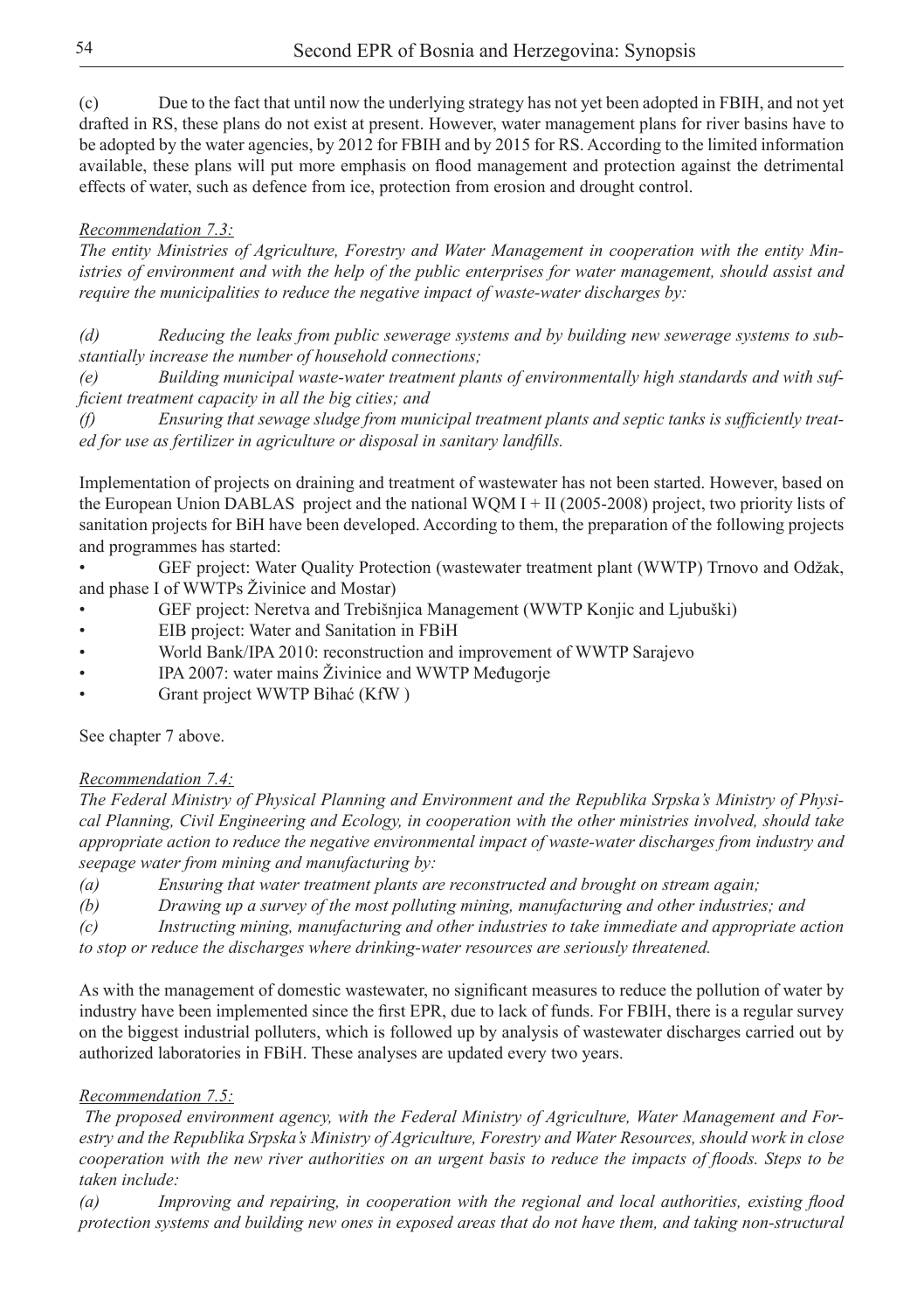*measures for flood protection, in particular the conservation or rehabilitation of natural wetlands and retention areas; and* 

*(b) Drawing up a comprehensive national flood disaster strategy, which includes preparedness, mitigation, recovery and reconstruction.*

There is no flood defence strategy at State level, but there are strategic documents at the entity level. In FBIH, besides the above-mentioned draft water management strategy, the Main Flood Prevention Plan was adopted in 2008 (FBiH OG No. 23/08). In RS, the Action Plan for Sustainable Control of Flooding Risk in the Danube River Basin was adopted and implemented in the territory of the Sava River sub-basin. This plan covers the period from 2010 until 2021.

#### **Chapter 8: Biodiversity and forest management**

#### *Recommendation 8.1:*

*The Federal Ministry of Physical Planning and Environment, the Republika Srpska's Ministry of Physical Planning, Civil Engineering and Ecology and the Logistics Unit of Brčko District should accelerate the drafting and adoption of a national biodiversity strategy and action plan. The national strategy should be in line with the Pan-European Biological and Landscape Diversity Strategy. It should be drawn up in close cooperation between the two entities and Brčko District.*

As required by the Convention on Biological Diversity (CBD), the draft national biodiversity strategy and action plan (NBSAP) was prepared in 2008 with support from UNDP/GEF, underwent a process of external consultation and since that time has been under consideration by the entities. There is still no final decision or agreement between the entities on the text. Disagreements are over the financial aspects and the specifics of the related action plan. However, adoption is expected by the end of 2010. The NBSAP is in general in line with the Pan-European Biological and Landscape Diversity Strategy (PEBLDS) as a European instrument for CBD implementation.

#### *Recommendation 8.2:*

*The Federal Ministry of Agriculture, Water Management and Forestry, the Republika Srpska's Ministry of Agriculture, Forestry and Water Resources, and the Brčko District Department of Agriculture and Forestry, in cooperation with the respective entity ministries of environment, should:*

*(c) As soon as possible, develop a national forestry strategy (including forest use and timber industry) applying Strategic Environmental Assessment. The Strategy should ensure the gradual recovery of the forests and sustainable forest management, and include the development of a programme for forest certification as a first step toward sustainable forest use and management.*

*(d) Draw up action plans on the basis of the strategy.*

There is no national forestry strategy. Based on the constitutional and political realities, both entities are currently developing their own forest strategies and respective action plans and forest programmes. The completion of this work is expected after finalization of the full forest inventory, which is ongoing in both entities with the support of the World Bank. The strategies state that forest recovery and sustainable forestry are the key principles. Since 2003, both entities have made significant progress in voluntary FSC certification. Thus in RS all public forests have been certified and in FBIH a number of forest management enterprises have also received their certificates. It will still be a challenge to incorporate FSC requirements into existing and provisional 10-year forest management plans. However, the key challenge for the country today is not the need for new strategies but full and effective implementation of existing instruments and documents.

#### *Recommendation 8.3:*

*(d) The Federal Ministry of Physical Planning and Environment and the Republika Srpska's Ministry of Physical Planning, Civil Engineering and Ecology should:*

*• Finalize and adopt red data books for plant and animal species according to the IUCN classification; and*

*• Accelerate the development of the by-laws for the respective Laws on Nature Protection.*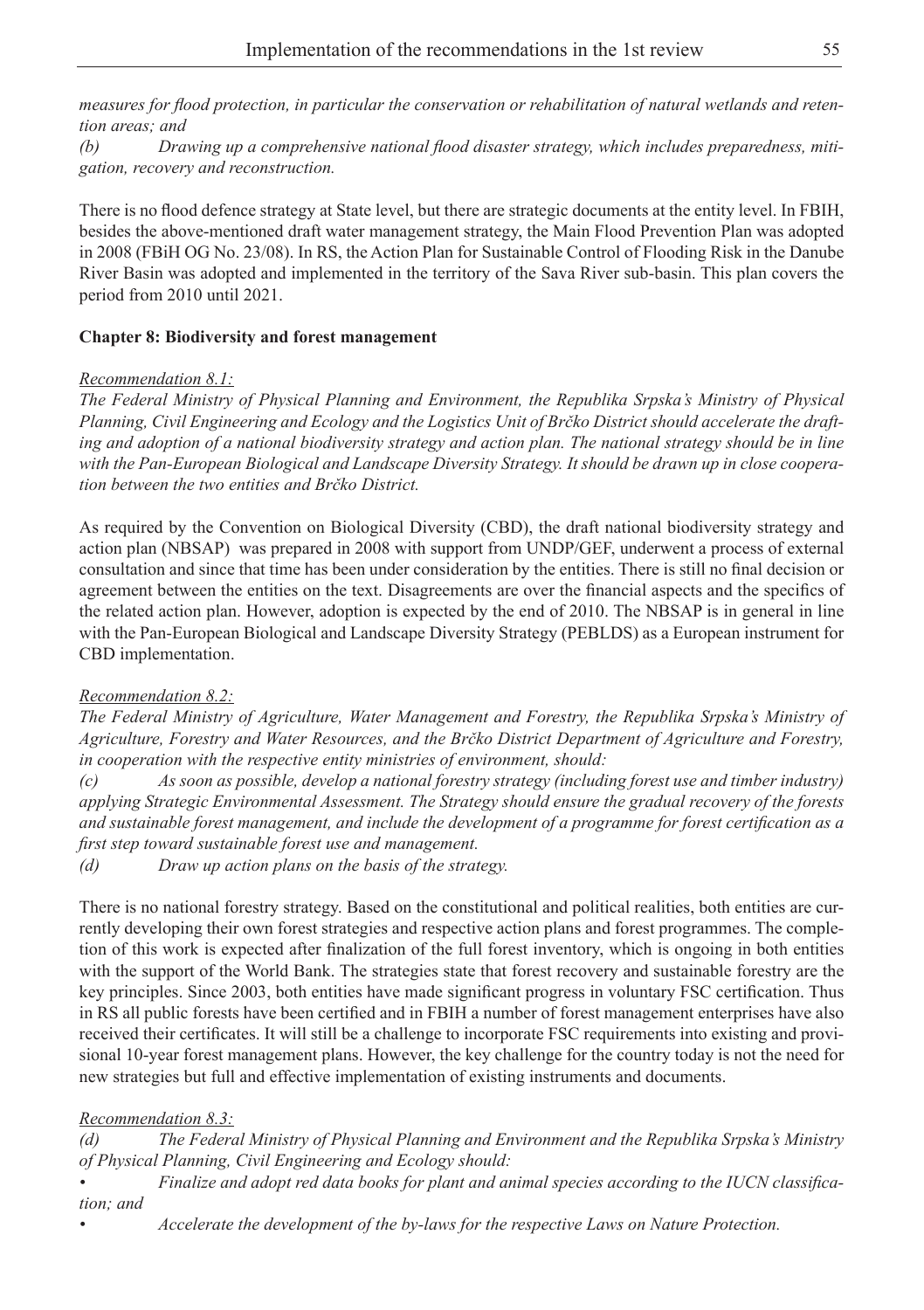*(e) The Federal Ministry of Agriculture, Water Management and Forestry and the Republika Srpska's Ministry of Agriculture, Forestry and Water Resources should similarly accelerate the development of bylaws for the respective new Laws on Forests.*

*(f) In developing these two sets of by-laws, it is essential for the Federal Ministry of Physical Planning and Environment and Ministry of Agriculture, Forestry and Water Management and the Republika Srpska's Ministry of Physical Planning, Civil Engineering and Ecology and Ministry of Agriculture, Forestry and Water Resources to work together in order to define clearly the institutional responsibilities for nature reserves, protected areas and national parks.*

Neither entity yet has a red data book. Nevertheless, some work has been done during the period since the first EPR to draw up lists of rare and endangered species of fauna and flora. These lists were prepared within a number of different projects. There is a need to integrate all existing data and provide for completion of inventories and status reports.

In both entities some by-laws were adopted, both for nature protection, for example on hunting and protected areas, and for forestry. However some gaps still exist, in particular in relation to red data books, Natura 2000, the implementation of the Convention on International Trade in Endangered Species of Wild Fauna and Flora (CITES) and the utilization of non-timber forest products, as well as on biodiversity monitoring, data collection and processing.

Both entities have adopted a great number of forestry-related by-laws. FBiH is in the process of adopting a new forest law, which may require revision of existing regulations, as well as preparation of new ones. This needs to be done as a matter of priority, to enable a smooth transition to implementation of the new law.

In FBiH, clear institutional responsibility for protected areas has been achieved: the Ministry of Environment and Tourism is responsible for designation and management of federal protected areas and the Ministry of Physical Planning plays a role in planning and identification of areas to be designated as protected. At the canton level, designation of the responsible body is up to the canton governments. In RS the Ministry of Physical Planning, Civil Engineering and Ecology is institutionally responsible for all protected areas. In both entities, the respective Forestry Departments play a role in the designation of new forest protected areas and provide forestry control of them. However, coordination of activities between different authorities, including the tourism sector, is still a significant gap.

#### *Recommendation 8.4:*

*The Federal Ministry of Physical Planning and Environment and the Republika Srpska's Ministry of Physical Planning, Civil Engineering and Ecology should:*

- *• Substantially enlarge the system of protected areas;*
- *• Apply the IUCN classification system for protected areas; and*
- *• In developing these activities, apply to Natura 2000 network.*

According to the first EPR, protected areas covered 0.55 per cent of the national territory. In the 2009 First National Report to CBD, protected areas cover 0.67 per cent of the country and in 2010 they cover 0.84 per cent. Since 2003, only three new protected areas have been announced. Thus, some progress has been made since 2003, but the overall situation with the system of protected areas is still at the same level as in 2003. There is no cadastre of protected areas in either entity or at State level, so there is still no reliable data on numbers, area, boundaries and status of protected areas in the country. Although there is new legislation for protected areas, effective implementation would require it to be tailored to specific designated categories and types of protected areas.

Both entities have applied the International Union for Conservation of Nature (IUCN) categorization to their system of protected areas through their legislation (laws on nature protection).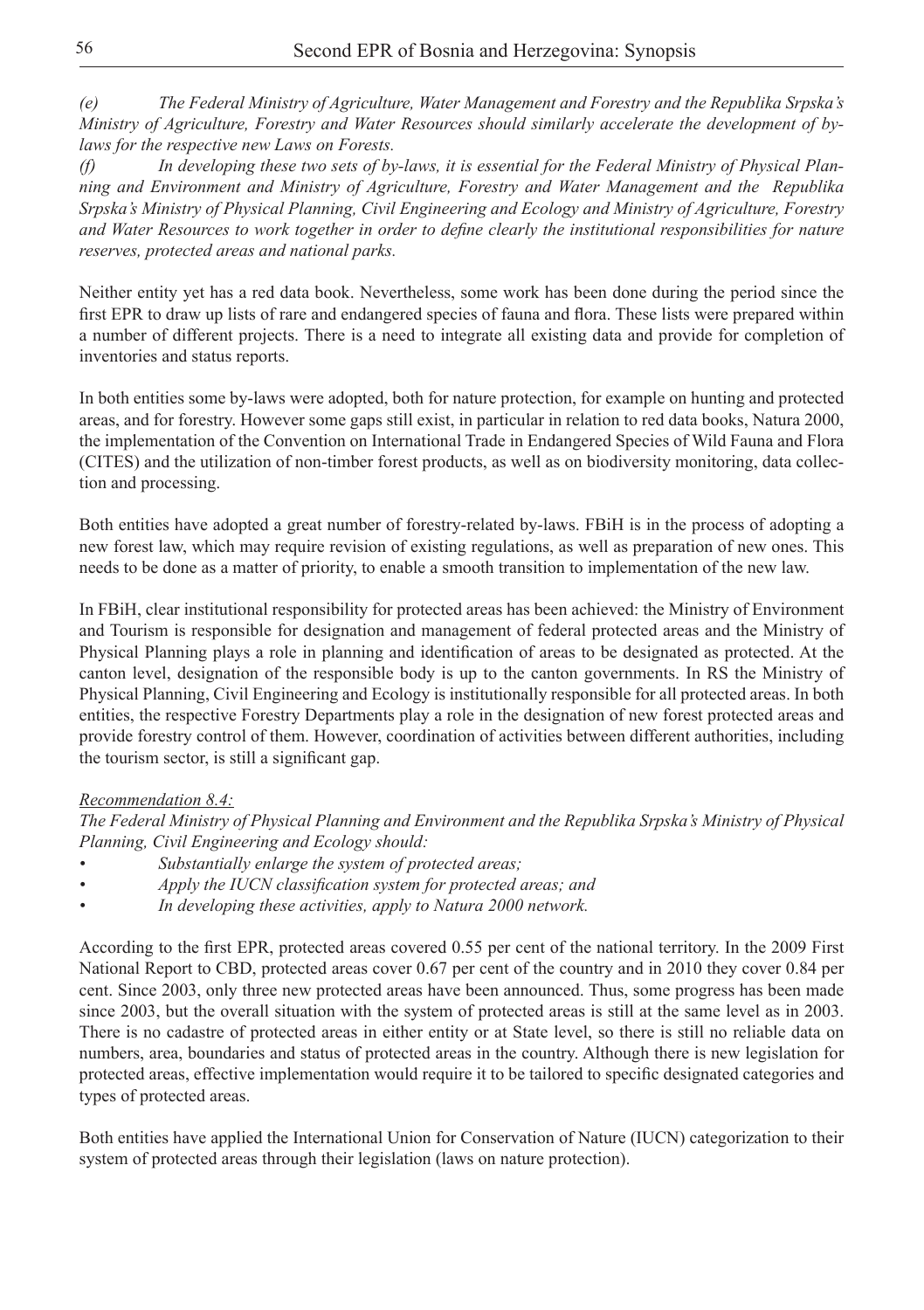Research on implementation of the EU Habitat Directive in BiH and on identification of annexed species and habitats, and Natura 2000 sites, is an ongoing process under a WWF project expected to be completed by 2012. There are no activities on Natura 2000 at government level, other than a few workshops organized by the FBiH Ministry of Environment and Tourism. It is very important that practical steps are taken for implementation of the results and proposals from existing projects, including the Emerald network. At institutional level, the main obstacle is the capacity of the responsible bodies.

## **PART III:ECONOMIC AND SECTORAL INTEGRATION**

#### **Chapter 9: Tourism and environment**

*At the State level*

#### *Recommendation 9.1:*

*The State's Ministry of Foreign Trade and Economic Relations in cooperation with the relevant entity ministries and supported by international experts should:* 

*(c) Coordinate the development of a State strategy for sustainable tourism. It should be made an integral part of the development strategy for tourism. This policy could provide a cohesive framework and ensure that sustainability criteria are consistently applied in all laws and regulations affecting tourism development.* 

*(d) Develop adequate legislative tools for the sustainable development and management of the tourism sector. These tools should address the problem of unreliable statistics and the introduction of sustainable tourism indicators*

This recommendation was not implemented as no agreement was reached on this issue. However, a working group on tourism has been set up consisting of representatives of MoFTER, the FBiH Ministry of Environment and Tourism, the RS Ministry of Physical Planning, Civil Engineering and Ecology, Brčko District, trade chambers, NGOs dealing with tourism activities, and associations from both entities. With the support of international organizations, the working group is drafting a State strategy and a law on tourism.

#### *At the entity level*

### *Recommendation 9.2:*

*(d) On the basis of the State strategy for sustainable tourism, the Federal Ministry of Trade and the Republika Srpska's Ministry of Trade and Tourism should develop local guidelines and regulations for tourism development and introduce eco-standards for tourist premises.* 

*(e) A tourism master plan, also based on the overall policy for sustainable tourism, should be developed for both entities, to allow for appropriate economic, environmental, spatial and resource planning and the development of the necessary infrastructure in tourist areas.*

*The competent bodies for tourism, in cooperation with the Ministries of Culture and the Environment Ministries, should make an inventory of all sites of tourist interest. As the sites are identified, individual management plans for their sustainable development should be prepared.* 

Since the strategy has not yet been adopted, no further work has been carried out. There have been some attempts to make progress, but so far nothing concrete has been achieved. Tourism plans have not been developed, although some lists of tourist attractions exist, mostly developed by the tourist associations.

#### *Recommendation 9.3:*

*The competent authorities for tourism, in cooperation with local authorities, should undertake a survey of local products that could be supported and included in a sustainable tourism development plan.*

Some initiatives have started in some municipalities, but without a law to refer to. No product-labelling mechanism exists in the country or at the entity level.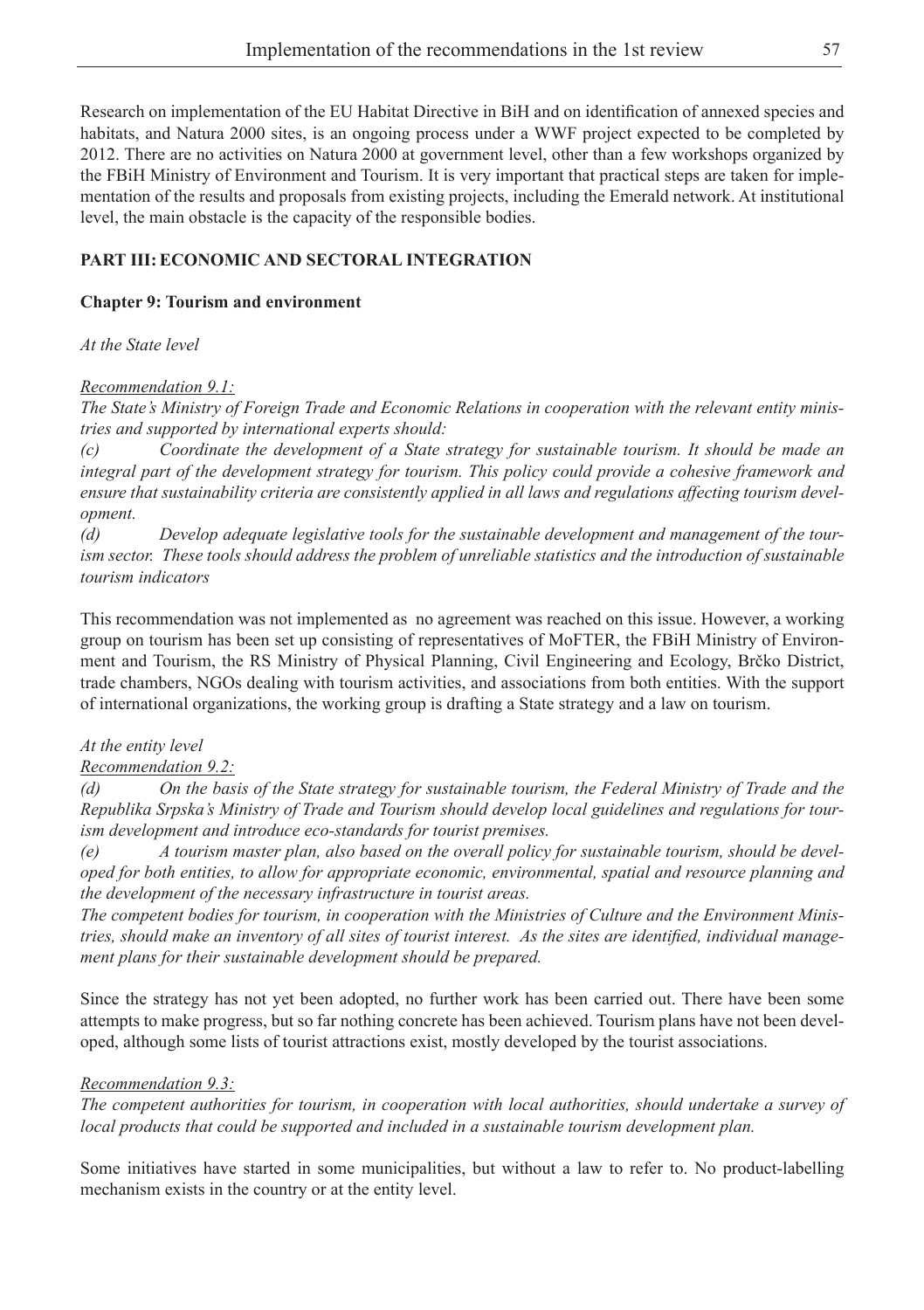# Recommendation 9.4:

The responsible authorities should establish the following economic instruments to support sustainable tourism:

Entrance fees at national parks;

An eco-tax on tourist infrastructure putting environmental pressure on nearby protected areas, to be paid by the owners (e.g. hotel owners); and

Fiscal incentives for tourist premises that implement eco-standards, such as "green hotels" that save and protect resources such as water and energy. These could take the form of tax breaks or reduced licensing fees.

There are entrance fees at one national park (see chapter 9 above). The last two parts of the recommendation have not been not implemented.

# *Recommendation 9.5:*

*(d) The responsible authorities for tourism, in cooperation with the Ministries of Education, should introduce training programmes in tourism and sustainable tourism in the curricula of higher education institutions.*

*(e) The Environment Ministries in cooperation with the Ministries of Education should develop and introduce environmental awareness programmes in primary and secondary schools.*

*(f) The responsible authorities for tourism, in cooperation with the Environment Ministries, should carry out widespread campaigns to raise awareness of sustainable tourism particularly among hotel managers, tourist agencies, tourists and municipal authorities. The campaign should make use of workshops, community meetings, brochures and posters, and other media.* 

(a) Some training for civil servants took place when funds were available. Training at the local level is organized by international organizations.

(b) See implementation of recommendation 3.4

(c) No such campaign has taken place so far.

# **Chapter 10: Agriculture and environment**

# *Recommendation 10.1:*

*(a) A State ministry for agriculture should be established and should be responsible, inter alia, for preparing the State's agricultural policy, facilitating inter-sectoral coordination, developing certification and promoting exports, standardizing the inspectorates, protecting agricultural biodiversity and cooperating with international partners. If no new ministry is established, these functions should be delegated to the State's Ministry of Foreign Trade and Economic Relations.* 

*(b) As a matter of priority, the State ministry responsible for agriculture should prepare a strategy and action plan for sustainable agricultural development to clearly set targets for agricultural development, provide the means to achieve these targets, address the links between agriculture and other sectors, and identify measures to promote sustainable rural development.*

*(c) From this strategy and action plan, the State ministry responsible for agriculture should derive a law on agriculture and sustainable development.*

(a) No State ministry for agriculture has been established. However, the Sector for Agriculture, Food, Forestry and Rural Development (SAFFRD) within MoFTER became operational in mid 2007. Amongst its tasks, SAFFRD is responsible for:

(i) Defining the framework for agro-economic policies in cooperation with the relevant bodies of the entities and Brčko District;

(ii) Adopting strategies which precisely define sector-wide and specific objectives;

(iii) Regular (at least once a year) monitoring and evaluation of the implementation of the strategies and assessment of individual agro-economic policies, their effectiveness and efficiency and their contribution to overall sector objectives in both financial and economic terms, and providing guidance on adjustment of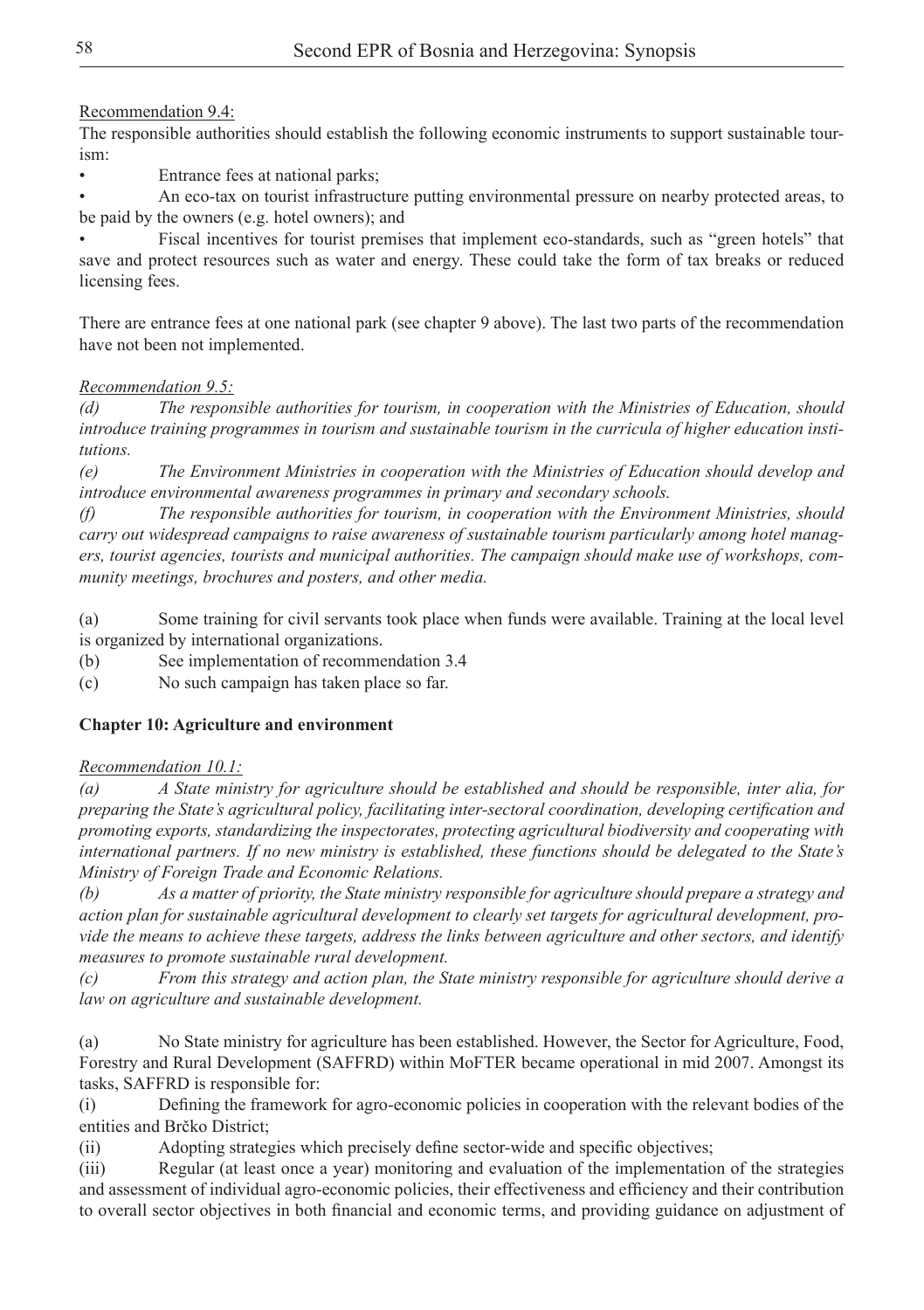measures to be taken, in line with the findings from such assessment;

(iv) Coordinating the implementation of all policy instruments to ensure that they are in line with sector strategies and relevant international agreements;

(v) Regularly revising and updating strategies and action plans in full consultation and agreement with the relevant bodies of the entities and Brčko District and other institutions;

(vi) Ensuring the harmonization and coordination of sector programmes, laws, regulations and measures necessary for the negotiation and fulfilment of relevant international commitments, including all necessary conditions linked with European integration at all levels of government;

(vii) Ensuring the establishment and coordination of all necessary institutions and other bodies, coordinating the development of necessary measures and procedures for the fulfilment of international requirements and trading standards as they relate to SAFFRD, and their harmonization and integration within the EU;

(viii) Ensuring the establishment and development of the necessary mechanisms of consultation, communication, coordination and cooperation with the authorities at all levels relevant to the effective management of the agriculture, food and rural development sector;

(ix) Ensuring the promotion and dissemination of scientific knowledge and innovative practices for the agriculture, food and rural development sector, in coordination with other relevant authorities;

 $(x)$  Producing annual reports on the state of the sector;

(xi) Ensuring the effective coordination of all inspection services within SAFFRD;

(xii) Guidance and supervision of the Veterinary Office, the Plant Health Protection Administration and the Administration for Harmonization of Payment Systems, and which further rights and duties shall be regulated by other laws and regulations;

(xiii) Ensuring coordination with the Food Safety Agency.

(b) SAFFRD, in cooperation with all stakeholders from the State, the entities and Brčko District has drafted the Strategic Plan on Agriculture, Food and Rural Development Harmonization for the period 2008- 2010.

(c) Framework Law on Agriculture, Food and Rural Development, No. 50 was adopted in 2008. The law includes sections on all key priorities identified in the functional review of the agriculture sector and regulates the definitions of terms to be used in legislation on the agriculture, food and rural development sector; the objectives, principles and mechanisms for development of strategies and policies; the structures and competencies at all levels of authority; institutional support structures and services, their functions and linkages; monitoring and evaluation mechanisms; and administrative and inspection supervision. The law includes sustainable development provisions as well as associated regulations

### *Recommendation 10.2:*

*The Federal Ministry of Agriculture, Water Management and Forestry, the Republika Srpska's Ministry of Agriculture, Forestry and Water Resources and the Government of Brčko District should prepare multi-year sustainable rural development programmes.* 

RS has already adopted a multi-year programme, Brčko District has developed one, which has not yet been adopted, and FBiH is in the process of developing one. RS is more advanced in this field due to its more agricultural structure compared to FBiH. However, sustainable rural development activities are ongoing throughout the country.

# *Recommendation 10.3:*

*The Federal Ministry of Agriculture, Water Management and Forestry, the Republika Srpska's Ministry of Agriculture, Forestry and Water Resources and the Brčko District Government should establish, strengthen and support public advisory services and promote their activities in order to improve the transfer of knowledge in agriculture and to raise the rural population's awareness of environmental issues.* 

RS has developed public advisory services and established an agency for public advisory services, which has five offices in the entity. In FBiH, the authorities have mandated institutes working on agricultural issues to carry out this task. The two entities are developing parallel strategies on public advisory services and the two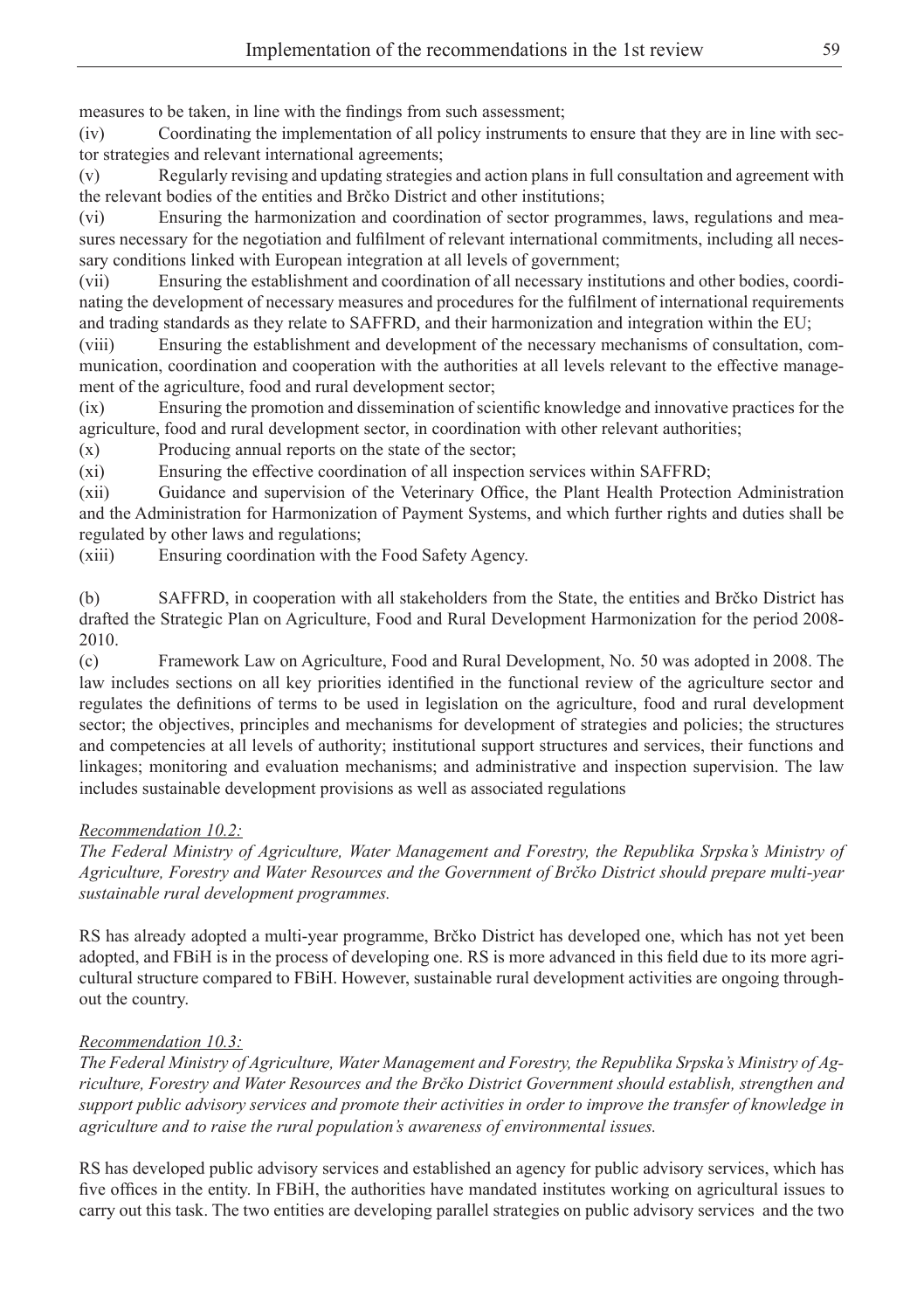strategies will be harmonized. The legislative framework has yet to be developed on the strategies that have been adopted by the entities.

#### *Recommendation 10.4:*

*(a) The State's Ministry of Foreign Trade and Economic Relations, or another appropriate State body, should establish clear guidelines for the preservation of agricultural biodiversity.*

*(b) The Federal Ministry of Agriculture, Water Management and Forestry, the Republika Srpska's Ministry of Agriculture, Forestry and Water Resources and the, Brčko District Government with the entity' ministries for environment, in consultation with cantonal governments and local authorities, should jointly prepare actions plans for agro-biodiversity preservation and provide funds for the preservation of indigenous and traditional animal breeds and plant species within the framework of the Convention on Biological Diversity (see recommendation 8.1).*

The recommendation has not been not implemented. An agro-biodiversity strategy will be drafted in the medium term.

#### *Recommendation 10.5:*

*The State ministry responsible for agriculture, in coordination with the Federal Ministry of Agriculture, Water Management and Forestry, the Republika Srpska's Ministry of Agriculture, Forestry and Water Resources and the, Brčko District Government should develop and adopt the necessary legislation to support and promote organic farming. In drafting this legislation, the relevant directives of the European Union should be taken into account.*

There is no organic farming promotion or the necessary legislation to support it. However, there are some initiatives being undertaken, through the organic farming association. The country still lacks certified laboratories in this field.

#### **Chapter 11: Environmental concerns in the energy sector**

#### *Recommendation 11.1:*

*The State's Ministry of Foreign Trade and Economic Relations, in coordination with the Federal Ministry of Energy, Mining and Industry and the Republika Srpska's Ministry of Economy, Energy and Development, should extend the restructuring and liberalization of the electricity sector initiated for the power sector to other parts of the energy sector.* 

The recommendation has been in large part implemented. The electricity sector has been liberalized, a regulatory commission at the State level has been established, together with two new State companies and one transmission company at the State level. At the entity level, in RS a regulatory commission responsible for the energy sector, including electricity, has been created. In FBiH, only electricity is regulated by the regulatory commission. As regards the gas sector, there is no gas law at the State level. Relevant laws and regulations are being developed at the entity level.

#### *Recommendation 11.2:*

*The State's Ministry of Foreign Trade and Economic Relations, in coordination with the Federal Ministry of Energy, Mining and Industry and the Republika Srpska's Ministry of Economy, Energy and Development, should develop an energy policy and common energy legislation that encourages a more sustainable and economical energy system based on renewable energy sources, co-generation of heat and power and enduse energy efficiency, and that sets a well defined framework for the performance of energy activities.* 

The recommendation has been partially implemented. At the State level there is no energy strategy, although it is possible that an energy policy for BiH as a whole will soon be developed. However energy strategies exist at the entity level. Since 2002 there has been an electricity law at the State level. At the entity level, RS adopted a new energy law in 2009 but FBiH has not done so yet.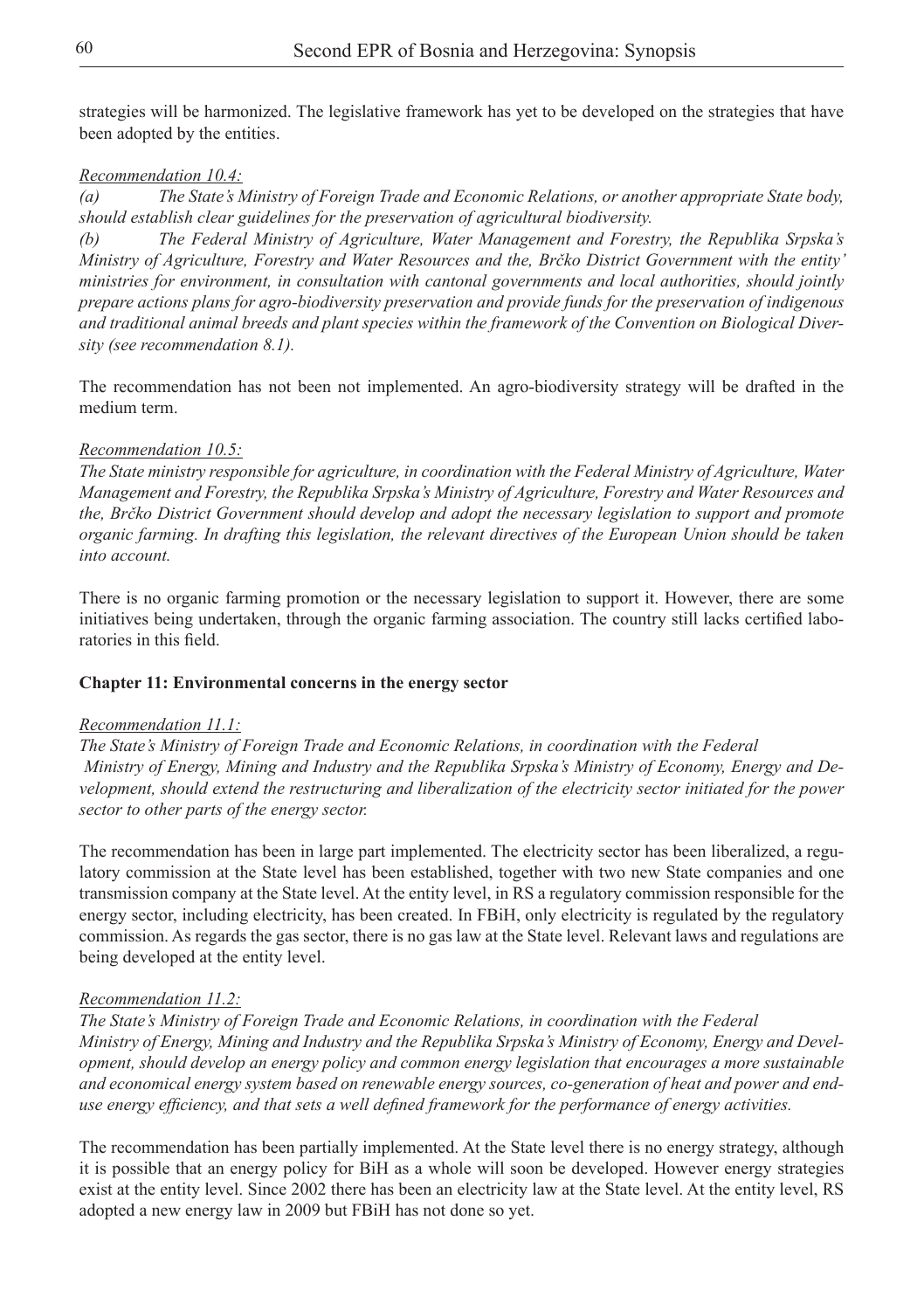Although the potential for further development of renewable sources of energy is significant, there is no strategy for renewable energy at the State level. However international obligations exist, through the participation of BiH in the Energy Community Treaty and the Energy Charter Treaty and its protocol on energy efficiency. These provide guidelines for future policy in this field.

Still to be done: an energy strategy document for BiH is lacking and still needed. The EU directive on renewable energy and energy efficiency is under discussion in BiH. but no laws on energy efficiency exist at any level. Cogeneration exists in FBiH to a limited extent but not in RS.

#### *Recommendation 11.3:*

*The State's Ministry of Foreign Trade and Economic Relations should coordinate the activities of the entity ministries of energy and other relevant environmental authorities in implementing the environmental management instruments such as environmental impact assessments for proposed energy developments and integrated permits (IPPC) for industrial installation.* 

The recommendation has been partially implemented. All new investments need an environmental impact assessment (EIA). Without an EIA no project can start. Integrated permits are issued for new but not for existing industrial installations.

#### *Recommendation 11.4:*

*The State's Ministry of Foreign Trade and Economic Relations, in coordination with the Federal Ministry of Energy, Mining and Industry and the Republika Srpska's Ministry of Economy, Energy and Development, should:*

*(a) Adjust energy prices gradually to reflect the real cost of production, including environmental impact, taking into account the UNECE Guidelines on Reforming Energy Pricing; and*

*(b) At the same time protect vulnerable consumer groups through needs-based social assistance programmes instead of through subsidized energy prices.*

(a) This part of the recommendation has been partially implemented. Liberalization is progressing, but in general tariff levels remain low and do not yet reflect costs, primarily for social reasons

(b) RS has adopted a social assistance programme and FBiH is expected to do so in the near future.

### *Recommendation 11.5:*

*The State's Ministry of Foreign Trade and Economic Relations, in coordination with the Federal Ministry of Energy, Mining and Industry and the Republika Srpska's Ministry of Economy, Energy and Development, should:*

*(a) Encourage the further rehabilitation of the thermal power, industrial and heating sector to increase energy efficiency and seek to meet EU emission levels and climate change requirements; and (b) Develop new green production capacity of heat and electricity.*

(a) Many activities have taken place in the thermal power, industrial and heating sector aimed at rehabilitation of thermal power plants and enhancing energy efficiency. Efforts are being made to increase the level of heat and power from renewable sources and, in big cities, to restore district heating systems which were destroyed during the war.

(b) Efforts to strengthen hydropower, in many cases extensive, have been made (see chapter 6) and some limited examples of solar power generation exist, especially in the south of the country. Wind power plants and small hydropower plants are also on the Government policy list.

#### **Chapter 12: Human health and environment**

#### Recommendation 12.1:

The Federal Ministry of Health and its Public Health Institute, the Republika Srpska's Ministry of Health and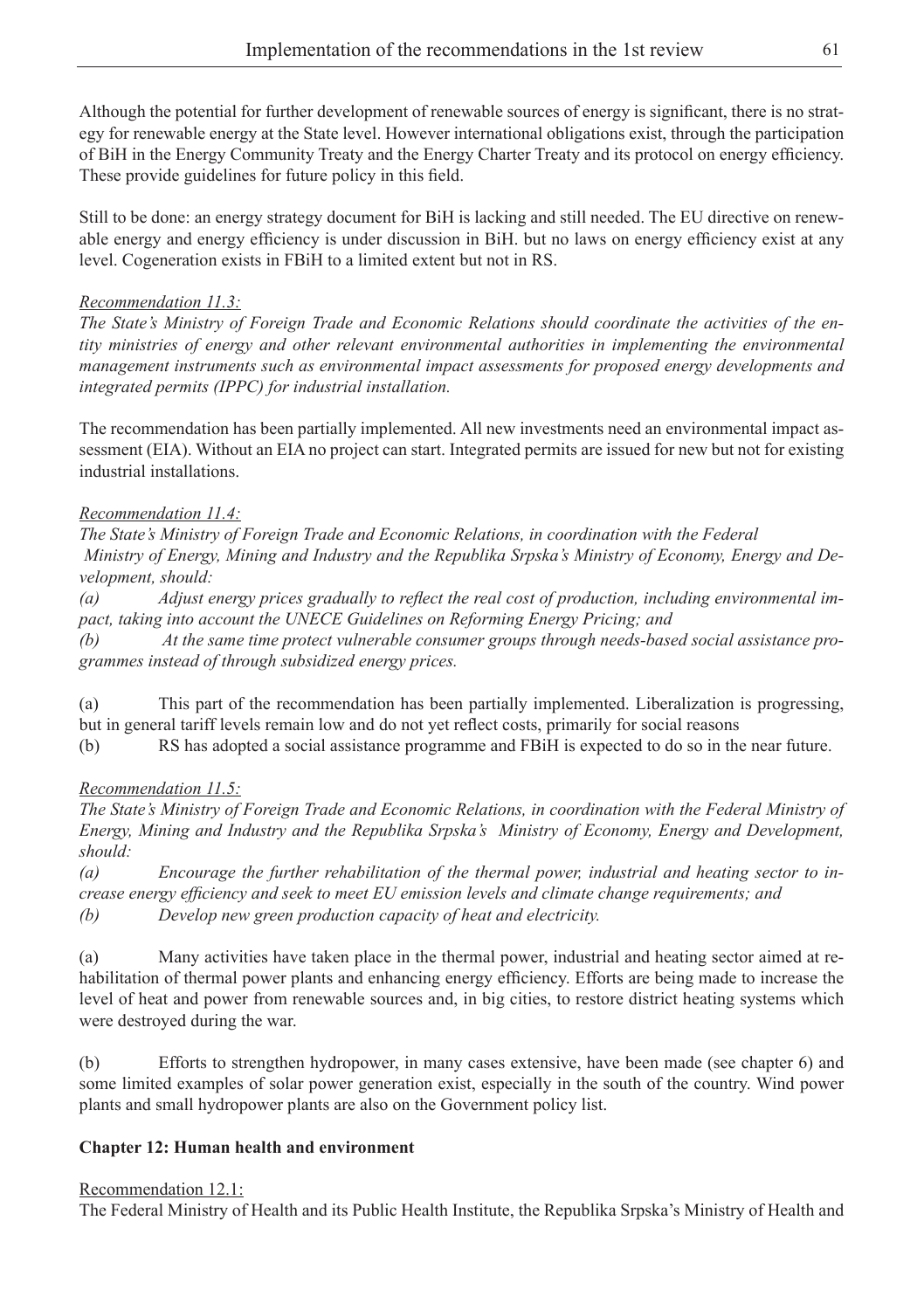*Social Welfare and its Public Health Institute, and the Brčko District Government should work closely with the ministries responsible for developing comprehensive monitoring systems for air quality, drinking water quality, waste and hazardous waste disposal, ionizing radiation sources, food production and distribution chain from primary producer to consumer, in order to:*

- *(e) Develop an environmental health information system;*
- *(f) Collect health statistics data;*
- *(g) Promote epidemiological studies on environmental health-related issues; and*
- *(h) Create a register of all ionizing radiation sources.*

(a) Not implemented. According to the legislation, data is collected from ministries in their areas of competence. RS and FBiH have not developed indicator systems.

(b) Partially implemented. Progress has been made, for example with the establishment of the food safety agency in 2006. Food safety again scores much better in terms of statistics (see 12.3 below).

(c) Partially implemented. Such studies exist but remain at the level of faculties and academia. The State Food Safety Agency is also a research institute and as such cooperates with all research institutes in BiH that conduct studies. The FBiH Public Health Institute also participated in studies on environmental health in 2002 and 2006. Such studies were also undertaken by the RS Public Health Institute.

(d) Partially implemented. Since 2009, there is a new agency at the State level, the State Agency for Nuclear Radiation. This agency is in charge of creating the register.

# *Recommendation 12.2:*

*(c) The FBiH Government should speed up the adoption of its NEHAP.*

*(d) Both Governments have to develop an operational plan for the implementation of NEHAP.*

*(a) Not implemented. FBiH has developed and drafted a National Environmental Health Action Plan (NEHAP) but never adopted it.* 

*(b) Not implemented. Operational plans for implementation of the NEHAPs have not been developed.*

# *Recommendation 12.3:*

*All Ministries which currently have responsibilities for food safety, i.e. the Federal Ministry of Health, Ministry of Agriculture, Water Management and Forestry, Ministry of Energy, Mining and Industry, and Ministry of Trade, and the Republika Srpska's Ministry of Health and Social Welfare, Ministry of Agriculture, Forestry and Water Resources, Ministry of Economy, Energy and Development, and Ministry of Trade and Tourism, should:* 

*(a) Develop a common national food safety strategy within the framework of the organization of the Ministerial Conference on Food and Nutrition in 2006;*

*(b) Establish a State-level body responsible for food safety;*

*(c) Prepare a new State food safety law that meets the requirements of the European Union;* 

- *(d) Develop secondary legislation in the area of veterinary, phyto-sanitary and food quality control;*
- *(e) Implement hazard analysis and critical control point (HACCP) systems in the food industry;*
- *(f) Establish a State register of food manufacturers; and*
- *(g) Identify an organization to participate in the Codex Alimentarius Commission.*
- (a) Not implemented.

(b) Fully implemented. The State Food Safety Agency was established in 2006 pursuant to the Law on Food Safety.

(c) Fully implemented. The Law on Food Safety was adopted in 2006.

(d) Thirty-two by-laws or other documents of secondary legislation have been developed. Another 30 documents have been developed and await approval. At the time of the review in 2010, 25 more by-laws